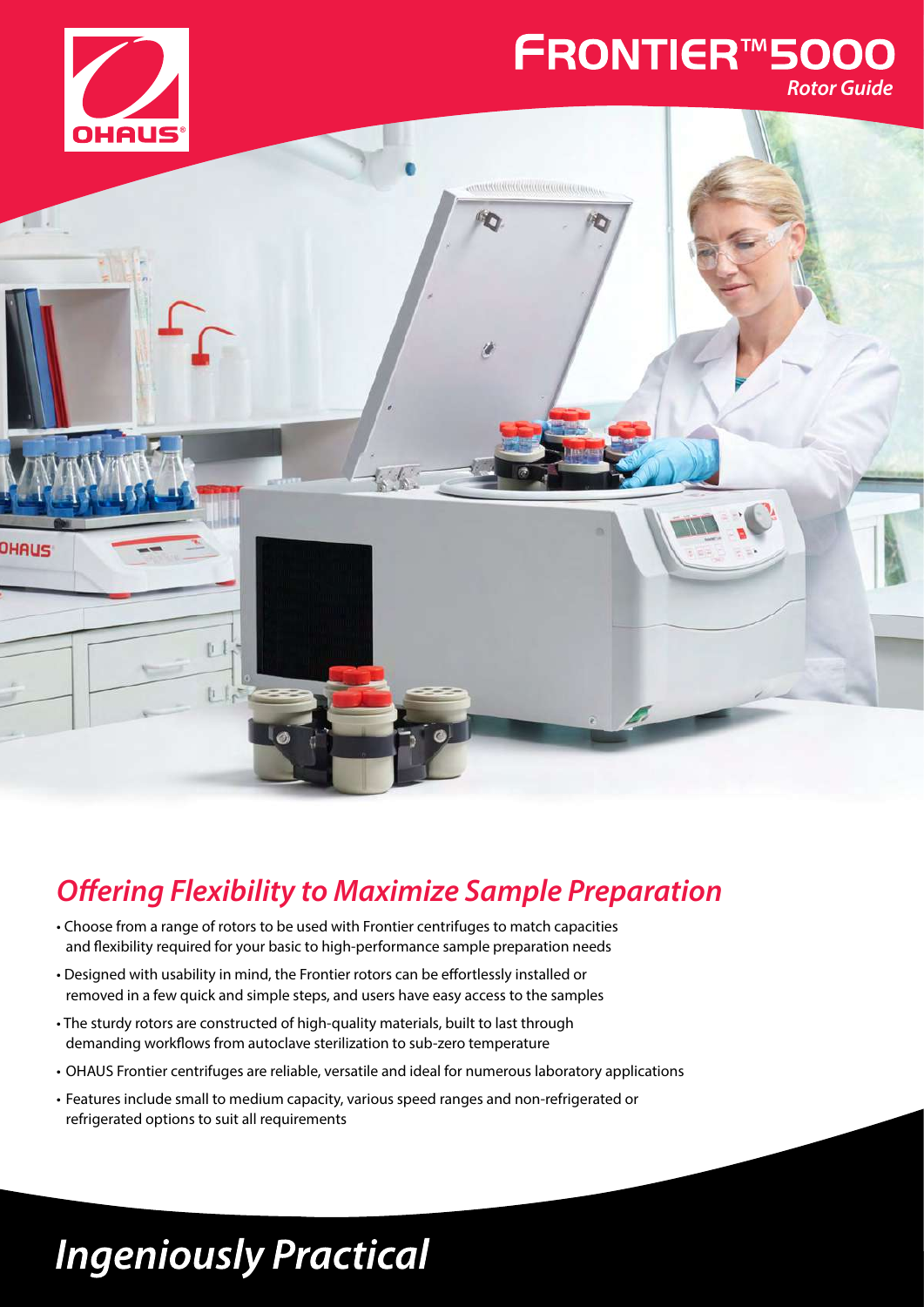#### **Specifications**

\*Rotor Included

| <b>Model</b>   | Item No.  | Voltage  | <b>Speed Range</b> | <b>Temp. Range</b>                  | Max. g-force     | <b>Max. Capacity</b>  | Product<br><b>Dimensions/Weight</b>                 | <b>Shipping</b><br><b>Dimensions/Weight</b> |
|----------------|-----------|----------|--------------------|-------------------------------------|------------------|-----------------------|-----------------------------------------------------|---------------------------------------------|
| FC5916         | 30553036  | 230V     | 200 - 16,000 rpm   | Air Cooled                          | 24,325 xg        | 4 x 750 ml            | 540 x 670 x 390 mm<br>85 kg                         | 780 x 670 x 590 mm<br>98 kg                 |
| <b>FC5916R</b> | 30553101  | 230V     | 200 - 16,000 rpm   | -20 $^{\circ}$ C to 40 $^{\circ}$ C | 26,331 xg        | 4 x 750 ml            | 730 x 670 x 390 mm<br>118 kg                        | 900 x 70 x 560 mm<br>137 kg                 |
| FC5816         | 30314816  | 230V     | 200 - 15,000 rpm   | Air Cooled                          | 21,379 xg        | 6 x 250 ml            | 530 x 440 x 350 mm<br>52 kg                         | 670 x 550 x 530 mm<br>56 kg                 |
| <b>FC5816R</b> | 30314818  | 230V     | 200 - 16,000 rpm   | -20 $\degree$ C to 40 $\degree$ C   | 24,325 xg        | 6 x 250 ml            | 530 x 720 x 350 mm<br>77 kg                         | 840 x 640 x 590 mm<br>87 kg                 |
| FC5718         | 30314812  | 230V     | 200 - 18,000 rpm   | Air Cooled                          | 23,542 xg        | 4 x 100 ml            | 490 x 400 x 490 mm<br>43 kg                         | 650 x 490 x 520 mm<br>53 kg                 |
| <b>FC5718R</b> | 30314814  | 230V     | 200 - 18,000 rpm   | -20°C to 40°C                       | 23,542 xg        | 4 x 100 ml            | 730 x 400 x 350 mm<br>60 kg                         | 840 x 640 x 590 mm<br>77 kg                 |
| FC5714         | 30314810  | 230V     | 200 - 14,000 rpm   | Air Cooled                          | 18,624 xg        | 4 x 100 ml            | 490 x 360 x 330 mm<br>30 kg                         | 580 x 490 x 280 mm<br>32.5 kg               |
| FC5707*        | 30393189  | 100-230V | $200 - 6,800$ rpm  | Air Cooled                          | 4,445 xg         | 8 x 15 ml             | $277 \times 356 \times 236$ mm<br>10 kg             | $370 \times 470 \times 340$ mm<br>11.5 kg   |
| FC5706         | 30130875  | 230V     | 200 - 6,000 rpm    | Air Cooled                          | 4,427 xq         | 6 x 50 ml             | 390 x 290 x 260 mm<br>10 kg                         | 540 x 400 x 380 mm<br>14 kg                 |
| FC5515         | 30130866  | 230V     | 200 - 15,000 rpm   | Air Cooled                          | 21,953 xg        | 44 x 1.5/2.0 ml       | 390 x 280 x 290 mm<br>17 kg                         | 540 x 400 x 380 mm<br>20 kg                 |
| FC5515R        | 30130868  | 230V     | 200 - 15,000 rpm   | -20°C to 40°C                       | 21,953 xq        | 44 x 1.5/2.0 ml       | 560 x 280 x 290 mm<br>35 kg                         | 660 x 400 x 520 mm<br>44 kg                 |
| FC5513         | 30393187  | 230V     |                    | Air Cooled                          | 17,317 xg        |                       | $277 \times 356 \times 236$ mm                      | $370 \times 470 \times 340$ mm              |
|                | 30370691* |          | 200 - 13,500 rpm   |                                     |                  | 24 x 1.5/2.0 ml       | 12.6 kg                                             | 14.0 kg                                     |
| FC5306*        | 30134156  | 100-240V | 6,000 rpm          | Air Cooled                          | $2,000 \times q$ | $8 \times 1.5/2.0$ ml | $150 \times 168 \times 128$ mm<br>1.1 <sub>kg</sub> | $216 \times 305 \times 194$ mm<br>1.9 kg    |

|                                           |                              |                                    |                            |                            | Angle Rotor 6 x 250 ml     |                            |                            |                            |                          |                   |
|-------------------------------------------|------------------------------|------------------------------------|----------------------------|----------------------------|----------------------------|----------------------------|----------------------------|----------------------------|--------------------------|-------------------|
|                                           |                              | Item No.                           |                            | 30314821                   |                            |                            |                            |                            |                          |                   |
|                                           |                              | <b>Rotor Capacity</b>              |                            |                            |                            |                            | 6 x 250 ml                 |                            |                          |                   |
|                                           |                              | Rotor Type                         |                            |                            |                            |                            | Angle, 28°                 |                            |                          |                   |
|                                           |                              | Permissible Net Weight             |                            | 6 x 355 g                  |                            |                            |                            |                            |                          |                   |
|                                           |                              | 3 °C<br><b>Lowest Temperatures</b> |                            |                            |                            |                            |                            |                            |                          |                   |
| <b>Accessory</b><br><b>Specifications</b> | n/a                          | $\mathcal{F}^{\pm}_{\mathcal{F}}$  | 山                          | lΔ.                        |                            |                            |                            | <b>CERACE</b>              |                          |                   |
| Accessory Item No.                        | n/a                          | 30304369                           | 30304370                   | 30304371                   | 30304372                   | 30304373                   | 30304374                   | 30559412                   | 30559413                 | 30559414          |
| <b>Accessory Type</b>                     | n/a                          |                                    |                            |                            |                            | Adapter                    |                            |                            |                          |                   |
| Max. RPM<br>(FC5916/FC5916R)              |                              | 8,000/8,000                        |                            |                            |                            |                            |                            |                            |                          |                   |
| Quantity in Package                       | n/a                          |                                    |                            |                            | $2$ /pk                    |                            |                            |                            | $3$ /pk                  | $2$ /pk           |
| Max. RCF                                  | 10,016/<br>$10,016 \times q$ | 9.444/<br>$9,444 \times g$         | 9,515/<br>$9,515 \times q$ | 9,301/<br>$9,301 \times q$ | 8.943/<br>$8,943 \times q$ | 8.585/<br>$8,585 \times g$ | 8,371/<br>$8,371 \times q$ | 9,444/<br>$9,444 \times q$ | 10,016/10,016 $\times$ q |                   |
| <b>Tube</b><br><b>Specifications</b>      |                              | 규                                  |                            |                            |                            |                            |                            | 규                          |                          |                   |
| Tube Type                                 | Flat Bottom                  | Micro Tube                         | Round<br>Bottom            | Falcon                     |                            | Round Bottom               | Falcon                     |                            | Micro Tube               | Conical<br>Bottom |
| Tube volume                               | 250 ml                       | $1.5/2.0$ ml                       | 10 <sub>m</sub>            | 15 <sub>m</sub>            | 30 ml                      |                            | 50 ml                      | $1.5/2.0$ ml               | 250 ml                   | 175-225 ml        |
| Tubes per Rotor                           | 6                            | 48                                 | 30                         | 24                         | 12                         |                            | 6                          | 90                         | 6                        |                   |
| Max. Tube Diameter (mm)                   | 62                           | 11                                 | 16                         | 17                         | 26                         | 29                         | 30                         | 11                         | 60                       | 61                |
| Tube Height (mm)                          | 140                          | 42                                 | 80                         | 120                        | 92                         | 103                        | 118                        | 42                         | 118/137                  | 159               |

|                                           |                        | Angle Rotor 24 x 1.5/2.0 ml BIOSEALS |                          |  |  |  |  |
|-------------------------------------------|------------------------|--------------------------------------|--------------------------|--|--|--|--|
|                                           | Item No.               | 30304361                             |                          |  |  |  |  |
|                                           | <b>Rotor Capacity</b>  |                                      | 24 x 1.5/2.0 ml          |  |  |  |  |
|                                           | Rotor Type             | Angle, 45°                           |                          |  |  |  |  |
|                                           | Permissible Net Weight | 24 x 3.4 g                           |                          |  |  |  |  |
|                                           | Lowest Temperatures    | $6^{\circ}$ C                        |                          |  |  |  |  |
| <b>Accessory</b><br><b>Specifications</b> | n/a                    | صانا                                 |                          |  |  |  |  |
| Accessory Item No.                        | n/a                    | 30130884                             | 30130885                 |  |  |  |  |
| Accessory Type                            | Adapter<br>n/a         |                                      |                          |  |  |  |  |
| Max. RPM<br>(FC5916/FC5916R)              |                        | 16,000/16,000                        |                          |  |  |  |  |
| Quantity in Package                       | n/a                    | $6$ /pk                              |                          |  |  |  |  |
| Max. RCF                                  | 24,325/24,325 × g      | $21,463/21,463 \times g$             | 23,466/23,466 $\times$ q |  |  |  |  |
| <b>Tube</b><br><b>Specifications</b>      | Ī                      | Ī                                    |                          |  |  |  |  |
| Tube Type                                 |                        | Micro Tube                           |                          |  |  |  |  |
| Tube volume                               | $1.5/2.0$ ml           | $0.2/0.4$ ml                         | $0.5$ ml                 |  |  |  |  |
| Tubes per Rotor                           |                        | 24                                   |                          |  |  |  |  |
| Max. Tube Diameter (mm)                   | 11                     | 6                                    | 8                        |  |  |  |  |
| Tube Height (mm)                          | 40                     | 20                                   | 30                       |  |  |  |  |

### FRONTIER™5000 **Series**

#### **Powerful and Versatile Centrifuges for Virtually Every Lab Application**

- **•** The intuitive design of the centrifuges & accessories enable easy access to parameter settings, and quick rotation between applications.
- **•** Our multi-purpose centrifuges offer a high-speed centrifuge platform which can be customized to fit workflow needs using a wide variety of rotors and accessories.
- **•** The performance of these centrifuges is propelled by German engineering, and high-quality components for reliable use.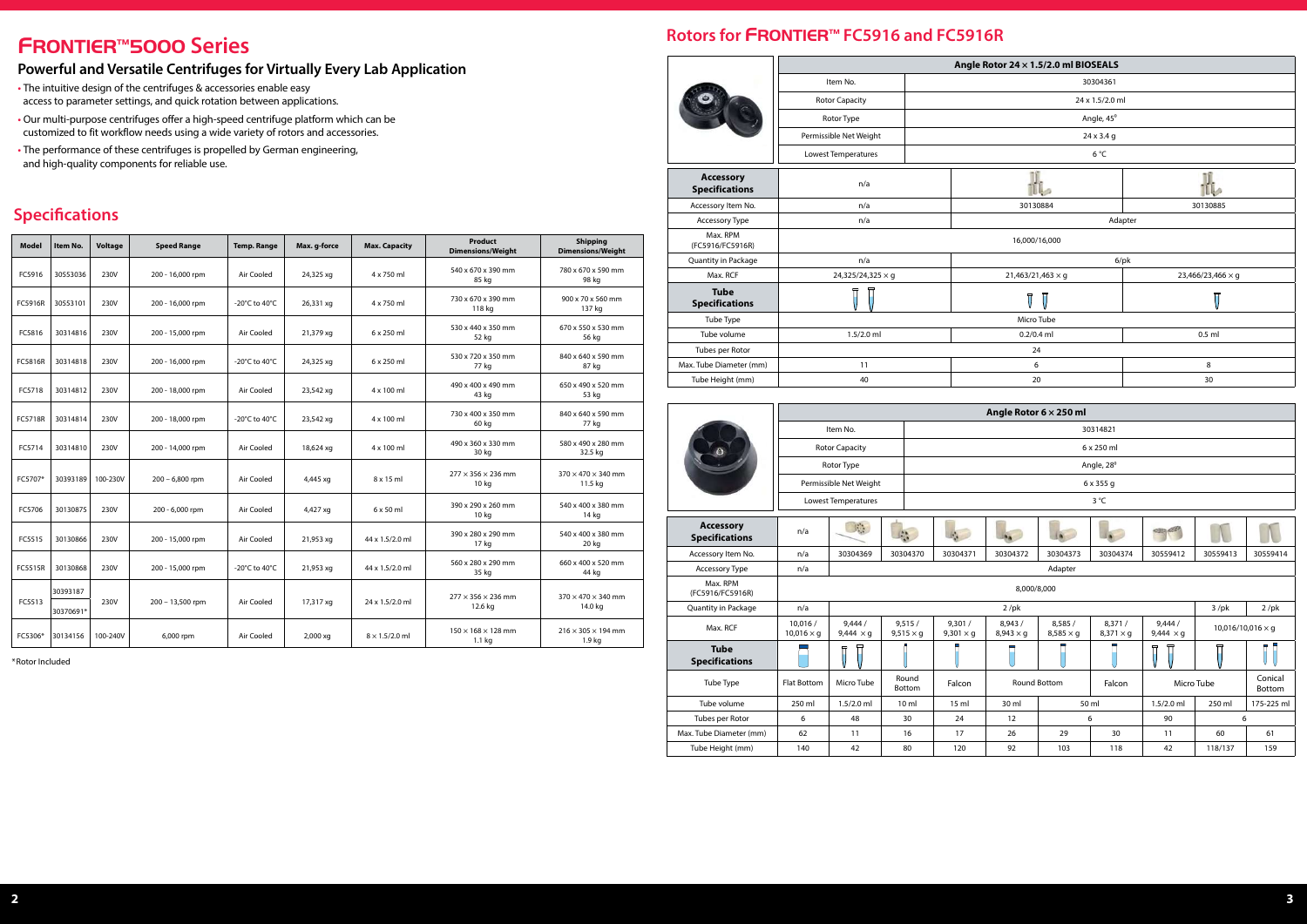|                                           | Swing Out Rotor 2 x 3 MTP w/Bucket |                                             |                              |  |  |  |
|-------------------------------------------|------------------------------------|---------------------------------------------|------------------------------|--|--|--|
|                                           | Item No.                           |                                             | 30314824                     |  |  |  |
|                                           | <b>Rotor Capacity</b>              |                                             | $2 \times 3$ MTP             |  |  |  |
|                                           | Rotor Type                         |                                             | Swing Out, 0-90°             |  |  |  |
|                                           | Permissible Net Weight             |                                             | 2 x 310 g                    |  |  |  |
|                                           | Lowest Temperature                 |                                             | -3 $^{\circ}$ C              |  |  |  |
| <b>Accessory</b><br><b>Specifications</b> |                                    |                                             | <i>illi</i> iii              |  |  |  |
| Accessory Item No.                        |                                    | 30314890                                    | 30314891                     |  |  |  |
| Accessory Type                            |                                    | <b>Bucket</b>                               | Adapter                      |  |  |  |
| Max. RPM<br>(FC5916/FC5916R)              |                                    | 4,500/4,500                                 |                              |  |  |  |
| Quantity in Package                       |                                    | $2$ /pk                                     |                              |  |  |  |
| Max. RCF                                  |                                    | $2,716/2,716 \times g$                      |                              |  |  |  |
| <b>Tube</b><br><b>Specifications</b>      |                                    | n/a                                         | 묘<br>$\overline{\mathbb{I}}$ |  |  |  |
| Tube Type                                 |                                    | Microplate                                  | Microtube                    |  |  |  |
| Tube volume                               |                                    | <b>MTP</b>                                  | $1.5/2.0$ ml                 |  |  |  |
| Tubes per Rotor                           |                                    | 6 Standard Microplates or 2 Deepwell Plates | 96                           |  |  |  |
| Max. Tube Diameter (mm)                   |                                    | 87 x 128                                    | 11                           |  |  |  |
| Tube Height (mm)                          |                                    | 51                                          | 42                           |  |  |  |

|                                           |                              |                              |                              |                              | Angle Rotor $6 \times 85$ ml |                              |                              |                              |  |  |
|-------------------------------------------|------------------------------|------------------------------|------------------------------|------------------------------|------------------------------|------------------------------|------------------------------|------------------------------|--|--|
|                                           | Item No.                     |                              | 30314826                     |                              |                              |                              |                              |                              |  |  |
|                                           | <b>Rotor Capacity</b>        |                              | 6 x 85 ml                    |                              |                              |                              |                              |                              |  |  |
|                                           | Rotor Type                   |                              |                              |                              | Angle, 38°                   |                              |                              |                              |  |  |
|                                           | Permissible Net Weight       |                              |                              |                              | 6 x 140 g                    |                              |                              |                              |  |  |
|                                           | Lowest Temperatures          |                              |                              |                              | $15^{\circ}$ C               |                              |                              |                              |  |  |
| <b>Accessory</b><br><b>Specifications</b> | n/a                          |                              |                              |                              |                              |                              |                              |                              |  |  |
| Accessory Item No.                        | n/a                          | 30314893                     | 30314894                     | 30314895                     | 30314896                     | 30314897                     | 30314898                     | 30314899                     |  |  |
| Accessory Type                            | n/a                          |                              |                              |                              | Adapter                      |                              |                              |                              |  |  |
| Max. RPM<br>(FC5916/FC5916R)              |                              |                              |                              | 11,000/13,000                |                              |                              |                              |                              |  |  |
| Quantity in Package                       | n/a                          |                              |                              |                              | $2$ /pk                      |                              |                              |                              |  |  |
| Max. RCF                                  | 15,555<br>$/21,762 \times g$ | 14,338<br>$/20,025 \times g$ | 14,067<br>$/19,647 \times g$ | 14,743<br>$/20,592 \times q$ | 14,338<br>$/20,025 \times q$ | 14,067<br>$/19,647 \times g$ | 15,014<br>$/20,970 \times q$ | 14,067<br>$/19,647 \times g$ |  |  |
| <b>Tube</b><br><b>Specifications</b>      |                              |                              |                              |                              |                              |                              |                              |                              |  |  |
| Tube Type                                 |                              |                              | Round Bottom                 |                              | Falcon                       |                              | <b>Round Bottom</b>          |                              |  |  |
| Tube volume                               | 85 ml                        | 15 ml                        | 30 ml                        | 50 ml                        |                              |                              | 15 ml                        | 16 ml                        |  |  |
| Tubes per Rotor                           |                              |                              |                              | 6                            |                              |                              | 12                           | 6                            |  |  |
| Max. Tube Diameter (mm)                   | 38                           | 17                           | 25                           | 29                           |                              |                              | 17                           | 18                           |  |  |
| Tube Height (mm)                          | 113                          | 103/110                      | 90/103                       | 105                          | 118                          | 120                          | 95/100                       | 103/110                      |  |  |

|                                           |                              |                              |                              |                              | Angle Rotor $4 \times 85$ ml |                              |                              |                              |  |
|-------------------------------------------|------------------------------|------------------------------|------------------------------|------------------------------|------------------------------|------------------------------|------------------------------|------------------------------|--|
|                                           | Item No.                     |                              | 30314827                     |                              |                              |                              |                              |                              |  |
|                                           | <b>Rotor Capacity</b>        |                              | $4 \times 85$ ml             |                              |                              |                              |                              |                              |  |
|                                           | Rotor Type                   |                              |                              |                              | Angle, 30°                   |                              |                              |                              |  |
|                                           | Permissible Net Weight       |                              |                              |                              | 4 x 140 g                    |                              |                              |                              |  |
|                                           | Lowest Temperatures          |                              |                              |                              | $5^{\circ}$ C                |                              |                              |                              |  |
| <b>Accessory</b><br><b>Specifications</b> | n/a                          |                              |                              |                              |                              |                              |                              |                              |  |
| Accessory Item No.                        | n/a                          | 30314893                     | 30314894                     | 30314895                     | 30314896*                    | 30314897*                    | 30314898                     | 30314899                     |  |
| <b>Accessory Type</b>                     | n/a                          |                              |                              |                              | Adapter                      |                              |                              |                              |  |
| Max. RPM<br>(FC5916/FC5916R)              |                              |                              |                              |                              | 15,000/16,000                |                              |                              |                              |  |
| <b>Quantity in Package</b>                | n/a                          |                              |                              |                              | $2$ /pk                      |                              |                              |                              |  |
| Max, RCF                                  | 23,685<br>$/26,331 \times q$ | 17,103<br>$/18,243 \times g$ | 16,902<br>$/18,028 \times q$ | 17,908<br>$/19,101 \times q$ | 17,304<br>$/18,457 \times g$ | 16,700<br>$/17,813 \times q$ | 15,091<br>$/16,097 \times q$ | 16,700<br>$/17,813 \times q$ |  |
| <b>Tube</b><br><b>Specifications</b>      |                              |                              |                              |                              |                              |                              |                              |                              |  |
| Tube Type                                 |                              |                              | <b>Round Bottom</b>          |                              |                              | Falcon                       |                              | Round Bottom                 |  |
| Tube volume                               | 85 ml                        | 15 <sub>m</sub>              | 30 <sub>ml</sub>             |                              | 50 ml                        |                              | 15 <sub>m</sub>              | $16 \text{ ml}$              |  |
| Tubes per Rotor                           |                              |                              |                              | 4                            |                              |                              | 12                           | 6                            |  |
| Max. Tube Diameter (mm)                   | 38                           | 17                           | 25                           |                              | 29                           |                              | 17                           | 18                           |  |
| Tube Height (mm)                          | 113                          | 103/110                      | 90/103                       | 105                          | 118                          | 120                          | 95/100                       | 103/110                      |  |

|                                           | Angle Rotor $10 \times 50$ ml |                            |                              |                             |                              |                              |  |  |
|-------------------------------------------|-------------------------------|----------------------------|------------------------------|-----------------------------|------------------------------|------------------------------|--|--|
|                                           | Item No.                      |                            | 30314829                     |                             |                              |                              |  |  |
|                                           | <b>Rotor Capacity</b>         |                            |                              | 10 x 50 ml                  |                              |                              |  |  |
|                                           | Rotor Type                    |                            |                              | Angle, 38°                  |                              |                              |  |  |
|                                           | Permissible Net Weight        |                            |                              | $10 \times 74$ q            |                              |                              |  |  |
|                                           | <b>Lowest Temperatures</b>    |                            |                              | 9°C                         |                              |                              |  |  |
| <b>Accessory</b><br><b>Specifications</b> | n/a                           |                            |                              |                             |                              |                              |  |  |
| Accessory Item No.                        | n/a                           | 30130886*                  | 30130889*                    | 30130890*                   | 30472300                     | 30472307                     |  |  |
| Accessory Type                            | n/a                           | Adapter                    |                              |                             |                              |                              |  |  |
| Max. RPM<br>(FC5916/FC5916R)              |                               |                            | 10,000/10,500                |                             |                              |                              |  |  |
| <b>Quantity in Package</b>                | n/a                           | $6$ /p $k$                 |                              | $2$ /pk                     |                              |                              |  |  |
| Max. RCF                                  | 10,899<br>$/11,444 \times g$  | 7,461<br>$/7,834 \times g$ | 10,228<br>$/10,739 \times q$ | 8,719<br>$/ 9,155 \times q$ | 10,480<br>$/11,004 \times q$ | 10,731<br>$/11,267 \times q$ |  |  |
| <b>Tube</b><br><b>Specifications</b>      |                               | π                          |                              |                             |                              |                              |  |  |
| Tube Type                                 | Falcon                        | Micro Tube                 |                              | <b>Round Bottom</b>         |                              | Conical                      |  |  |
| <b>Tube Volume</b>                        | 50 ml                         | $1.5/2.0$ ml               | 7 <sub>m</sub>               | 5 <sub>m</sub>              |                              | 15 <sub>m</sub>              |  |  |
| Tubes per Rotor                           |                               |                            | 10                           |                             |                              |                              |  |  |
| Max. Tube Diameter (mm)                   | 29                            | 11                         |                              | 13.5                        |                              | 17                           |  |  |
| Tube Height (mm)                          | 118                           | 42                         | 100                          | 100                         | 97-123                       | 120                          |  |  |

\*Only possible with adapter 30472300 or 30472307

### **Rotors for** FRONTIER™ **FC5916 and FC5916R**

\*Only without rotor lid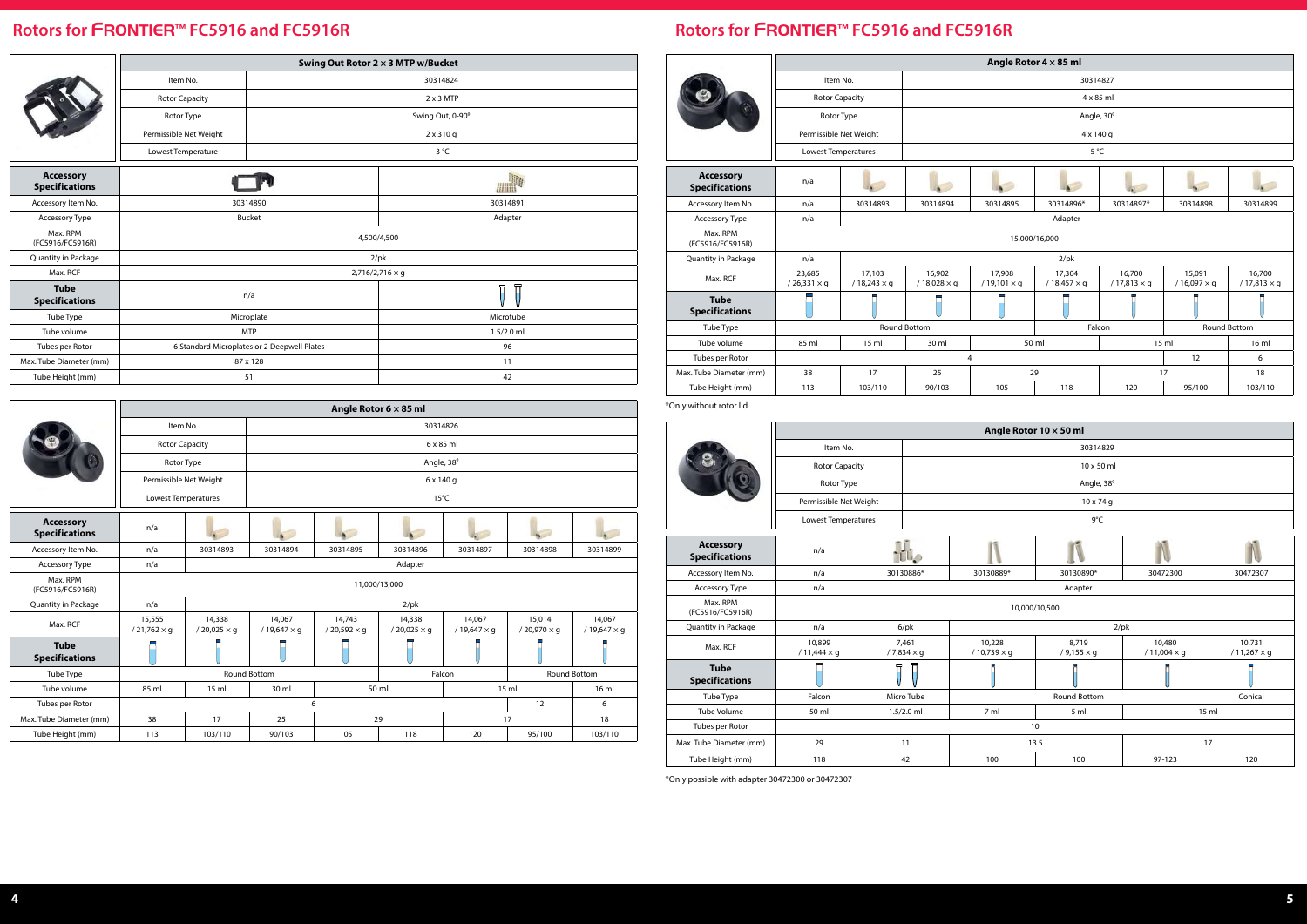\*Only without bucket lid

|                                           | Angle Rotor $6 \times 50$ ml |                                             |                          |                          |                          |  |  |  |
|-------------------------------------------|------------------------------|---------------------------------------------|--------------------------|--------------------------|--------------------------|--|--|--|
|                                           | Item No.                     |                                             | 30314831                 |                          |                          |  |  |  |
|                                           | Rotor Capacity               |                                             | 6 x 50 ml                |                          |                          |  |  |  |
|                                           | Rotor Type                   |                                             |                          | Angle, 26°               |                          |  |  |  |
|                                           | Permissible Net Weight       |                                             |                          | 6 x 94 g                 |                          |  |  |  |
|                                           | Lowest Temperatures          |                                             |                          | -5 $^{\circ}$ C          |                          |  |  |  |
| <b>Accessory</b><br><b>Specifications</b> | n/a                          |                                             |                          |                          |                          |  |  |  |
| Accessory Item No.                        | n/a                          | 30130891                                    | 30130892                 | 30130893                 | 30314892*                |  |  |  |
| <b>Accessory Type</b>                     | n/a                          |                                             |                          | Adapter                  |                          |  |  |  |
| Max. RPM<br>(FC5916/FC5916R)              |                              |                                             | 13,000/13,000            |                          |                          |  |  |  |
| Quantity in Package                       | n/a                          |                                             |                          | $2$ /pk                  |                          |  |  |  |
| Max. RCF                                  | 15,869/15,869 $\times$ q     | 14,649/14,649 $\times$ q                    | $13,777/13,777 \times q$ | 13,951/13,951 $\times$ q | 13,428/13,428 $\times$ q |  |  |  |
| <b>Tube</b><br><b>Specifications</b>      |                              |                                             |                          |                          |                          |  |  |  |
| Tube Type                                 | Round Bottom Oakridge        |                                             | <b>Round Bottom</b>      |                          | Falcon                   |  |  |  |
| Tube Volume                               | 50 ml                        | 30 ml<br>16 <sub>m</sub><br>15 <sub>m</sub> |                          |                          |                          |  |  |  |
| Tubes per Rotor                           |                              |                                             | 6                        |                          |                          |  |  |  |
| Max. Tube Diameter (mm)                   | 29                           | 26                                          | 18                       | 17                       | 17.5                     |  |  |  |
| Tube Height (mm)                          | 95/115                       | 100                                         |                          | 100/105                  | 116/125                  |  |  |  |

|                                      |                        | Angle Rotor 20 x 10 ml   |  |  |
|--------------------------------------|------------------------|--------------------------|--|--|
|                                      | Item No.               | 30314833                 |  |  |
|                                      | <b>Rotor Capacity</b>  | 20 x 10 ml               |  |  |
|                                      | Rotor Type             | Angle, 30°               |  |  |
|                                      | Permissible Net Weight | 20 x 18 g                |  |  |
|                                      | Lowest Temperatures    | $-11.5$ °C               |  |  |
| Accessory<br><b>Specifications</b>   |                        | n/a                      |  |  |
| Accessory Item No.                   | n/a                    |                          |  |  |
| Accessory Type                       | n/a                    |                          |  |  |
| Max. RPM<br>(FC5916/FC5916R)         |                        | 16,000 / 16,000          |  |  |
| Quantity in Package                  |                        | n/a                      |  |  |
| Max. RCF                             |                        | $15,775/15,775 \times g$ |  |  |
| <b>Tube</b><br><b>Specifications</b> |                        |                          |  |  |
| Tube Type                            |                        | Falcon                   |  |  |
| Tube volume                          | 10 <sub>m</sub>        |                          |  |  |
| Tubes per Rotor                      |                        | 20                       |  |  |
| Max. Tube Diameter (mm)              |                        | 16                       |  |  |
| Tube Height (mm)                     |                        | 80                       |  |  |

#### **Rotors for** FRONTIER™ **FC5916 and FC5916R**

|                                           |                        | Angle Rotor 44 x 1.5/2.0 ml          |                         |  |  |  |  |
|-------------------------------------------|------------------------|--------------------------------------|-------------------------|--|--|--|--|
|                                           | Item No.               | 30314835                             |                         |  |  |  |  |
|                                           | <b>Rotor Capacity</b>  |                                      | 44 x 1.5/2.0 ml         |  |  |  |  |
|                                           | Rotor Type             |                                      | Angle, 32°/55°          |  |  |  |  |
|                                           | Permissible Net Weight | 44 x 3.8 g                           |                         |  |  |  |  |
|                                           | Lowest Temperatures    | 8°C                                  |                         |  |  |  |  |
|                                           |                        |                                      | m                       |  |  |  |  |
| <b>Accessory</b><br><b>Specifications</b> | n/a                    |                                      | ΠL,                     |  |  |  |  |
| Accessory Item No.                        | n/a                    | 30130884                             | 30130885                |  |  |  |  |
| Accessory Type                            | n/a                    | Adapter                              |                         |  |  |  |  |
| Max. RPM<br>(FC5916/FC5916R)              |                        | 16,000/16,000                        |                         |  |  |  |  |
| Quantity in Package                       | n/a                    | $6$ /pk                              |                         |  |  |  |  |
| Max. RCF                                  | 24,325/24,325 × g      | 22,035/22,035 × g                    | 23,467/23,467 × g       |  |  |  |  |
| <b>Tube</b><br><b>Specifications</b>      |                        | $\overline{\mathsf{U}}$<br>Ţ         | $\overline{\mathbb{U}}$ |  |  |  |  |
| Tube Type                                 |                        | Micro Tube                           |                         |  |  |  |  |
| Tube volume                               | $1.5/2.0$ ml           | $0.2/0.4$ ml                         | $0.5$ ml                |  |  |  |  |
| Tubes per Rotor                           |                        | 44                                   |                         |  |  |  |  |
| Max. Tube Diameter (mm)                   | 11                     | 6                                    | 8                       |  |  |  |  |
| Tube Height (mm)                          | 40                     | 20                                   | 30                      |  |  |  |  |
|                                           |                        |                                      |                         |  |  |  |  |
|                                           |                        |                                      |                         |  |  |  |  |
|                                           |                        | Angle Rotor 30 x 1.5/2.0 ml Sealable |                         |  |  |  |  |
|                                           | Item No.               | 30314836                             |                         |  |  |  |  |
|                                           | <b>Rotor Capacity</b>  | 30 x 1.5/2.0 ml                      |                         |  |  |  |  |
|                                           | Rotor Type             | Angle, 45°                           |                         |  |  |  |  |
|                                           | Permissible Net Weight | 30 x 3.4 g                           |                         |  |  |  |  |
|                                           | Lowest Temperature     | 9 °C                                 |                         |  |  |  |  |
|                                           |                        |                                      |                         |  |  |  |  |
| <b>Accessory</b><br><b>Specifications</b> | n/a                    |                                      |                         |  |  |  |  |
| Accessory Item No.                        | n/a                    | 30130884                             | 30130885                |  |  |  |  |
| Accessory Type                            | n/a                    | Adapter                              |                         |  |  |  |  |
| Max. RPM<br>(FC5916/FC5916R)              |                        | 15,000/15,000                        |                         |  |  |  |  |
| Quantity in Package                       | n/a                    | $6$ /pk                              |                         |  |  |  |  |
| Max. RCF                                  | 23,643/23,643 × g      | $21,361/21,361 \times g$             | 19,719/19,719 × g       |  |  |  |  |
| <b>Tube</b><br><b>Specifications</b>      |                        | $\bar{\rm U}$<br>Ţ                   | $\overline{\mathsf{V}}$ |  |  |  |  |
| Tube Type                                 |                        | Microtube                            |                         |  |  |  |  |
| Tube volume                               | 1.5/2.0 ml             | $0.2/0.4$ ml                         | $0.5$ ml                |  |  |  |  |
| Tubes per Rotor                           |                        | 30                                   |                         |  |  |  |  |
| Max. Tube Diameter (mm)                   | 11                     | 6                                    | 8                       |  |  |  |  |

|                                           | Angle Rotor $44 \times 1.5/2.0$ ml |                                      |                         |  |  |  |  |
|-------------------------------------------|------------------------------------|--------------------------------------|-------------------------|--|--|--|--|
|                                           | Item No.                           | 30314835                             |                         |  |  |  |  |
|                                           | <b>Rotor Capacity</b>              |                                      | 44 x 1.5/2.0 ml         |  |  |  |  |
|                                           | Rotor Type                         |                                      | Angle, 32°/55°          |  |  |  |  |
|                                           | Permissible Net Weight             | 44 x 3.8 g                           |                         |  |  |  |  |
|                                           | Lowest Temperatures                | 8°C                                  |                         |  |  |  |  |
|                                           |                                    |                                      | Tſ                      |  |  |  |  |
| <b>Accessory</b><br><b>Specifications</b> | n/a                                |                                      | ill.                    |  |  |  |  |
| Accessory Item No.                        | n/a                                | 30130884                             | 30130885                |  |  |  |  |
| Accessory Type                            | n/a                                | Adapter                              |                         |  |  |  |  |
| Max. RPM<br>(FC5916/FC5916R)              |                                    | 16,000/16,000                        |                         |  |  |  |  |
| Quantity in Package                       | n/a                                | $6$ /pk                              |                         |  |  |  |  |
| Max. RCF                                  | 24,325/24,325 × g                  | 22,035/22,035 × g                    | 23,467/23,467 × g       |  |  |  |  |
| <b>Tube</b><br><b>Specifications</b>      | Ţ                                  | Ū<br>Ī                               | $\overline{\mathsf{U}}$ |  |  |  |  |
| Tube Type                                 |                                    | Micro Tube                           |                         |  |  |  |  |
| Tube volume                               | $1.5/2.0$ ml                       | $0.2/0.4$ ml                         | $0.5$ ml                |  |  |  |  |
| Tubes per Rotor                           |                                    | 44                                   |                         |  |  |  |  |
| Max. Tube Diameter (mm)                   | 11                                 | 6                                    | 8                       |  |  |  |  |
| Tube Height (mm)                          | 40                                 | 20                                   | 30                      |  |  |  |  |
|                                           |                                    |                                      |                         |  |  |  |  |
|                                           |                                    |                                      |                         |  |  |  |  |
|                                           |                                    | Angle Rotor 30 x 1.5/2.0 ml Sealable |                         |  |  |  |  |
|                                           | Item No.                           | 30314836                             |                         |  |  |  |  |
|                                           | <b>Rotor Capacity</b>              | 30 x 1.5/2.0 ml                      |                         |  |  |  |  |
|                                           | Rotor Type                         | Angle, 45°                           |                         |  |  |  |  |
|                                           | Permissible Net Weight             | 30 x 3.4 g                           |                         |  |  |  |  |
|                                           | Lowest Temperature                 | 9 °C                                 |                         |  |  |  |  |
|                                           |                                    |                                      |                         |  |  |  |  |
| <b>Accessory</b><br><b>Specifications</b> | n/a                                |                                      |                         |  |  |  |  |
| Accessory Item No.                        | n/a                                | 30130884                             | 30130885                |  |  |  |  |
| Accessory Type                            | n/a                                | Adapter                              |                         |  |  |  |  |
| Max. RPM<br>(FC5916/FC5916R)              |                                    | 15,000/15,000                        |                         |  |  |  |  |
| Quantity in Package                       | n/a                                | $6$ /pk                              |                         |  |  |  |  |
| Max. RCF                                  | 23,643/23,643 × g                  | $21,361/21,361 \times q$             | 19,719/19,719 × g       |  |  |  |  |
| <b>Tube</b><br><b>Specifications</b>      |                                    | Ţ                                    | $\overline{\mathsf{U}}$ |  |  |  |  |
| Tube Type                                 |                                    | Microtube                            |                         |  |  |  |  |
| Tube volume                               | 1.5/2.0 ml                         | $0.2/0.4$ ml                         | $0.5$ ml                |  |  |  |  |
| Tubes per Rotor                           |                                    | $30\,$                               |                         |  |  |  |  |
| Max. Tube Diameter (mm)                   | 11                                 | 6                                    | 8                       |  |  |  |  |

### **Rotors for** FRONTIER™ **FC5916 and FC5916R**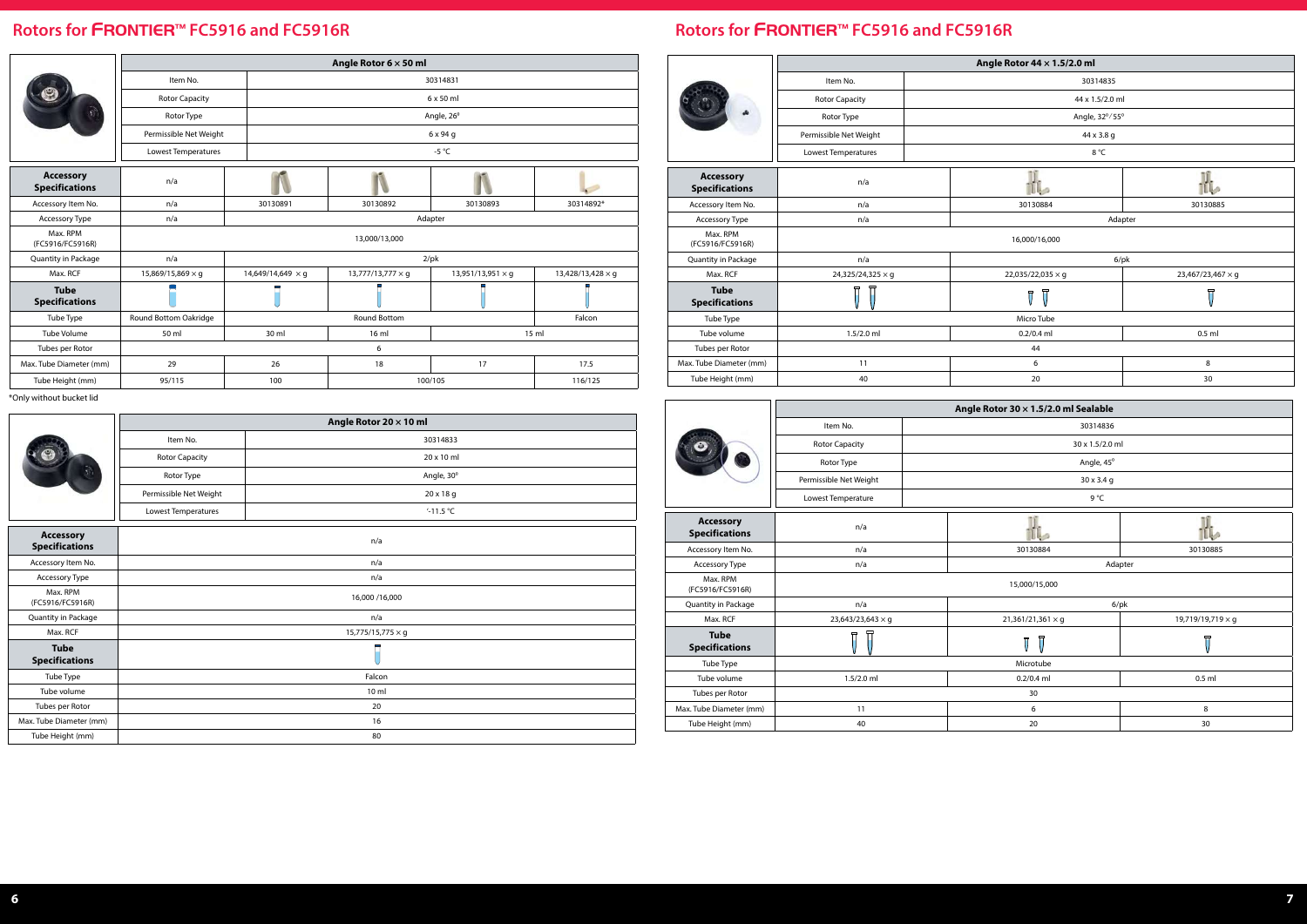|                                           | Angle Rotor 24 x 1.5/2.0 ml |                   |                   |  |  |  |  |
|-------------------------------------------|-----------------------------|-------------------|-------------------|--|--|--|--|
|                                           | Item No.                    | 30314838          |                   |  |  |  |  |
|                                           | <b>Rotor Capacity</b>       | 24 x 1.5/2.0 ml   |                   |  |  |  |  |
|                                           | Rotor Type                  | Angle, 45°        |                   |  |  |  |  |
|                                           | Permissible Net Weight      | 24 x 3.4 g        |                   |  |  |  |  |
|                                           | Lowest Temperature          | 6 °C              |                   |  |  |  |  |
| <b>Accessory</b><br><b>Specifications</b> | n/a                         |                   |                   |  |  |  |  |
| Accessory Item No.                        | n/a                         | 30130884          | 30130885          |  |  |  |  |
| Accessory Type                            | n/a                         | Adapter           |                   |  |  |  |  |
| Max. RPM<br>(FC5916/FC5916R)              |                             | 16,000/16,000     |                   |  |  |  |  |
| Quantity in Package                       | n/a                         |                   | $6$ /pk           |  |  |  |  |
| Max. RCF                                  | 24,325/24,325 × g           | 22,035/22,035 × g | 23,467/23,467 × g |  |  |  |  |
| <b>Tube</b><br><b>Specifications</b>      | ਜ                           | $\overline{\Pi}$  | ᇦ                 |  |  |  |  |
| Tube Type                                 |                             | Microtube         |                   |  |  |  |  |
| Tube volume                               | $1.5/2.0$ ml                | $0.2/0.4$ ml      | $0.5$ ml          |  |  |  |  |
| Tubes per Rotor                           |                             | 24                |                   |  |  |  |  |
| Max. Tube Diameter (mm)                   | 11                          | 6                 | 8                 |  |  |  |  |
| Tube Height (mm)                          | 40                          | 20                | 30                |  |  |  |  |

|                                      |                                            | Angle Rotor 4 x 8-w PCR Strip |  |  |  |  |  |
|--------------------------------------|--------------------------------------------|-------------------------------|--|--|--|--|--|
|                                      | Item No.                                   | 30314841                      |  |  |  |  |  |
|                                      | <b>Rotor Capacity</b><br>4 x 8-w PCR Strip |                               |  |  |  |  |  |
| Q                                    | Rotor Type                                 | Angle, 45°                    |  |  |  |  |  |
|                                      | Permissible Net Weight                     | $4 \times 3.5$ g              |  |  |  |  |  |
|                                      | Lowest Temperatures                        | $-1$ °C                       |  |  |  |  |  |
| Accessory<br><b>Specifications</b>   |                                            | n/a                           |  |  |  |  |  |
| Accessory Item No.                   |                                            | n/a                           |  |  |  |  |  |
| Accessory Type                       |                                            | n/a                           |  |  |  |  |  |
| Max. RPM<br>(FC5916/FC5916R)         |                                            | 16,000 / 16,000               |  |  |  |  |  |
| Quantity in Package                  |                                            | n/a                           |  |  |  |  |  |
| Max. RCF                             |                                            | 24,325/24,325 × g             |  |  |  |  |  |
| <b>Tube</b><br><b>Specifications</b> |                                            |                               |  |  |  |  |  |
| Tube Type                            |                                            | 8-w PCR Strip                 |  |  |  |  |  |
| Tube volume                          |                                            | n/a                           |  |  |  |  |  |
| Tubes per Rotor                      |                                            | 24                            |  |  |  |  |  |
| Max. Tube Diameter (mm)              |                                            | n/a                           |  |  |  |  |  |
| Tube Height (mm)                     |                                            | n/a                           |  |  |  |  |  |

| Item No.               |  |
|------------------------|--|
| <b>Rotor Capacity</b>  |  |
| Rotor Type             |  |
| Permissible Net Weight |  |
| Lowest Temperatures    |  |
|                        |  |

| <b>Accessory</b><br><b>Specifications</b> | $\bullet\bullet$       | i S                   | e            | 69                         | $\mathcal{E}_{\mathcal{D}}$ | $\frac{1}{2}$              |                        | ₩               |
|-------------------------------------------|------------------------|-----------------------|--------------|----------------------------|-----------------------------|----------------------------|------------------------|-----------------|
| Accessory Item No.                        | 30553129               | 30553130              | 30553131     | 30553132                   | 30553133                    | 30553134                   | 30553135               | 30553136        |
| <b>Accessory Type</b>                     |                        | Rack                  |              |                            |                             | Rack                       |                        |                 |
| Max. RPM<br>(FC5916/FC5916R)              |                        |                       |              | 4,000/4,500                |                             |                            |                        |                 |
| Quantity in Package                       |                        |                       |              | $2$ /pk                    |                             |                            |                        |                 |
| Max. RCF<br>(FC5916/FC5916 R)             | $3,416/4,324 \times q$ |                       |              | 3,416<br>$/4,324 \times g$ | 3,434<br>$/4,346 \times q$  | 3,398<br>$/4,301 \times q$ | 3,363/4,256 $\times$ q |                 |
| <b>Tube</b><br><b>Specifications</b>      |                        |                       |              |                            |                             |                            |                        |                 |
| Tube Type                                 |                        | <b>Conical Bottom</b> | Round Bottom | Round Bottom               |                             | <b>Conical Bottom</b>      | Round Bottom           |                 |
| Tube volume                               |                        | 50 ml                 |              | 30 ml                      |                             | 15 <sub>m</sub>            |                        | 10 <sub>m</sub> |
| Tubes per Rotor                           | 20                     |                       | 28           | 32                         | 56<br>68                    |                            | 72                     | 84              |
| Max. Tube Diameter (mm)                   | 29                     |                       | 26           | 17                         |                             |                            | 16                     |                 |
| Tube Height (mm)                          | 100-120                | 116                   | 102-123      | 102-123                    |                             | 120                        | 97-120                 | 70-121          |

| <b>Accessory</b><br><b>Specifications</b> |                            |              |             |                            |                            |                        |              |                       |
|-------------------------------------------|----------------------------|--------------|-------------|----------------------------|----------------------------|------------------------|--------------|-----------------------|
| Accessory Item No.                        | 30553121                   | 30553122*    | 30553123    | 30553124                   | 30553125                   | 30553126               | 30553127     | 30553128              |
| <b>Accessory Type</b>                     | <b>Bucket</b>              | Lid assembly | $O$ -ring   |                            |                            | Rack                   |              |                       |
| Max. RPM<br>(FC5916/FC5916R)              |                            | 4,000/4,500  |             | 4,000/4,500                |                            |                        |              |                       |
| Quantity in Package                       |                            | $2$ /pk      | $10$ /p $k$ |                            |                            | $2$ /pk                |              |                       |
| Max. RCF<br>(FC5916/FC5916 R)             | 3,434<br>$/4,346 \times q$ | n/a          |             | 3,416<br>$/4,324 \times g$ | 3,380<br>$/4,278 \times g$ | $3,416/4,324 \times q$ |              |                       |
| <b>Tube</b><br><b>Specifications</b>      |                            | n/a          |             |                            |                            |                        |              |                       |
| Tube Type                                 | Flat Bottom                | n/a          |             | Conical Bottom             | <b>Flat Bottom</b>         | <b>Conical Bottom</b>  | Round Bottom | <b>Conical Bottom</b> |
| Tube volume                               | 750 ml                     | n/a          |             | 500 ml                     | 250 ml                     | 175 / 225 ml           | 100 ml       | 50 ml                 |
| Tubes per Rotor                           | 4                          | n/a          |             |                            | $\overline{4}$             |                        | 12           | 20                    |
| Max. Tube Diameter (mm)                   | 99                         | n/a          |             | 96                         | 62                         | 61                     | 41           | 29                    |
| Tube Height (mm)                          | 152                        | n/a          |             | 148                        | 135                        | 120-140                | 102-123      | 116                   |

|                        |                       |             |                   | Swing Out Rotor 4 x 750 ml ID |          |          |          |  |  |  |
|------------------------|-----------------------|-------------|-------------------|-------------------------------|----------|----------|----------|--|--|--|
|                        | Item No.<br>30553085  |             |                   |                               |          |          |          |  |  |  |
|                        | <b>Rotor Capacity</b> |             | $4 \times 750$ ml |                               |          |          |          |  |  |  |
|                        | Rotor Type            |             |                   | Swing Out, 0-90°              |          |          |          |  |  |  |
| Permissible Net Weight |                       |             |                   | $4 \times 995$ g              |          |          |          |  |  |  |
|                        | Lowest Temperatures   |             | 4°C               |                               |          |          |          |  |  |  |
|                        |                       |             |                   |                               |          |          |          |  |  |  |
|                        |                       |             |                   |                               |          |          |          |  |  |  |
| 553121                 | 30553122*             | 30553123    | 30553124          | 30553125                      | 30553126 | 30553127 | 30553128 |  |  |  |
| ucket                  | Lid assembly          | O-ring      | Rack              |                               |          |          |          |  |  |  |
|                        | 4,000/4,500           | 4,000/4,500 |                   |                               |          |          |          |  |  |  |

\*All racks are used with bucket 30553121 only

#### **Rotors for** FRONTIER™ **FC5916 and FC5916R Rotors for** FRONTIER™ **FC5916 and FC5916R**

| Rotors for FRONTIER™ FC5916 and FC59 |  |
|--------------------------------------|--|
|--------------------------------------|--|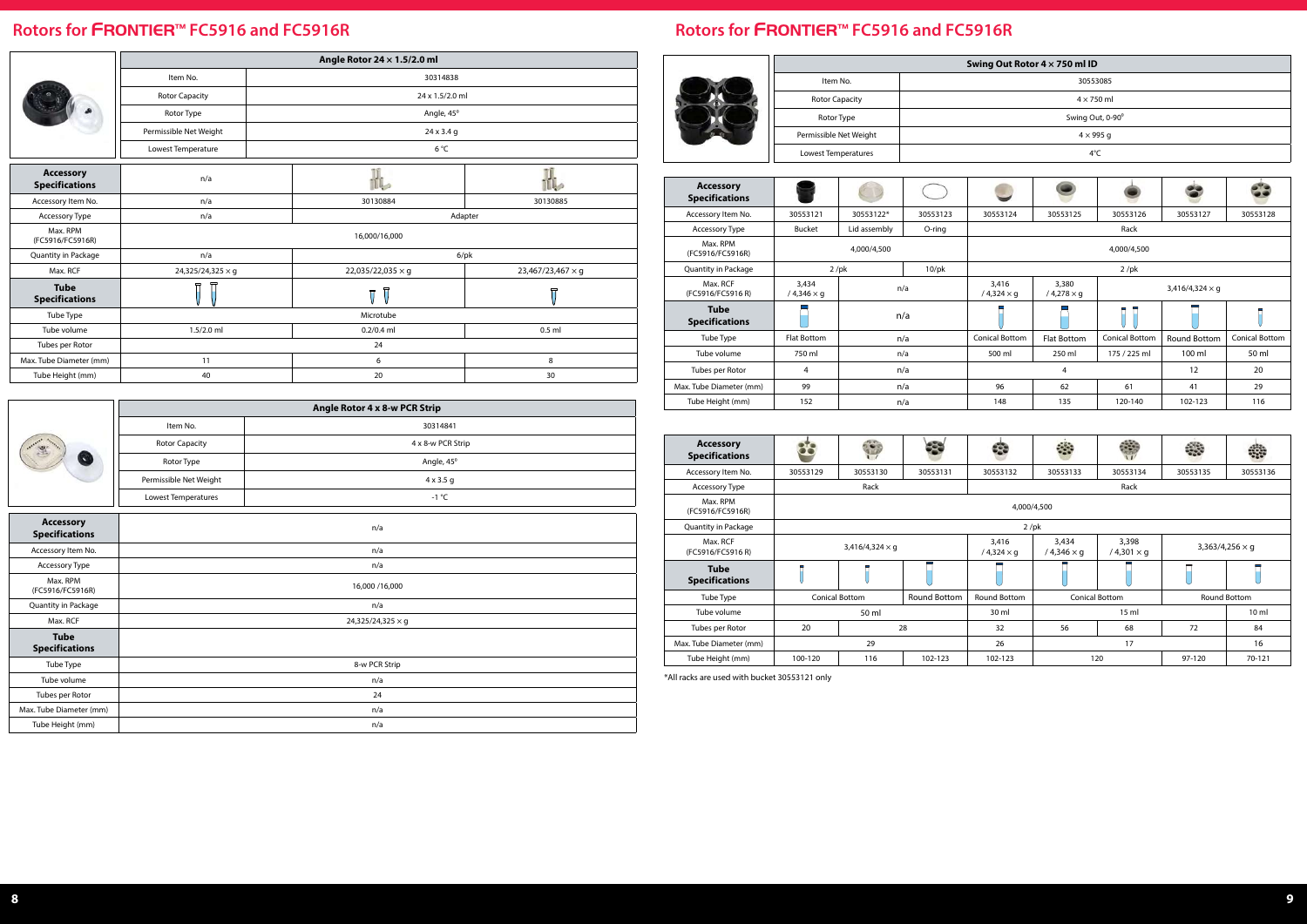| <b>Accessory</b><br><b>Specifications</b> | 秂        |                                              |  |  |
|-------------------------------------------|----------|----------------------------------------------|--|--|
| Accessory Item No.                        | 30553118 | 30553119                                     |  |  |
| Accessory Type                            | O-ring   | <b>Bucket</b>                                |  |  |
| Max. RPM<br>(FC5916/FC5916R)              |          | 4,000/4,500                                  |  |  |
| Quantity in Package                       | $10$ /pk | $2$ /pk                                      |  |  |
| Max. RCF<br>(FC5916/FC5916R)              | n/a      | $2,754/3,486 \times g$                       |  |  |
| <b>Tube</b><br><b>Specifications</b>      |          | n/a                                          |  |  |
| Tube Type                                 | n/a      | Microplate                                   |  |  |
| Tube volume                               | n/a      | n/a                                          |  |  |
| Tubes per Rotor                           | n/a      | 12 Standard Microplates or 4 Deepwell Plates |  |  |
| Max. Tube Diameter (mm)                   | n/a      | $87 \times 128$                              |  |  |
| Tube Height (mm)                          | 75-100   | 72                                           |  |  |
|                                           |          |                                              |  |  |

\* BIOSEALS certified: When using the Lid Assembly(with 1 EA O-ring ) on the rotor, the buckets are hermetically sealed. O-ring should be changed when it's worn

| <b>Accessory</b><br><b>Specifications</b> |                          |              |                            |                            |                                                                  |          |              |
|-------------------------------------------|--------------------------|--------------|----------------------------|----------------------------|------------------------------------------------------------------|----------|--------------|
| Accessory Item No.                        | 30553138                 | 30553139     | 30553140                   | 30559377                   | 30553104                                                         | 30553105 | 30553117*    |
| <b>Accessory Type</b>                     |                          |              | Rack                       |                            | <b>Bucket</b>                                                    | Holder   | Lid assembly |
| Max. RPM<br>(FC5916/FC5916R)              |                          |              |                            | 4,000/4,500                |                                                                  |          |              |
| Quantity in Package                       |                          |              |                            | $2$ /pk                    |                                                                  |          |              |
| Max. RCF<br>(FC5916/FC5916 R)             | 3,345 / 4,233 $\times$ q |              | 3,398<br>$/4,301 \times q$ | 3,363<br>$/4,256 \times g$ | 3,130<br>$3,345 / 4,233 \times g$<br>$/3,961 \times g$           |          |              |
| <b>Tube</b><br><b>Specifications</b>      |                          |              |                            | 〓                          | n/a                                                              |          |              |
| Tube Type                                 | <b>Round Bottom</b>      |              | Vacutainer<br>/ Sarstedt   | Sarstedt                   | Microplate                                                       |          | n/a          |
| Tube volume                               | 7 ml                     | $1.8 - 7$ ml | 4-10 ml                    | $1.1 - 1.4$ ml             |                                                                  | n/a      |              |
| Tubes per Rotor                           | 128                      | 108          | 72                         | 152                        | 12 Standard<br>Microplates or 4<br>n/a<br><b>Deepwell Plates</b> |          |              |
| Max. Tube Diameter (mm)                   |                          | 13           | 16                         | 8                          | $87 \times 128$<br>n/a                                           |          |              |
| Tube Height (mm)                          | 98-119                   | 65-100       | 75-100                     | 66                         | 80                                                               |          | n/a          |

| Rotors for FRONTIER™ FC5916 and FC591 |  |  |  |  |
|---------------------------------------|--|--|--|--|
|                                       |  |  |  |  |

|                                           |                           |                           |                            |                               | Angle Rotor 4 x 500 ml ID    |                     |                        |                             |
|-------------------------------------------|---------------------------|---------------------------|----------------------------|-------------------------------|------------------------------|---------------------|------------------------|-----------------------------|
|                                           | Item No.                  |                           |                            |                               | 30553086                     |                     |                        |                             |
|                                           | <b>Rotor Capacity</b>     |                           |                            |                               | $4 \times 500$ ml            |                     |                        |                             |
|                                           | Rotor Type                |                           |                            |                               |                              | Angle, 24°          |                        |                             |
|                                           | Permissible Net Weight    |                           |                            |                               |                              | $4 \times 708$ q    |                        |                             |
|                                           | Lowest Temperatures       |                           |                            |                               |                              | 0 °C                |                        |                             |
| <b>Accessory</b><br><b>Specifications</b> | n/a                       |                           |                            |                               |                              | $\sqrt{2}$          |                        |                             |
| Accessory Item No.                        | n/a                       | 30559416                  | 30559417                   | 30559419                      | 30559420                     | 30559421            | 30559422               | 30564850                    |
| Accessory Type                            | n/a                       |                           |                            |                               | Adapter                      |                     |                        |                             |
| Max. RPM<br>(FC5916/FC5916R)              |                           |                           |                            |                               | 8,000/8,000                  |                     |                        |                             |
| Quantity in Package                       | n/a                       |                           |                            |                               | $2$ /pk                      |                     |                        |                             |
| Max. RCF<br>(FC5916/FC5916R)              | $10,374 \times q$         | 9014<br>$/9014 \times q$  | 9,587<br>$/9,587 \times q$ | 8.871<br>$/$ 8,871 $\times$ q | 10,231<br>$/10,231 \times q$ |                     | $9,873/9,873 \times q$ | 9,801<br>$/ 9,801 \times g$ |
| <b>Tube</b><br><b>Specifications</b>      |                           |                           |                            |                               |                              |                     |                        |                             |
| Tube Type                                 | Round / Conical<br>Bottom |                           | <b>Conical Bottom</b>      |                               |                              | <b>Round Bottom</b> | <b>Conical Bottom</b>  | <b>Flat Bottom</b>          |
| Tube volume                               | 500 ml                    | 250 ml                    | 175-225 ml                 |                               | 50 ml                        | 30 ml               | 15 <sub>m</sub>        | 250 ml                      |
| Tubes per Rotor                           |                           | $\overline{4}$<br>12<br>6 |                            |                               |                              |                     |                        |                             |
| Max. Tube Diameter (mm)                   | 96                        | 60.5                      | 61.5                       | 29.5                          | 29                           | 25.5                | 17                     | 61.5                        |
| Tube Height (mm)                          | n/a                       | 171                       | 118/137                    | 115                           | 103                          | 92                  | 120                    | 195                         |

#### **Rotors for** FRONTIER™ **FC5916 and FC5916R Rotors for** FRONTIER™ **FC5916 and FC5916R**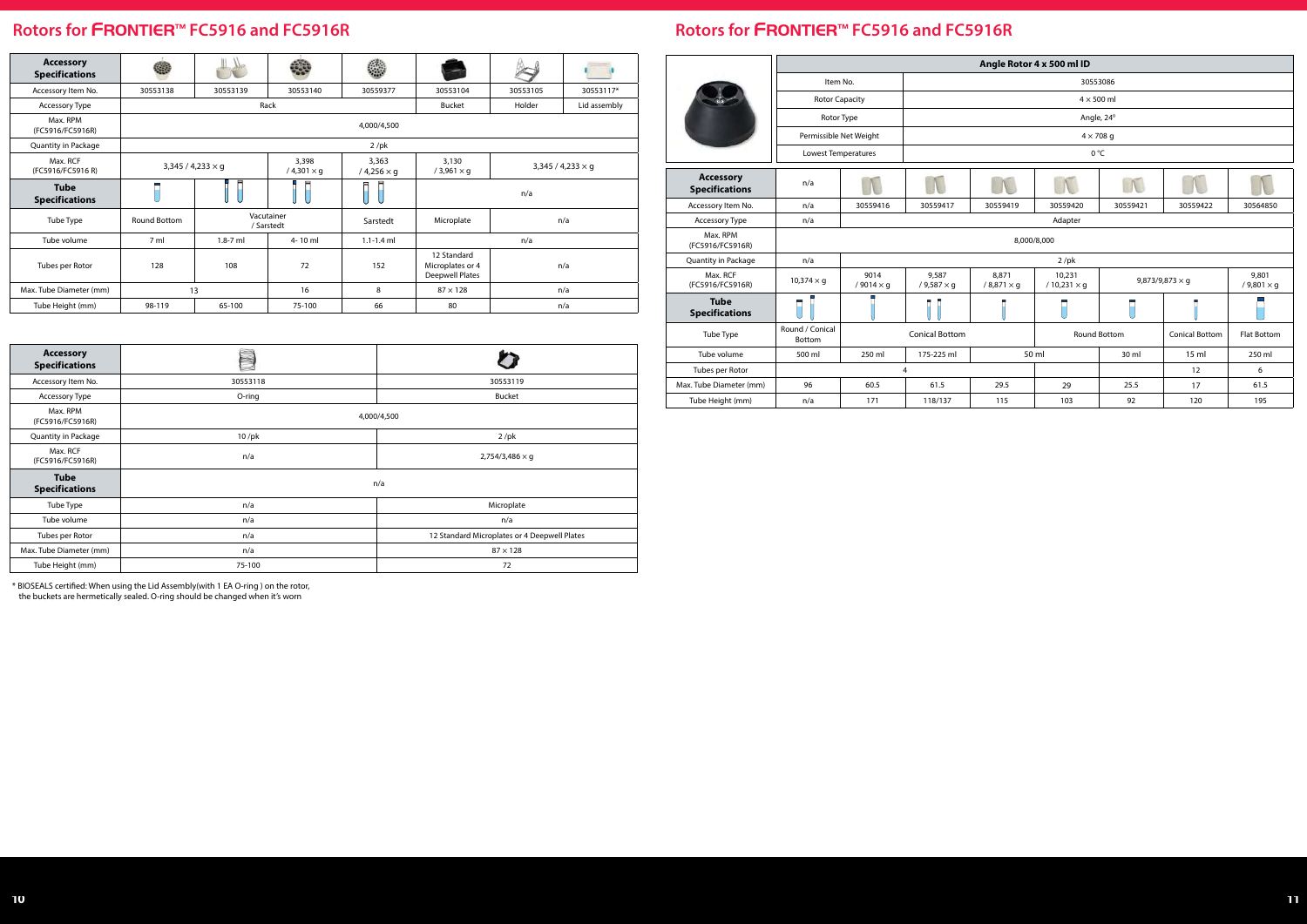|                                           |                        | Angle Rotor 24 x 1.5/2.0 ml BIOSEALS |                   |  |  |
|-------------------------------------------|------------------------|--------------------------------------|-------------------|--|--|
|                                           | Item No.               | 30304361                             |                   |  |  |
|                                           | <b>Rotor Capacity</b>  | 24 x 1.5/2.0 ml                      |                   |  |  |
|                                           | Rotor Type             | Angle, 45°                           |                   |  |  |
|                                           | Permissible Net Weight | 24 x 3.4 g                           |                   |  |  |
|                                           | Lowest Temperatures    | 3°C                                  |                   |  |  |
| <b>Accessory</b><br><b>Specifications</b> | n/a                    | صانا                                 |                   |  |  |
| Accessory Item No.                        | n/a                    | 30130884                             | 30130885          |  |  |
| Accessory Type                            | n/a<br>Adapter         |                                      |                   |  |  |
| Max. RPM<br>(FC5816/FC5816R)              |                        | 15,000/16,000                        |                   |  |  |
| Quantity in Package                       | n/a                    |                                      | $6$ /pk           |  |  |
| Max. RCF                                  | 21,379/24,325 x g      | 18,864/21,463 x g                    | 20,624/23,466 x g |  |  |
| <b>Tube</b><br><b>Specifications</b>      | 曱                      | Ī<br>$\overline{U}$                  | 亓                 |  |  |
| Tube Type                                 |                        | Micro Tube                           |                   |  |  |
| Tube volume                               | $1.5/2.0$ ml           | $0.2/0.4$ ml                         | $0.5$ ml          |  |  |
| Tubes per Rotor                           |                        | 24                                   |                   |  |  |
| Max. Tube Diameter (mm)                   | 11                     | 6                                    | 8                 |  |  |
| Tube Height (mm)                          | 40                     | 20                                   | 30                |  |  |

\*Only possible with Rack 30314903

|                                           |                        |          |                  | Swing Out Rotor 4 x 250 ml |                  |                  |                  |  |
|-------------------------------------------|------------------------|----------|------------------|----------------------------|------------------|------------------|------------------|--|
|                                           | Item No.               |          | 30314820         |                            |                  |                  |                  |  |
|                                           | <b>Rotor Capacity</b>  |          |                  |                            | 4 x 250 ml       |                  |                  |  |
|                                           | Rotor Type             |          |                  |                            | Swing Out, 0-90° |                  |                  |  |
|                                           | Permissible Net Weight |          |                  |                            | $4 \times 536$ q |                  |                  |  |
| $-2$ °C<br>Lowest Temperatures            |                        |          |                  |                            |                  |                  |                  |  |
| <b>Accessory</b><br><b>Specifications</b> | $\mathbb{O}$           |          |                  | $\mathbb{C}_{\mathbb{C}}$  |                  |                  |                  |  |
| Accessory Item No.                        | 30314901               | 30314902 | 30304367         | 30304368*                  | 30314903         | 30314904         | 30314905         |  |
| <b>Accessory Type</b>                     | Screw Cap              | O-Ring   | Rack             | Adapter                    |                  | Rack             |                  |  |
| Max. RPM<br>(FC5816/FC5816R)              |                        |          |                  | 4,500/4,500                |                  |                  |                  |  |
| Quantity in Package                       | $2$ /pk                | $10$ /pk |                  |                            | $2$ /pk          |                  |                  |  |
| Max. RCF                                  | n/a                    |          | $3,689 \times g$ |                            | $3,554 \times g$ | $3,599 \times g$ | $3,689 \times g$ |  |
| <b>Tube</b><br><b>Specifications</b>      | n/a                    |          |                  | Π                          |                  |                  |                  |  |
| Tube Type                                 | n/a                    |          | Vacutainer       | Micro Tube                 | Flat Bottom      |                  | Round Bottom     |  |
| Tube volume                               | n/a                    |          | $4-10$ ml        | $1.5/2.0$ ml               | 250 ml           | 100 ml           | 50 ml            |  |
| Tubes per Rotor                           | n/a                    |          | 32               | 36                         |                  | 4                | 12               |  |
| Max. Tube Diameter (mm)                   | n/a                    |          | 16               | 11                         | 62               | 41               | 29               |  |
| Tube Height (mm)                          | n/a                    |          | 75/100           | 42                         | 110/130          |                  | 95/120           |  |

### **Rotors for** FRONTIER™ **FC5816 and FC5816R**

| <b>Accessory</b><br><b>Specifications</b> |                                  |                        |                     |                  |                        |                  |                     |                        |            |                     |
|-------------------------------------------|----------------------------------|------------------------|---------------------|------------------|------------------------|------------------|---------------------|------------------------|------------|---------------------|
| Accessory Item No.                        | 30314906                         |                        | 30314907            | 30314908         | 30314909               |                  | 30314910            | 30314911               |            | 30314912            |
| Accessory Type                            |                                  |                        |                     |                  | Rack                   |                  |                     |                        |            |                     |
| Max. RPM<br>(FC5816/FC5816R)              |                                  |                        |                     |                  | 4,500/4,500            |                  |                     |                        |            |                     |
| Quantity in Package                       |                                  |                        |                     |                  | $2$ /pk                |                  |                     |                        |            |                     |
| Max. RCF                                  | $3,780 \times g$                 |                        | $3,576 \times g$    |                  |                        | 3,644 x g        |                     | $3,508 \times g$       |            | 3,689 x g           |
| <b>Tube</b>                               |                                  |                        |                     |                  |                        |                  |                     |                        |            |                     |
| <b>Specifications</b>                     |                                  |                        |                     |                  |                        |                  |                     |                        |            |                     |
| Tube Type                                 | Falcon                           |                        | <b>Round Bottom</b> |                  | <b>Skirted Concial</b> |                  | <b>Round Bottom</b> | <b>Skirted Concial</b> |            | <b>Round Bottom</b> |
| Tube volume                               |                                  |                        | 50 ml               |                  |                        |                  |                     | 25 ml                  |            | 15 <sub>m</sub>     |
| Tubes per Rotor                           | 12                               |                        | 4                   | 8                | $\overline{4}$         |                  | 20                  | 12                     |            | 36                  |
| Max. Tube Diameter (mm)                   | 29                               |                        | 34                  |                  | 29                     |                  |                     | 24.5                   |            | 17                  |
| Tube Height (mm)                          |                                  |                        | 100/120             |                  | 116                    |                  | 100/120             | 85/100                 |            | 76/115              |
| <b>Accessory</b><br><b>Specifications</b> |                                  |                        |                     |                  |                        |                  |                     |                        |            |                     |
| Accessory Item No.                        |                                  | 30314913               |                     | 30314914         | 30314915               |                  | 30314916            |                        | 30314917   |                     |
| Accessory Type                            |                                  |                        |                     |                  | Rack                   |                  |                     |                        |            |                     |
| Max. RPM<br>(FC5816/FC5816R)              |                                  |                        |                     |                  | 4,500/4,500            |                  |                     |                        |            |                     |
| Quantity in Package                       |                                  | $2$ /pk                |                     |                  |                        |                  |                     |                        |            |                     |
| Max. RCF                                  |                                  | 3,712 x g              |                     | $3,644 \times g$ | 3,689 x g              |                  |                     | 3,599 x g              |            |                     |
| <b>Tube</b><br><b>Specifications</b>      |                                  |                        |                     |                  |                        |                  |                     |                        |            |                     |
| Tube Type                                 | <b>Skirted Conical</b><br>Falcon |                        |                     |                  |                        |                  | Round Bottom        |                        | Vacutainer |                     |
| Tube Volume                               | 15 <sub>m</sub>                  |                        |                     | 10 <sub>m</sub>  |                        | 5-7 ml           |                     | $1.6 - 7$ ml           |            |                     |
| Tubes per Rotor                           | 28                               |                        |                     | 32               |                        | 56               |                     | 40                     |            |                     |
| Max. Tube Diameter (mm)                   | 17                               |                        |                     |                  | 16                     |                  |                     | 13                     |            |                     |
| Tube Height (mm)                          |                                  | 95/120                 |                     | 100/120          | 80/100                 |                  | 65/120              |                        | 75/120     |                     |
|                                           |                                  |                        |                     |                  | Angle Rotor 6 x 250 ml |                  |                     |                        |            |                     |
|                                           |                                  | Item No.               |                     |                  |                        |                  | 30314821            |                        |            |                     |
|                                           |                                  |                        |                     |                  |                        |                  |                     |                        |            |                     |
|                                           |                                  | <b>Rotor Capacity</b>  |                     |                  |                        |                  | 6 x 250 ml          |                        |            |                     |
|                                           |                                  | Rotor Type             |                     |                  |                        |                  | Angle, 28°          |                        |            |                     |
|                                           |                                  | Permissible Net Weight |                     |                  |                        |                  | $6 \times 355$ q    |                        |            |                     |
|                                           |                                  | Lowest Temperatures    |                     |                  |                        |                  | 3°C                 |                        |            |                     |
| <b>Accessory</b><br><b>Specifications</b> | n/a                              | $\mathcal{V}^{\ast}$   |                     |                  |                        | 1a               |                     | GER OF                 |            |                     |
| Accessory Item No.                        | n/a                              | 30304369               | 30304370            | 30304371         | 30304372               | 30304373         | 30304374            | 30559412               | 30559413   | 30559414            |
| Accessory Type                            | n/a                              |                        |                     |                  |                        | Adapter          |                     |                        |            |                     |
| Max. RPM                                  |                                  |                        |                     |                  |                        |                  |                     |                        |            |                     |
| (FC5816/FC5816R)                          |                                  | 8,000/8,000            |                     |                  |                        |                  |                     |                        |            |                     |
| Quantity in Package                       | $3$ /pk<br>n/a<br>$2$ /pk        |                        |                     |                  |                        | $2$ /pk          |                     |                        |            |                     |
| Max. RCF                                  | 10,016 x g                       | 9,444 x g              | 9,515 x g           | 9,301 x g        | 8,943 x g              | $8,585 \times g$ | 8,371 x g           | 9444 x g               | 10,016 x g |                     |
| <b>Tube</b><br><b>Specifications</b>      |                                  | Π                      |                     |                  |                        |                  |                     |                        |            |                     |
| Tube Type                                 | Flat Bottom                      | Micro Tube             | Round<br>Bottom     | Falcon           |                        | Round Bottom     | Falcon              |                        | Micro Tube | Conical<br>Bottom   |
| Tube volume                               | 250 ml                           | $1.5/2.0$ ml           | 10 <sub>m</sub>     | 15 ml            | 30 ml                  |                  | 50 ml               | $1.5/2.0$ ml           | 250 ml     | 175-225 ml          |
| Tubes per Rotor                           | 6                                | 48                     | 30                  | 24               | 12                     |                  | 6                   | 90                     | 6          |                     |
| Max. Tube Diameter (mm)                   | 62                               | 11                     | 16                  | 17               | 26                     | 29               | 30                  | 11                     | 60         | 61                  |
| Tube Height (mm)                          | 140                              | 42                     | 80                  | 120              | 92                     | 103              | 118                 | 42                     | 118/137    | 159                 |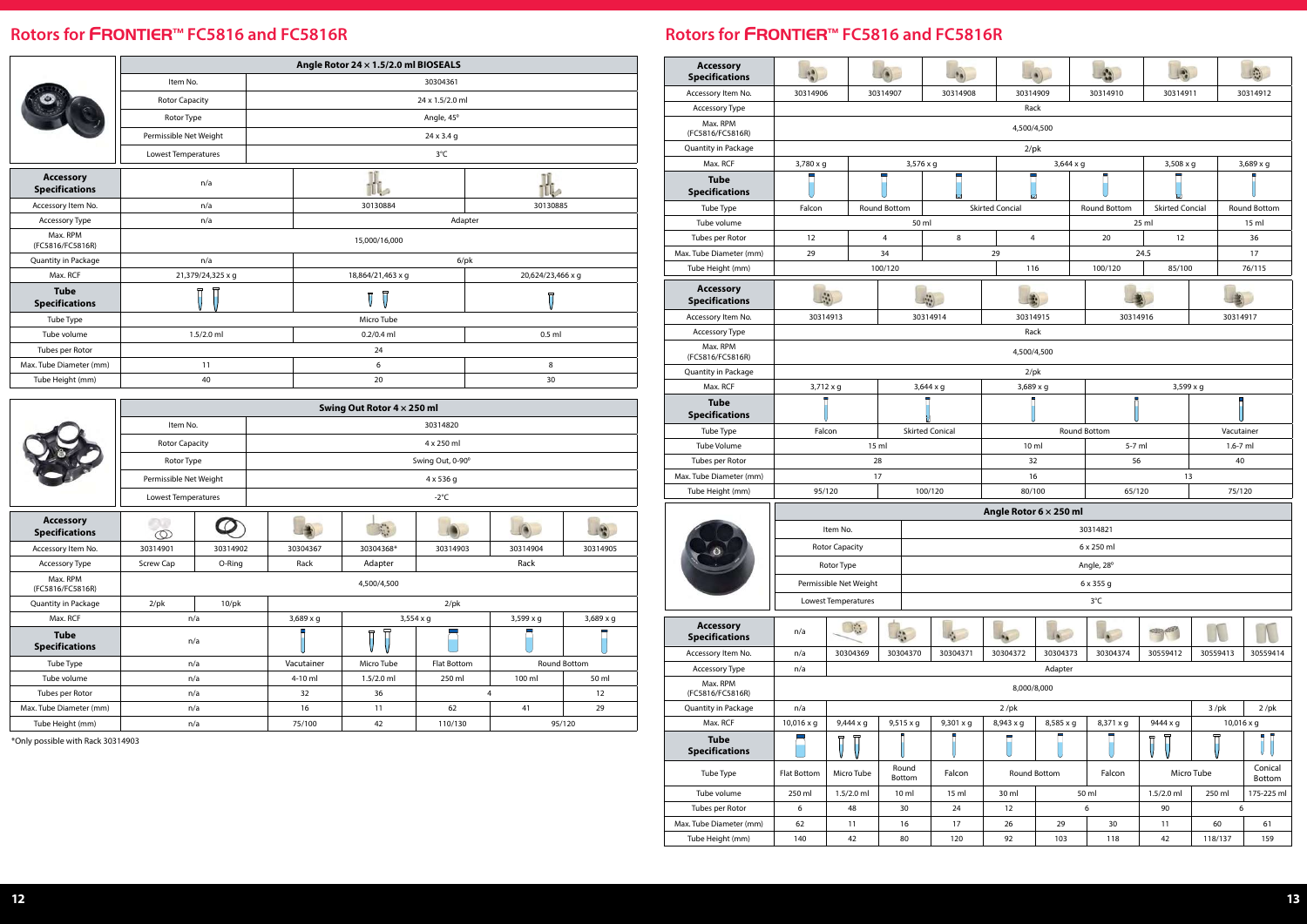|                                           | Angle Rotor 6 x 85 ml        |                       |                                   |                       |                       |                       |                       |                       |  |
|-------------------------------------------|------------------------------|-----------------------|-----------------------------------|-----------------------|-----------------------|-----------------------|-----------------------|-----------------------|--|
|                                           | Item No.                     |                       | 30314826                          |                       |                       |                       |                       |                       |  |
|                                           | <b>Rotor Capacity</b>        |                       |                                   |                       | 6 x 85ml              |                       |                       |                       |  |
|                                           | Rotor Type                   |                       |                                   |                       | Angle, 38°            |                       |                       |                       |  |
|                                           | Permissible Net Weight       |                       |                                   |                       | 6 x 140 g             |                       |                       |                       |  |
|                                           |                              | Lowest Temperatures   |                                   |                       |                       | $15^{\circ}$ C        |                       |                       |  |
| <b>Accessory</b><br><b>Specifications</b> | n/a                          |                       |                                   |                       |                       |                       |                       |                       |  |
| Accessory Item No.                        | n/a                          | 30314893              | 30314894                          | 30314895              | 30314896              | 30314897              | 30314898              | 30314899              |  |
| Accessory Type                            | n/a                          |                       | Adapter                           |                       |                       |                       |                       |                       |  |
| Max. RPM<br>(FC5816/FC5816R)              |                              | 11,000/13,000         |                                   |                       |                       |                       |                       |                       |  |
| Quantity in Package                       | n/a                          |                       |                                   |                       | $2$ /pk               |                       |                       |                       |  |
| Max. RCF                                  | 15,555<br>$/21,762 \times g$ | 14,338<br>/20,025 x g | 14,067<br>/19,647 x q             | 14,743<br>/20,592 x g | 14,338<br>/20,025 x g | 14,067<br>/19,647 x q | 15,014<br>/20,970 x g | 14,067<br>/19,647 x g |  |
| <b>Tube</b><br><b>Specifications</b>      |                              |                       |                                   |                       |                       |                       |                       |                       |  |
| Tube Type                                 |                              |                       | Round Bottom                      |                       | Falcon                |                       | Round Bottom          |                       |  |
| Tube volume                               | 85 ml                        | 15 <sub>m</sub>       | 50 ml<br>30 ml<br>15 <sub>m</sub> |                       |                       |                       |                       | 16 ml                 |  |
| Tubes per Rotor                           |                              |                       |                                   | 6                     |                       |                       | 12                    | 6                     |  |
| Max. Tube Diameter (mm)                   | 38                           | 17                    | 25                                |                       | 29                    |                       | 17                    | 18                    |  |
| Tube Height (mm)                          | 113                          | 103/110               | 90/103                            | 105                   | 118                   | 120                   | 95/100                | 103/110               |  |

|                                           | Swing Out Rotor 2 x 3 MTP w/Bucket          |            |                     |  |  |
|-------------------------------------------|---------------------------------------------|------------|---------------------|--|--|
|                                           | Item No.                                    |            | 30314824            |  |  |
|                                           | <b>Rotor Capacity</b>                       |            | $2 \times 3$ MTP    |  |  |
|                                           | Rotor Type                                  |            | Swing Out, 0-90°    |  |  |
|                                           | Permissible Net Weight                      |            | 2 x 310 g           |  |  |
|                                           | Lowest Temperatures                         |            | $-3^{\circ}C$       |  |  |
| <b>Accessory</b><br><b>Specifications</b> |                                             |            | <i><b>AHANA</b></i> |  |  |
| Accessory Item No.                        | 30314890                                    |            | 30314891            |  |  |
| Accessory Type                            | <b>Bucket</b>                               |            | Adapter             |  |  |
| Max. RPM                                  |                                             | 4,500      |                     |  |  |
| Quantity in Package                       |                                             |            | $2$ /pk             |  |  |
| Max. RCF                                  |                                             | 2,716 x g  |                     |  |  |
| <b>Tube</b><br><b>Specifications</b>      |                                             | n/a        |                     |  |  |
| Tube Type                                 |                                             | Microplate | Microtube           |  |  |
| Tube volume                               | <b>MTP</b>                                  |            | $1.5/2.0$ ml        |  |  |
| Tubes per Rotor                           | 6 Standard Microplates or 2 Deepwell Plates |            | 96                  |  |  |
| Max. Tube Diameter (mm)                   |                                             | 87 x 128   | 11                  |  |  |
| Tube Height (mm)                          |                                             | 51         | 42                  |  |  |

| Rotors for FRONTIER™ FC5816 and FC5816R |  |
|-----------------------------------------|--|
|-----------------------------------------|--|

|                                           | Angle Rotor 4 × 85 ml  |                   |                                    |            |                   |                   |                   |                   |
|-------------------------------------------|------------------------|-------------------|------------------------------------|------------|-------------------|-------------------|-------------------|-------------------|
|                                           | Item No.               |                   | 30314827                           |            |                   |                   |                   |                   |
|                                           | <b>Rotor Capacity</b>  |                   |                                    |            |                   | $4 \times 85$ ml  |                   |                   |
|                                           | Rotor Type             |                   |                                    |            | Angle, 30°        |                   |                   |                   |
|                                           | Permissible Net Weight |                   |                                    |            | 4 x 140 g         |                   |                   |                   |
|                                           | Lowest Temperatures    |                   |                                    | 5°C        |                   |                   |                   |                   |
| <b>Accessory</b><br><b>Specifications</b> | n/a                    |                   |                                    |            |                   |                   |                   |                   |
| Accessory Item No.                        | n/a                    | 30314893          | 30314894                           | 30314895   | 30314896*         | 30314897*         | 30314898          | 30314899          |
| <b>Accessory Type</b>                     | n/a                    | Adapter           |                                    |            |                   |                   |                   |                   |
| Max. RPM<br>(FC5816/FC5816R)              |                        | 12,000/12,000     |                                    |            |                   |                   |                   |                   |
| <b>Quantity in Package</b>                | n/a                    |                   |                                    |            | $2$ /pk           |                   |                   |                   |
| Max. RCF                                  | 14,809 x q             | $13,682 \times q$ | $13,521 \times q$                  | 14,326 x q | $13,843 \times q$ | $13,360 \times q$ | $12,073 \times q$ | $13,360 \times q$ |
| <b>Tube</b><br><b>Specifications</b>      |                        |                   |                                    |            |                   |                   |                   |                   |
| Tube Type                                 |                        |                   | <b>Round Bottom</b>                |            |                   | Falcon            |                   | Round Bottom      |
| Tube volume                               | 85 ml                  | 15 <sub>m</sub>   | 50 ml<br>30 ml<br>15 <sub>ml</sub> |            |                   |                   |                   | 16 ml             |
| Tubes per Rotor                           |                        |                   |                                    | 4          |                   |                   | 8                 | $\overline{4}$    |
| Max. Tube Diameter (mm)                   | 38                     | 17                | 25                                 |            | 29                |                   | 17                | 18                |
| Tube Height (mm)                          | 113                    | 103/110           | 90/103                             | 105        | 118               | 120               | 95/100            | 103/110           |

|                                           | Swing Out Rotor 16x 50 ml |                  |                  |                     |  |  |  |
|-------------------------------------------|---------------------------|------------------|------------------|---------------------|--|--|--|
|                                           | Item No.                  |                  | 30314828         |                     |  |  |  |
|                                           | <b>Rotor Capacity</b>     |                  | 16 x 50 ml       |                     |  |  |  |
|                                           | Rotor Type                |                  | Swing Out, 0-90° |                     |  |  |  |
|                                           | Permissible Net Weight    |                  | $4 \times 557$ q |                     |  |  |  |
|                                           | Lowest Temperatures       |                  | $2^{\circ}$ C    |                     |  |  |  |
| <b>Accessory</b><br><b>Specifications</b> |                           | $\mathbb{R}^3$   |                  |                     |  |  |  |
| Accessory Item No.                        | 30304375                  | 30314583         | 30314584         | 30314585            |  |  |  |
| Accessory Type                            | Rack                      |                  |                  |                     |  |  |  |
| Max. RPM<br>(FC5816/FC5816R)              | 4,500/4,500               |                  |                  |                     |  |  |  |
| Quantity in Package                       |                           |                  | $2$ /pk          |                     |  |  |  |
| Max. RCF                                  |                           | $3,735 \times g$ | $3,599 \times g$ | $3,531 \times g$    |  |  |  |
| <b>Tube</b><br><b>Specifications</b>      |                           |                  |                  |                     |  |  |  |
| Tube Type                                 |                           | Falcon           |                  | Vacutainer/Sarstedt |  |  |  |
| <b>Tube Volume</b>                        | 50 ml                     | 15 <sub>m</sub>  | $5-7$ ml         | $4-10$ ml           |  |  |  |
| Tubes per Rotor                           | 16                        | 40               | 56               | 48                  |  |  |  |
| Max. Tube Diameter (mm)                   | 29                        | 17               | 13               | 16                  |  |  |  |
| Tube Height (mm)                          | 116                       | 120              | 75/100           |                     |  |  |  |

#### \*Only without rotor lid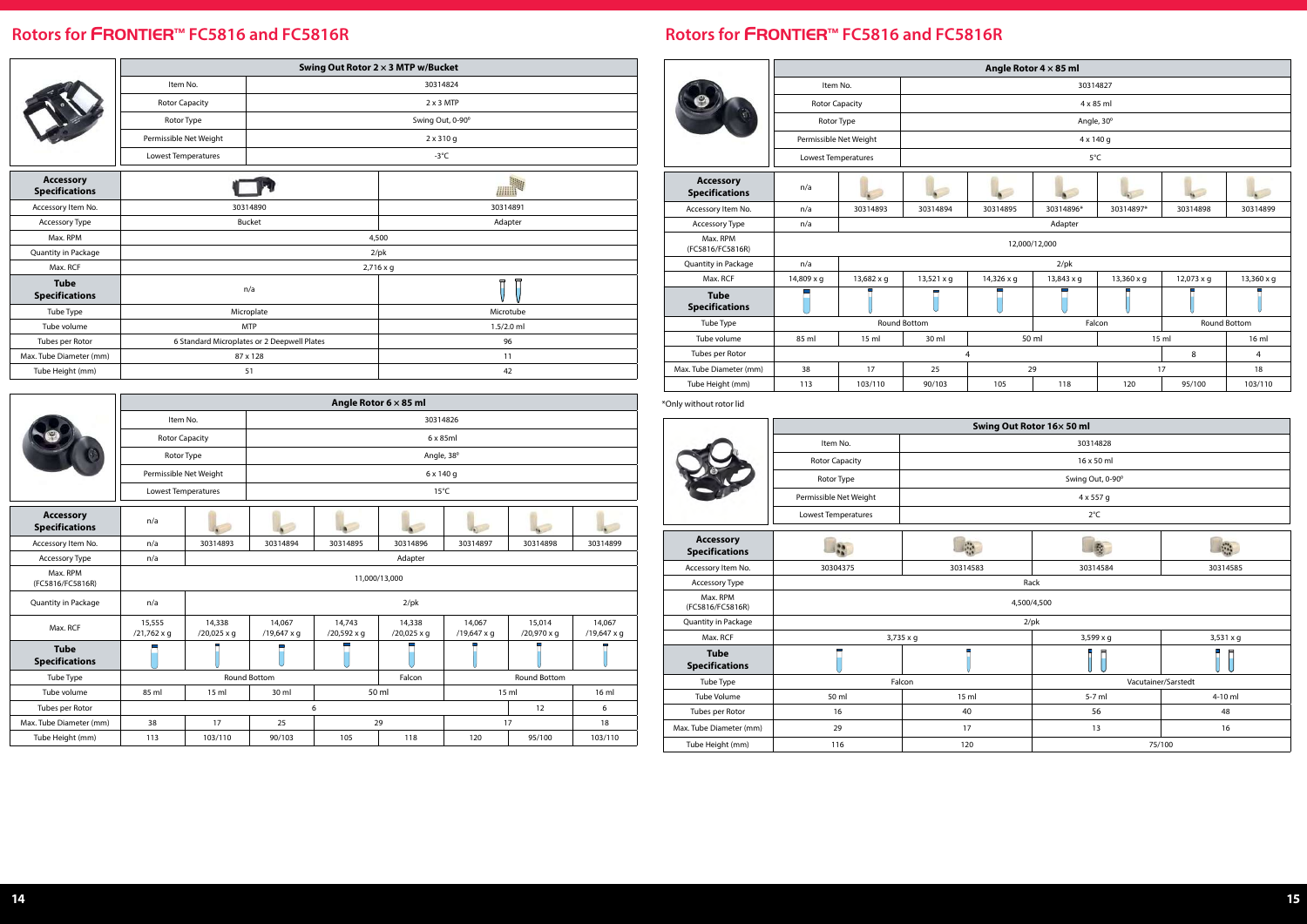\*Only possible with adapter 30472300 or 30472307

\*Only without bucket lid

|                                           | Angle Rotor 10 × 50 ml |                  |                |                   |                   |                   |  |  |
|-------------------------------------------|------------------------|------------------|----------------|-------------------|-------------------|-------------------|--|--|
|                                           | Item No.               |                  | 30314829       |                   |                   |                   |  |  |
|                                           | <b>Rotor Capacity</b>  |                  |                | $10 \times 50$ ml |                   |                   |  |  |
|                                           | Rotor Type             |                  |                | Angle, 38°        |                   |                   |  |  |
|                                           | Permissible Net Weight |                  |                | $10 \times 74$ q  |                   |                   |  |  |
|                                           | Lowest Temperatures    |                  |                | 9°C               |                   |                   |  |  |
| <b>Accessory</b><br><b>Specifications</b> | n/a                    | ما               |                |                   |                   |                   |  |  |
| Accessory Item No.                        | n/a                    | 30130886*        | 30130889*      | 30130890*         | 30472300          | 30472307          |  |  |
| <b>Accessory Type</b>                     | n/a                    | Adapter          |                |                   |                   |                   |  |  |
| Max. RPM<br>(FC5816/FC5816R)              |                        | 7,500/7,500      |                |                   |                   |                   |  |  |
| Quantity in Package                       | n/a                    | 6/pk             |                |                   | $2$ /pk           |                   |  |  |
| Max. RCF                                  | $8,174 \times q$       | $5,596 \times g$ | 7,671 x g      | 6,539 x g         | 11,318/15,406 x g | 11,590/15,776 x q |  |  |
| <b>Tube</b><br><b>Specifications</b>      |                        | Π<br>뉴           |                |                   |                   |                   |  |  |
| Tube Type                                 | Falcon                 | Micro Tube       |                | Round Bottom      |                   | Conical           |  |  |
| <b>Tube Volume</b>                        | 50 ml                  | $1.5/2.0$ ml     | 7 <sub>m</sub> | 5 <sub>m</sub>    |                   | 15 <sub>m</sub>   |  |  |
| Tubes per Rotor                           |                        |                  |                | 10                |                   |                   |  |  |
| Max. Tube Diameter (mm)                   | 29                     | 11               |                | 13.5              |                   | 17                |  |  |
| Tube Height (mm)                          | 118                    | 42               | 100            | 100               | 97-123            | 120               |  |  |

|                                           | Angle Rotor $6 \times 50$ ml |                                             |                     |                   |            |  |  |
|-------------------------------------------|------------------------------|---------------------------------------------|---------------------|-------------------|------------|--|--|
|                                           | Item No.                     |                                             | 30314831            |                   |            |  |  |
|                                           | <b>Rotor Capacity</b>        |                                             |                     | 6 x 50 ml         |            |  |  |
|                                           | Rotor Type                   |                                             |                     | Angle, 26°        |            |  |  |
|                                           | Permissible Net Weight       |                                             |                     | 6 x 94 g          |            |  |  |
|                                           | <b>Lowest Temperatures</b>   |                                             |                     | -5 $^{\circ}$ C   |            |  |  |
| <b>Accessory</b><br><b>Specifications</b> | n/a                          |                                             |                     |                   |            |  |  |
| Accessory Item No.                        | n/a                          | 30130891                                    | 30130892            | 30130893          | 30314892*  |  |  |
| Accessory Type                            | n/a                          | Adapter                                     |                     |                   |            |  |  |
| Max. RPM<br>(FC5816/FC5816R)              |                              | 12,000/12,000                               |                     |                   |            |  |  |
| Quantity in Package                       | n/a                          |                                             | $2$ /pk             |                   |            |  |  |
| Max. RCF                                  | 15,869 x g                   | 14,924 x g                                  | $12,717 \times g$   | $15,113 \times g$ | 14,546 x g |  |  |
| <b>Tube</b><br><b>Specifications</b>      |                              |                                             |                     |                   |            |  |  |
| Tube Type                                 | Round Bottom Oakridge        |                                             | <b>Round Bottom</b> |                   | Falcon     |  |  |
| <b>Tube Volume</b>                        | 50 ml                        | 15 <sub>m</sub><br>30 ml<br>16 <sub>m</sub> |                     |                   |            |  |  |
| Tubes per Rotor                           |                              |                                             | 6                   |                   |            |  |  |
| Max. Tube Diameter (mm)                   | 29                           | 26                                          | 18                  | 17                | 17.5       |  |  |
| Tube Height (mm)                          | 95/115                       | 100                                         | 100/105             |                   | 116/125    |  |  |
| *Only without bucket lid                  |                              |                                             |                     |                   |            |  |  |

# **Rotors for** FRONTIER™ **FC5816 and FC5816R**

|                                      | Angle Rotor 30 x 15 ml              |              |                     |                |  |  |  |  |
|--------------------------------------|-------------------------------------|--------------|---------------------|----------------|--|--|--|--|
|                                      | Item No.                            |              | 30314832            |                |  |  |  |  |
|                                      | 30 x 15 ml<br><b>Rotor Capacity</b> |              |                     |                |  |  |  |  |
|                                      | Rotor Type                          | Angle, 35°   |                     |                |  |  |  |  |
|                                      | Permissible Net Weight              |              | 30 x 32 g           |                |  |  |  |  |
|                                      | Lowest Temperatures                 |              | $-12^{\circ}$ C     |                |  |  |  |  |
| Accessory<br><b>Specifications</b>   | n/a                                 | H.           |                     |                |  |  |  |  |
| Accessory Item No.                   | n/a                                 | 30130886     | 30130889            | 30130890       |  |  |  |  |
| Accessory Type                       | n/a                                 | Adapter      |                     |                |  |  |  |  |
| Max. RPM<br>(FC5816/FC5816R)         | 4,500/4,500                         |              |                     |                |  |  |  |  |
| Quantity in Package                  | n/a<br>$6$ /p $k$<br>$2$ /pk        |              |                     |                |  |  |  |  |
| Max. RCF                             | 2,830 x g                           | 2,038 x g    | 2,762 x g           | 2,377 x g      |  |  |  |  |
| <b>Tube</b><br><b>Specifications</b> |                                     |              |                     |                |  |  |  |  |
| Tube Type                            | Round Bottom/Falcon                 | Micro Tube   | <b>Round Bottom</b> |                |  |  |  |  |
| <b>Tube Volume</b>                   | 15 <sub>m</sub>                     | $1.5/2.0$ ml | 7 ml                | 5 <sub>m</sub> |  |  |  |  |
| Tubes per Rotor                      |                                     |              | 30                  |                |  |  |  |  |
| Max. Tube Diameter (mm)              | 17                                  | 11           | 13.5                |                |  |  |  |  |
| Tube Height (mm)                     | 95/115                              | 42           | 100                 | 65/75          |  |  |  |  |
|                                      | Angle Rotor 20 × 10 ml              |              |                     |                |  |  |  |  |
|                                      | Item No.                            |              | 30314833            |                |  |  |  |  |
|                                      | <b>Rotor Capacity</b>               |              | 20 x 10 ml          |                |  |  |  |  |
|                                      | Rotor Type                          |              | Angle, 30°          |                |  |  |  |  |
|                                      | Permissible Net Weight              |              | 20 x 18 g           |                |  |  |  |  |
|                                      | Lowest Temperatures                 | 0°C          |                     |                |  |  |  |  |

|                                           | Angle Rotor 30 x 15 ml              |                               |                |                  |  |  |  |  |
|-------------------------------------------|-------------------------------------|-------------------------------|----------------|------------------|--|--|--|--|
|                                           | Item No.                            | 30314832                      |                |                  |  |  |  |  |
|                                           | <b>Rotor Capacity</b><br>30 x 15 ml |                               |                |                  |  |  |  |  |
|                                           | Rotor Type                          |                               | Angle, 35°     |                  |  |  |  |  |
|                                           | Permissible Net Weight              |                               | 30 x 32 g      |                  |  |  |  |  |
|                                           | Lowest Temperatures                 |                               | $-12^{\circ}C$ |                  |  |  |  |  |
| <b>Accessory</b><br><b>Specifications</b> | n/a                                 | <b>LL</b>                     |                |                  |  |  |  |  |
| Accessory Item No.                        | n/a                                 | 30130886                      | 30130889       | 30130890         |  |  |  |  |
| Accessory Type                            | n/a                                 | Adapter                       |                |                  |  |  |  |  |
| Max. RPM<br>(FC5816/FC5816R)              | 4,500/4,500                         |                               |                |                  |  |  |  |  |
| Quantity in Package                       | n/a                                 | $6$ /pk<br>$2$ /pk            |                |                  |  |  |  |  |
| Max. RCF                                  | 2,830 x g                           | $2,762 \times g$<br>2,038 x g |                | $2,377 \times g$ |  |  |  |  |
| <b>Tube</b><br><b>Specifications</b>      |                                     |                               |                |                  |  |  |  |  |
| Tube Type                                 | Round Bottom/Falcon                 | Micro Tube                    | Round Bottom   |                  |  |  |  |  |
| <b>Tube Volume</b>                        | 15 ml                               | $1.5/2.0$ ml                  | 7 ml           | 5 ml             |  |  |  |  |
| Tubes per Rotor                           |                                     |                               | 30             |                  |  |  |  |  |
| lax. Tube Diameter (mm)                   | 17                                  | 11                            | 13.5           |                  |  |  |  |  |
| Tube Height (mm)                          | 95/115                              | 42                            | 100            | 65/75            |  |  |  |  |
|                                           | Angle Rotor 20 × 10 ml              |                               |                |                  |  |  |  |  |
|                                           | Item No.                            |                               | 30314833       |                  |  |  |  |  |
|                                           | <b>Rotor Capacity</b>               |                               | 20 x 10 ml     |                  |  |  |  |  |
|                                           | Rotor Type                          |                               | Angle, 30°     |                  |  |  |  |  |
|                                           | Permissible Net Weight              |                               | 20 x 18 g      |                  |  |  |  |  |
|                                           | Lowest Temperatures                 |                               | 0°C            |                  |  |  |  |  |

\*No Adapters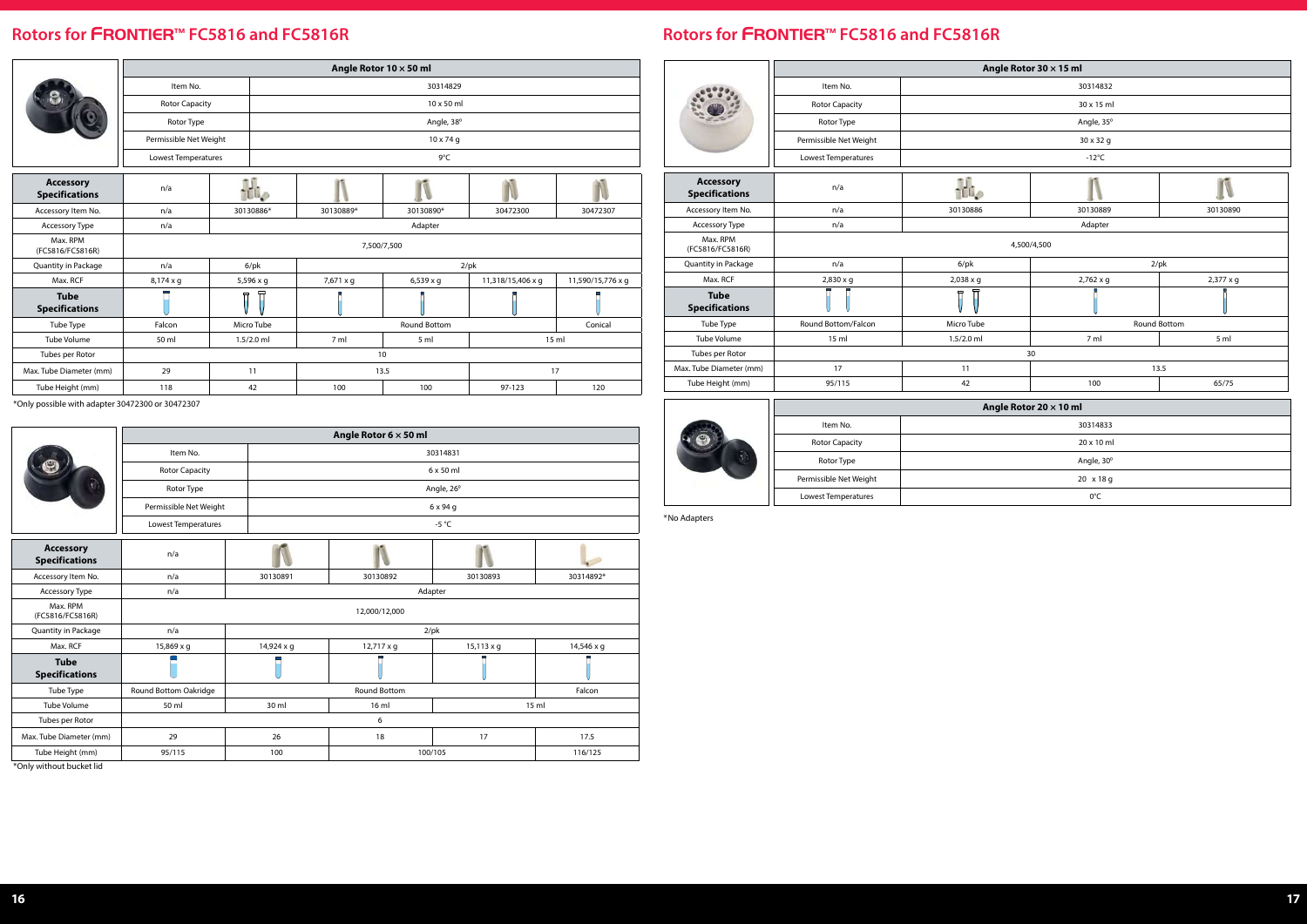|                                           | Angle Rotor 44 x 1.5/2.0 ml |  |                   |                   |  |  |
|-------------------------------------------|-----------------------------|--|-------------------|-------------------|--|--|
|                                           | Item No.                    |  | 30314835          |                   |  |  |
|                                           | <b>Rotor Capacity</b>       |  | 44 x 1.5/2.0 ml   |                   |  |  |
|                                           | Rotor Type                  |  | Angle, 30% 55°    |                   |  |  |
|                                           | Permissible Net Weight      |  | 44 x 3.8 g        |                   |  |  |
|                                           | Lowest Temperatures         |  | 8°C               |                   |  |  |
| <b>Accessory</b><br><b>Specifications</b> | n/a                         |  |                   |                   |  |  |
| Accessory Item No.                        | n/a                         |  | 30130884          | 30130885          |  |  |
| Accessory Type                            | n/a                         |  | Adapter           |                   |  |  |
| Max. RPM<br>(FC5816/FC5816R)              | 15,000/16,000               |  |                   |                   |  |  |
| Quantity in Package                       | n/a                         |  | $6$ /pk           |                   |  |  |
| Max. RCF                                  | 21,128/24,039 x g           |  | 19,367/22,035 x g | 20,625/23,467 x g |  |  |
| <b>Tube</b><br><b>Specifications</b>      |                             |  |                   | ĪĪ                |  |  |
| Tube Type                                 |                             |  | Micro Tube        |                   |  |  |
| Tube volume                               | $1.5/2.0$ ml                |  | $0.2/0.4$ ml      | $0.5$ ml          |  |  |
| Tubes per Rotor                           |                             |  | 44                |                   |  |  |
| Max. Tube Diameter (mm)                   | 11                          |  | 6                 | 8                 |  |  |
| Tube Height (mm)                          | 40                          |  | 20                | 30                |  |  |
|                                           | Angle Rotor 24 x 1.5/2.0 ml |  |                   |                   |  |  |
|                                           | Item No.                    |  | 30314838          |                   |  |  |
|                                           | <b>Rotor Capacity</b>       |  | 24 x 1.5/2.0 ml   |                   |  |  |
|                                           | Rotor Type                  |  | Angle, 45°        |                   |  |  |
|                                           | Downtonible Met Weight      |  | $24.224$          |                   |  |  |

| Permissible Net Weight | 24 x 3.4 g                   |                   |  |  |
|------------------------|------------------------------|-------------------|--|--|
| Lowest Temperatures    | 3°C                          |                   |  |  |
| n/a                    |                              |                   |  |  |
| n/a                    | 30130884                     | 30130885          |  |  |
| Adapter<br>n/a         |                              |                   |  |  |
| 15,000/16,000          |                              |                   |  |  |
| n/a                    |                              | $6$ /pk           |  |  |
| 21,379/24,325 x g      | 18,864/21,463 x g            | 20,624/23,466 x q |  |  |
|                        | 급<br>$\overline{\mathbb{J}}$ |                   |  |  |
|                        | Micro Tube                   |                   |  |  |
| $1.5/2.0$ ml           | $0.2/0.4$ ml                 | $0.5$ ml          |  |  |
| 24                     |                              |                   |  |  |
| 11                     | 6                            | 8                 |  |  |
| 40                     | 20                           | 30                |  |  |
|                        |                              |                   |  |  |

|                                           | Angle Rotor 24 x 1.5/2.0 ml BIOSEALS |                   |                  |                            |                  |                         |                        |  |  |  |  |
|-------------------------------------------|--------------------------------------|-------------------|------------------|----------------------------|------------------|-------------------------|------------------------|--|--|--|--|
|                                           | Item No.                             |                   |                  |                            | 30304361         |                         |                        |  |  |  |  |
|                                           | <b>Rotor Capacity</b>                |                   |                  |                            | 24 x 1.5/2.0 ml  |                         |                        |  |  |  |  |
|                                           | Rotor Type                           |                   |                  |                            | Angle, 45°       |                         |                        |  |  |  |  |
|                                           | Permissible Net Weight               |                   | 24 x 3.4 g       |                            |                  |                         |                        |  |  |  |  |
|                                           | Lowest Temperatures                  |                   |                  | 6 °C                       |                  |                         |                        |  |  |  |  |
|                                           |                                      |                   |                  |                            |                  |                         |                        |  |  |  |  |
| <b>Accessory</b><br><b>Specifications</b> |                                      | n/a               |                  |                            |                  | TÊ                      |                        |  |  |  |  |
| Accessory Item No.                        |                                      | n/a               |                  | 30130884                   |                  | 30130885                |                        |  |  |  |  |
| Accessory Type                            |                                      | n/a               |                  |                            | Adapter          |                         |                        |  |  |  |  |
| Max. RPM<br>(FC5718/FC5718R)              |                                      | 14,000/15,000     |                  |                            |                  |                         |                        |  |  |  |  |
| Quantity in Package                       |                                      | n/a               |                  |                            | $6$ /pk          |                         |                        |  |  |  |  |
| Max. RCF                                  |                                      | 18,624/21,379 x g |                  | 16,433/18,863 x g          |                  | 17,967/20,624 x g       |                        |  |  |  |  |
| <b>Tube</b><br><b>Specifications</b>      |                                      |                   |                  |                            |                  | $\overline{\mathsf{U}}$ |                        |  |  |  |  |
| Tube Type                                 |                                      | Micro Tube        |                  |                            |                  |                         |                        |  |  |  |  |
| Tube volume                               |                                      | $1.5/2.0$ ml      |                  | $0.2/0.4$ ml               |                  | $0.5$ ml                |                        |  |  |  |  |
| Tubes per Rotor                           | 24                                   |                   |                  |                            |                  |                         |                        |  |  |  |  |
| Max. Tube Diameter (mm)                   |                                      | 11                |                  | 6                          |                  | 8                       |                        |  |  |  |  |
| Tube Height (mm)                          |                                      | 40                |                  | 20                         |                  | 30                      |                        |  |  |  |  |
|                                           |                                      |                   |                  | Swing Out Rotor 4 x 100 ml |                  |                         |                        |  |  |  |  |
|                                           | Item No.                             |                   |                  |                            | 30314822         |                         |                        |  |  |  |  |
|                                           | <b>Rotor Capacity</b>                |                   |                  |                            | 4 x 100 ml       |                         |                        |  |  |  |  |
|                                           | Rotor Type                           |                   |                  | Swing Out, 0-90°           |                  |                         |                        |  |  |  |  |
|                                           | Permissible Net Weight               |                   |                  |                            | $4 \times 340$ g |                         |                        |  |  |  |  |
|                                           | Lowest Temperature                   |                   |                  |                            | n/a              |                         |                        |  |  |  |  |
| <b>Accessory</b><br><b>Specifications</b> |                                      |                   |                  |                            |                  |                         |                        |  |  |  |  |
| Accessory Item No.                        | 30314842                             | 30314843          | 30314844         | 30314845                   | 30314846         | 30314847                | 30314848               |  |  |  |  |
| Accessory Type                            |                                      |                   |                  | Rack                       |                  |                         |                        |  |  |  |  |
| Max. RPM                                  |                                      |                   |                  | 4,500                      |                  |                         |                        |  |  |  |  |
| Quantity in Package                       |                                      |                   |                  | $2$ /pk                    |                  |                         |                        |  |  |  |  |
| Max. RCF                                  |                                      | 3,192 x g         | $3,214 \times g$ |                            | 3,192 x g        | 3,237 x g               | 3,213 x g              |  |  |  |  |
| <b>Tube</b><br><b>Specifications</b>      |                                      |                   |                  |                            |                  |                         |                        |  |  |  |  |
| Tube Type                                 |                                      |                   | Round Bottom     |                            | Falcon           |                         | <b>Skirted Concial</b> |  |  |  |  |
| Tube volume                               | 100 ml                               | 85 ml             |                  |                            | 50 ml            |                         | 30 ml                  |  |  |  |  |
| Tubes per Rotor                           |                                      |                   |                  | 4                          |                  |                         |                        |  |  |  |  |
| Max. Tube Diameter (mm)                   | 46                                   | 38                | 34               |                            | 29               |                         | 25                     |  |  |  |  |
| Tube Height (mm)                          |                                      |                   |                  |                            |                  |                         |                        |  |  |  |  |

|                                           |                        | Angle Rotor 24 x 1.5/2.0 ml BIOSEALS |              |                            |                 |                         |                        |  |  |  |  |  |
|-------------------------------------------|------------------------|--------------------------------------|--------------|----------------------------|-----------------|-------------------------|------------------------|--|--|--|--|--|
|                                           | Item No.               |                                      |              |                            | 30304361        |                         |                        |  |  |  |  |  |
|                                           | Rotor Capacity         |                                      |              |                            | 24 x 1.5/2.0 ml |                         |                        |  |  |  |  |  |
|                                           | Rotor Type             |                                      |              | Angle, 45°                 |                 |                         |                        |  |  |  |  |  |
|                                           | Permissible Net Weight |                                      |              | 24 x 3.4 g                 |                 |                         |                        |  |  |  |  |  |
|                                           | Lowest Temperatures    |                                      |              | 6 °C                       |                 |                         |                        |  |  |  |  |  |
|                                           |                        |                                      |              |                            |                 |                         |                        |  |  |  |  |  |
| <b>Accessory</b><br><b>Specifications</b> |                        | n/a                                  |              |                            |                 |                         |                        |  |  |  |  |  |
| Accessory Item No.                        |                        | n/a                                  |              | 30130884                   |                 | 30130885                |                        |  |  |  |  |  |
| Accessory Type                            |                        | n/a                                  |              |                            | Adapter         |                         |                        |  |  |  |  |  |
| Max. RPM<br>(FC5718/FC5718R)              |                        |                                      |              | 14,000/15,000              |                 |                         |                        |  |  |  |  |  |
| Quantity in Package                       | n/a                    |                                      |              |                            | $6$ /pk         |                         |                        |  |  |  |  |  |
| Max. RCF                                  |                        | 18,624/21,379 x g                    |              | 16,433/18,863 x g          |                 | 17,967/20,624 x g       |                        |  |  |  |  |  |
| <b>Tube</b><br><b>Specifications</b>      |                        |                                      |              | Ī                          |                 | $\overline{\mathsf{V}}$ |                        |  |  |  |  |  |
| Tube Type                                 |                        |                                      |              |                            |                 |                         |                        |  |  |  |  |  |
| Tube volume                               | $1.5/2.0$ ml           |                                      |              | $0.2/0.4$ ml               |                 | $0.5$ ml                |                        |  |  |  |  |  |
| Tubes per Rotor                           |                        |                                      |              | 24                         |                 |                         |                        |  |  |  |  |  |
| Max. Tube Diameter (mm)                   | 11                     |                                      |              | 6                          |                 | 8                       |                        |  |  |  |  |  |
| Tube Height (mm)                          |                        | 40                                   |              | 20                         |                 | 30                      |                        |  |  |  |  |  |
|                                           | Item No.               |                                      |              | Swing Out Rotor 4 x 100 ml | 30314822        |                         |                        |  |  |  |  |  |
|                                           | <b>Rotor Capacity</b>  |                                      |              |                            |                 |                         |                        |  |  |  |  |  |
|                                           |                        |                                      |              |                            | 4 x 100 ml      |                         |                        |  |  |  |  |  |
|                                           | Rotor Type             |                                      |              | Swing Out, 0-90°           |                 |                         |                        |  |  |  |  |  |
|                                           | Permissible Net Weight |                                      |              | 4 x 340 g                  |                 |                         |                        |  |  |  |  |  |
|                                           | Lowest Temperature     |                                      |              |                            | n/a             |                         |                        |  |  |  |  |  |
| <b>Accessory</b><br><b>Specifications</b> |                        |                                      |              |                            |                 |                         |                        |  |  |  |  |  |
| Accessory Item No.                        | 30314842               | 30314843                             | 30314844     | 30314845                   | 30314846        | 30314847                | 30314848               |  |  |  |  |  |
| Accessory Type                            |                        |                                      |              | Rack                       |                 |                         |                        |  |  |  |  |  |
| Max. RPM                                  |                        |                                      |              | 4,500                      |                 |                         |                        |  |  |  |  |  |
| Quantity in Package                       |                        |                                      |              | $2$ /pk                    |                 |                         |                        |  |  |  |  |  |
| Max. RCF                                  |                        | 3,192 x g                            |              | 3,214 x g                  | 3,192 x g       | 3,237 x g               | $3,213 \times g$       |  |  |  |  |  |
| <b>Tube</b><br><b>Specifications</b>      |                        |                                      |              |                            |                 |                         |                        |  |  |  |  |  |
| Tube Type                                 |                        |                                      | Round Bottom |                            | Falcon          |                         | <b>Skirted Concial</b> |  |  |  |  |  |
|                                           |                        |                                      |              | 85 ml<br>50 ml<br>30 ml    |                 |                         |                        |  |  |  |  |  |
| Tube volume                               | 100 ml                 |                                      |              |                            |                 |                         |                        |  |  |  |  |  |
| Tubes per Rotor                           |                        |                                      |              | $\overline{4}$             |                 |                         |                        |  |  |  |  |  |
| Max. Tube Diameter (mm)                   | $46\,$                 | 38                                   | 34           |                            | 29              |                         | 25                     |  |  |  |  |  |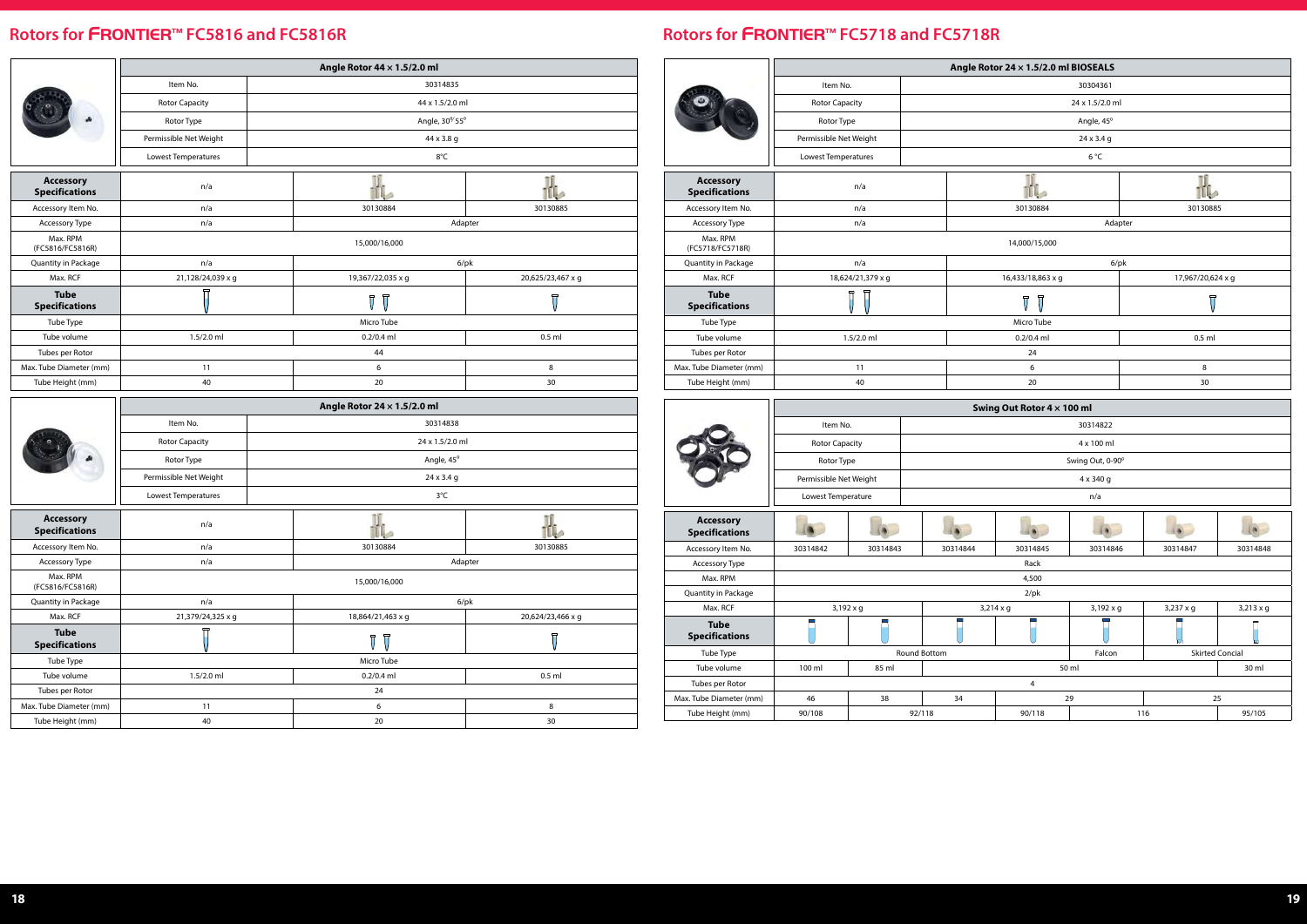| <b>Accessory</b><br><b>Specifications</b> |                                        |           |                        |                                     |                  |            |                  |  |  |
|-------------------------------------------|----------------------------------------|-----------|------------------------|-------------------------------------|------------------|------------|------------------|--|--|
| Accessory Item No.                        | 30314849                               | 30314850  | 30314851               | 30314852                            | 30314853         | 30314854   | 30314855         |  |  |
| Accessory Type                            |                                        |           |                        | Rack                                |                  |            |                  |  |  |
| Max. RPM                                  |                                        |           |                        | 4,500                               |                  |            |                  |  |  |
| Quantity in Package                       |                                        |           |                        | $2$ /pk                             |                  |            |                  |  |  |
| Max. RCF                                  | 3,259 x g                              | 3,350 x g |                        | $3,282 \times g$                    | 3,214 x g        | 2,241 x g  | 3,169 x g        |  |  |
| <b>Tube</b>                               |                                        |           |                        |                                     |                  |            |                  |  |  |
| <b>Specifications</b>                     |                                        |           |                        |                                     |                  |            |                  |  |  |
| Tube Type                                 | Round Bottom                           | Falcon    | <b>Skirted Concial</b> |                                     | Round Bottom     | Micro Tube | Flat Bottom      |  |  |
| Tube volume                               | 25 ml                                  |           | 15 ml                  |                                     | 5-7 ml           | $1.5$ ml   | 4.5 ml           |  |  |
| Tubes per Rotor                           | 4                                      | 8         | $\overline{4}$         | 28                                  | 36               | 40         | 36               |  |  |
| Max. Tube Diameter (mm)                   |                                        | 17        |                        | 13                                  | 11               | 12         | 13               |  |  |
| Tube Height (mm)                          | 95/105                                 |           | 120                    | 90/108                              | 75/100           | 42         | 75/100           |  |  |
| <b>Accessory</b><br><b>Specifications</b> |                                        | <b>A</b>  |                        |                                     |                  |            |                  |  |  |
| Accessory Item No.                        |                                        | 30314856  |                        | 30314857                            |                  | 30314858   |                  |  |  |
| Accessory Type                            |                                        |           |                        | Rack                                |                  |            |                  |  |  |
| Max. RPM                                  |                                        | 4,500     |                        |                                     |                  |            |                  |  |  |
| Quantity in Package                       |                                        | $2$ /pk   |                        |                                     |                  |            |                  |  |  |
| Max. RCF                                  |                                        | 2,626 x g |                        | $3,214 \times g$                    |                  | 3,237 x g  |                  |  |  |
| <b>Tube</b><br><b>Specifications</b>      |                                        |           |                        |                                     |                  |            |                  |  |  |
| Tube Type                                 | Round Bottom<br>Sarstedt<br>Vacutainer |           |                        |                                     |                  |            |                  |  |  |
| Tube Volume                               | 5-7 ml<br>4-10 ml                      |           |                        |                                     |                  |            |                  |  |  |
| Tubes per Rotor                           | 28<br>20                               |           |                        |                                     |                  |            |                  |  |  |
| Max. Tube Diameter (mm)                   |                                        |           | 13                     |                                     |                  | 16         |                  |  |  |
| Tube Height (mm)                          |                                        | 65/80     |                        |                                     | 75/100           |            |                  |  |  |
|                                           |                                        |           |                        | Swing Out Rotor 4 x 100 ml Sealable |                  |            |                  |  |  |
|                                           | Item No.                               |           |                        |                                     | 30314823         |            |                  |  |  |
|                                           | <b>Rotor Capacity</b>                  |           |                        |                                     | 4 x 100 ml       |            |                  |  |  |
|                                           | Rotor Type                             |           |                        |                                     | Swing Out, 0-90° |            |                  |  |  |
|                                           |                                        |           |                        |                                     |                  |            |                  |  |  |
|                                           | Permissible Net Weight                 |           |                        |                                     | 4 x 465 g        |            |                  |  |  |
|                                           | Lowest Temperatures                    |           |                        |                                     | -3 $^{\circ}$ C  |            |                  |  |  |
| <b>Accessory</b><br><b>Specifications</b> |                                        |           |                        |                                     |                  |            |                  |  |  |
| Accessory Item No.                        | 30314860                               | 30314861  | 30314862               | 30314863                            | 30314864         | 30314865   | 30314866         |  |  |
| Accessory Type                            |                                        | Bucket    | Screw Cap              | O-Ring                              |                  | Rack       |                  |  |  |
| Max. RPM<br>(FC5718/FC5718R)              |                                        |           |                        | 5,000/5,000                         |                  |            |                  |  |  |
| Quantity in Package                       |                                        | $2$ /pk   |                        | $10$ /pk                            |                  | $2$ /pk    |                  |  |  |
| Max. RCF                                  | 3,779 x g                              |           |                        | n/a                                 | 3,672 x g        |            | $3,725 \times g$ |  |  |
| <b>Tube</b><br><b>Specifications</b>      |                                        |           |                        |                                     | n/a              |            |                  |  |  |
| Tube Type                                 |                                        |           |                        | Round Bottom                        |                  |            |                  |  |  |
| Tube volume                               |                                        |           | 100 ml                 |                                     | n/a              | 85 ml      | 50 ml            |  |  |
| Tubes per Rotor                           |                                        |           |                        | $\overline{4}$                      |                  |            |                  |  |  |
| Max. Tube Diameter (mm)                   |                                        |           | n/a                    |                                     | 40               | 38         | 34               |  |  |
| Tube Height (mm)                          |                                        |           | n/a                    |                                     |                  | 90/108     | 92/118           |  |  |

### **Rotors for** FRONTIER™ **FC5718 and FC5718R**

\*Only without bucket lid

| <b>Accessory</b><br><b>Specifications</b> |                        |                  |                        |                  |                     |                     |                 |  |  |  |
|-------------------------------------------|------------------------|------------------|------------------------|------------------|---------------------|---------------------|-----------------|--|--|--|
| Accessory Item No.                        | 30314867               | 30314868         | 30314869               | 30314870         | 30314871            | 30314872            | 30314873*       |  |  |  |
| Accessory Type                            |                        |                  |                        | Rack             |                     |                     |                 |  |  |  |
| Max. RPM<br>(FC5718/FC5718R)              |                        |                  |                        | 5,000/5,000      |                     |                     |                 |  |  |  |
| Quantity in Package                       |                        | $2$ /pk          |                        |                  |                     |                     |                 |  |  |  |
| Max. RCF                                  | $3,725 \times g$       | $3,751 \times g$ | 3,725 x g              | 3,752 x g        |                     |                     |                 |  |  |  |
| <b>Tube</b><br><b>Specifications</b>      |                        |                  |                        |                  |                     |                     |                 |  |  |  |
| Tube Type                                 | <b>Round Bottom</b>    | Falcon           | <b>Skirted Concial</b> |                  | <b>Round Bottom</b> | Falcon              |                 |  |  |  |
| Tube volume                               |                        | 50 ml            |                        | 30 ml            | 25 ml               | 15 ml               |                 |  |  |  |
| Tubes per Rotor                           |                        |                  | $\overline{4}$         |                  |                     | $\overline{4}$      | 8               |  |  |  |
| Max. Tube Diameter (mm)                   |                        | 29               |                        |                  |                     | 17                  |                 |  |  |  |
| Tube Height (mm)                          | 90/113                 |                  | 116                    | 95/105           | 95/110              | 120                 |                 |  |  |  |
| <b>Accessory</b><br><b>Specifications</b> |                        |                  |                        |                  |                     |                     |                 |  |  |  |
| Accessory Item No.                        | 30314874               | 30314875         | 30314876               | 30314878         | 30314879            | 30314880            |                 |  |  |  |
| Accessory Type                            | Rack                   |                  |                        |                  |                     |                     |                 |  |  |  |
| Max. RPM<br>(FC5718/FC5718R)              | 5,000/5,000            |                  |                        |                  |                     |                     |                 |  |  |  |
| Qty in Package                            | $2$ /pk                |                  |                        |                  |                     |                     |                 |  |  |  |
| Max. RCF                                  |                        |                  |                        | 3,725 x g        |                     |                     |                 |  |  |  |
| <b>Tube</b><br><b>Specifications</b>      |                        |                  |                        |                  | ▄                   |                     |                 |  |  |  |
| Tube Type                                 | <b>Skirted Concial</b> |                  | Round Bottom           | Micro Tube       | Sarstedt            | <b>Round Bottom</b> | Vacutainer      |  |  |  |
| Tube volume                               | 15 ml                  |                  | 5-7 ml                 | $1.5$ ml         | 10 <sub>m</sub>     | 5-7 ml              | 10 <sub>m</sub> |  |  |  |
| Tubes per Rotor                           | 8                      | 16               | 28                     | 20               | 12                  | 16                  |                 |  |  |  |
| Max. Tube Diameter (mm)                   | 17                     |                  | 13                     | 11               | 17                  | 13                  | 17              |  |  |  |
| Tube Height (mm)                          | 120                    | 90/108           | 75/100                 | 42               | 85/100              | 75/100              |                 |  |  |  |
| <b>Accessory</b><br><b>Specifications</b> |                        |                  |                        |                  |                     |                     |                 |  |  |  |
| Accessory Item No.                        |                        | 30314881         |                        |                  |                     | 30314882            |                 |  |  |  |
| Accessory Type                            |                        |                  |                        | <b>Bucket</b>    |                     |                     |                 |  |  |  |
| Max. RPM<br>(FC5718/FC5718R)              |                        |                  |                        | 5,000/5,000      |                     |                     |                 |  |  |  |
| Quantity in Package                       |                        |                  |                        | $2$ /pk          |                     |                     |                 |  |  |  |
| Max. RCF                                  |                        |                  |                        | $3,885 \times q$ |                     |                     |                 |  |  |  |
| <b>Tube</b><br><b>Specifications</b>      |                        |                  |                        |                  |                     |                     |                 |  |  |  |
| Tube Type                                 |                        |                  |                        | Falcon           |                     |                     |                 |  |  |  |
| Tube volume                               |                        | 50 ml            |                        |                  |                     | 15 ml               |                 |  |  |  |
| Tubes per Rotor                           |                        | 8                |                        |                  |                     | 12                  |                 |  |  |  |
| Max. Tube Diameter (mm)                   |                        | 29               |                        |                  |                     | 17                  |                 |  |  |  |
| Tube Height (mm)                          |                        | 116              |                        |                  |                     | 120                 |                 |  |  |  |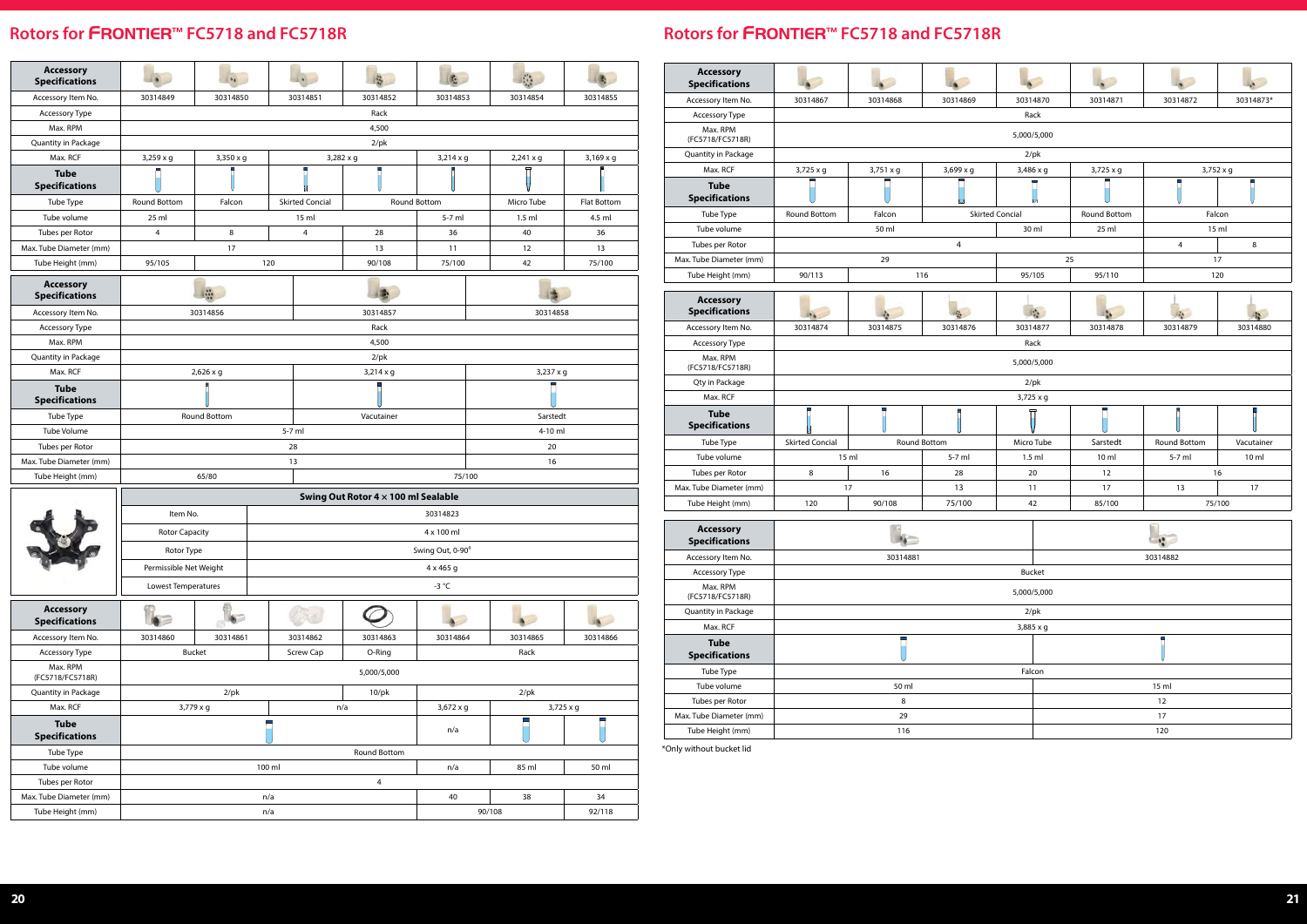|                                           | Swing Out Rotor 2 x 3 MTP w/Bucket          |  |                   |  |  |  |  |  |
|-------------------------------------------|---------------------------------------------|--|-------------------|--|--|--|--|--|
|                                           | Item No.                                    |  | 30314824          |  |  |  |  |  |
|                                           | Rotor Capacity                              |  | $2 \times 3$ MTP  |  |  |  |  |  |
|                                           | Rotor Type                                  |  | Swing Out, 0-90°  |  |  |  |  |  |
|                                           | Permissible Net Weight                      |  | $2 \times 310$ g  |  |  |  |  |  |
|                                           | Lowest Temperatures                         |  | -6 $^{\circ}$ C   |  |  |  |  |  |
| <b>Accessory</b><br><b>Specifications</b> |                                             |  | <u> /////////</u> |  |  |  |  |  |
| Accessory Item No.                        | 30314890                                    |  | 30314891          |  |  |  |  |  |
| Accessory Type                            | Bucket                                      |  | Adapter           |  |  |  |  |  |
| Max. RPM                                  |                                             |  | 4,500             |  |  |  |  |  |
| Quantity in Package                       |                                             |  | $2$ /pk           |  |  |  |  |  |
| Max. RCF                                  |                                             |  | 2,716 x g         |  |  |  |  |  |
| <b>Tube</b><br><b>Specifications</b>      | n/a                                         |  | 뉴<br>异            |  |  |  |  |  |
| Tube Type                                 | Microplate                                  |  | Microtube         |  |  |  |  |  |
| Tube volume                               | <b>MTP</b>                                  |  | $1.5/2.0$ ml      |  |  |  |  |  |
| Tubes per Rotor                           | 6 Standard Microplates or 2 Deepwell Plates |  | 96                |  |  |  |  |  |
| Max. Tube Diameter (mm)                   | 87 x 128                                    |  | 11                |  |  |  |  |  |
| Tube Height (mm)                          | 51                                          |  | 42                |  |  |  |  |  |

|                                           |                        | Angle Rotor $6 \times 85$ ml |                |          |                   |                       |                       |                              |  |  |  |
|-------------------------------------------|------------------------|------------------------------|----------------|----------|-------------------|-----------------------|-----------------------|------------------------------|--|--|--|
|                                           | Item No.               |                              |                | 30314825 |                   |                       |                       |                              |  |  |  |
|                                           | <b>Rotor Capacity</b>  |                              |                |          | 6 x 85 ml         |                       |                       |                              |  |  |  |
|                                           | Rotor Type             |                              |                |          | Angle, 25°        |                       |                       |                              |  |  |  |
|                                           | Permissible Net Weight |                              |                |          | 6 x 140 g         |                       |                       |                              |  |  |  |
|                                           | Lowest Temperatures    |                              | $17^{\circ}$ C |          |                   |                       |                       |                              |  |  |  |
| <b>Accessory</b><br><b>Specifications</b> | n/a                    |                              |                |          |                   |                       |                       |                              |  |  |  |
| Accessory Item No.                        | n/a                    | 30314893                     | 30314894       | 30314895 | 30314896          | 30314897              | 30314898              | 30314899                     |  |  |  |
| <b>Accessory Type</b>                     | n/a                    |                              | Adapter        |          |                   |                       |                       |                              |  |  |  |
| Max. RPM<br>(FC5718/FC5718R)              |                        | 11,000/13,500                |                |          |                   |                       |                       |                              |  |  |  |
| Quantity in Package                       | n/a                    |                              |                |          | $2$ /pk           |                       |                       |                              |  |  |  |
| Max. RCF                                  | 13,932<br>/20,984 x g  | 12,985 /19,557 x q           |                |          | 13,526/20,372 x q | 12,579<br>/18,946 x q | 13,932<br>/20,984 x g | 12,850<br>$/19,354 \times g$ |  |  |  |
| <b>Tube</b><br><b>Specifications</b>      |                        |                              |                |          |                   |                       |                       |                              |  |  |  |
| Tube Type                                 |                        |                              | Round Bottom   |          |                   | Falcon                | <b>Round Bottom</b>   |                              |  |  |  |
| Tube volume                               | 85 ml                  | 15 <sub>m</sub>              | 30 ml          |          | 50 ml             |                       | 15 ml                 | 16 <sub>m</sub>              |  |  |  |
| Tubes per Rotor                           |                        |                              |                | 6        |                   |                       | 12                    | 6                            |  |  |  |
| Max. Tube Diameter (mm)                   | 38                     | 17                           | 25             |          | 29                |                       | 17                    | 18                           |  |  |  |
| Tube Height (mm)                          | 113                    | 103/110                      | 90/103         | 105      | 118               | 120                   | 95/100                | 103/110                      |  |  |  |

## **Rotors for** FRONTIER™ **FC5718 and FC5718R**

\*Only without rotor lid

|                                           | Angle Rotor $4 \times 85$ ml |               |                     |            |                   |                   |                   |                     |  |  |  |
|-------------------------------------------|------------------------------|---------------|---------------------|------------|-------------------|-------------------|-------------------|---------------------|--|--|--|
|                                           | Item No.                     |               |                     |            | 30314827          |                   |                   |                     |  |  |  |
|                                           | <b>Rotor Capacity</b>        |               | $4 \times 85$ ml    |            |                   |                   |                   |                     |  |  |  |
|                                           | Rotor Type                   |               |                     |            | Angle, 30°        |                   |                   |                     |  |  |  |
|                                           | Permissible Net Weight       |               |                     |            | $4 \times 140$ q  |                   |                   |                     |  |  |  |
|                                           | Lowest Temperatures          |               | $5^{\circ}$ C       |            |                   |                   |                   |                     |  |  |  |
| <b>Accessory</b><br><b>Specifications</b> | n/a                          |               |                     |            |                   |                   |                   |                     |  |  |  |
| Accessory Item No.                        | n/a                          | 30314893      | 30314894            | 30314895   | 30314896*         | 30314897*         | 30314898          | 30314899            |  |  |  |
| <b>Accessory Type</b>                     | n/a                          | Adapter       |                     |            |                   |                   |                   |                     |  |  |  |
| Max. RPM<br>(FC5718/FC5718R)              |                              | 12,000/12,000 |                     |            |                   |                   |                   |                     |  |  |  |
| Quantity in Package                       | n/a                          |               |                     |            | $2$ /pk           |                   |                   |                     |  |  |  |
| Max. RCF                                  | 14,809 x q                   | 13,682 x q    | $13521 \times q$    | 14,326 x g | $13,843 \times q$ | $13,360 \times q$ | $12,073 \times q$ | $13,360 \times q$   |  |  |  |
| <b>Tube</b><br><b>Specifications</b>      |                              |               |                     |            |                   |                   |                   |                     |  |  |  |
| Tube Type                                 |                              |               | <b>Round Bottom</b> |            |                   | Falcon            |                   | <b>Round Bottom</b> |  |  |  |
| Tube volume                               | 85 ml                        | 15 ml         | 30 ml               |            | 50 ml             |                   | 15 ml             | 16 <sub>m</sub>     |  |  |  |
| Tubes per Rotor                           |                              |               |                     | 4          |                   |                   | 12                | 6                   |  |  |  |
| Max. Tube Diameter (mm)                   | 38                           | 17            | 25                  |            | 29                |                   | 17                | 18                  |  |  |  |
| Tube Height (mm)                          | 113                          | 103/110       | 90/103              | 105        | 118               | 120               | 95/100            | 103/110             |  |  |  |

|                                           |                       |                        |              |                  | Angle Rotor $6 \times 85$ ml |           |                 |                  |  |  |  |
|-------------------------------------------|-----------------------|------------------------|--------------|------------------|------------------------------|-----------|-----------------|------------------|--|--|--|
|                                           | Item No.              |                        |              | 30314826         |                              |           |                 |                  |  |  |  |
|                                           | <b>Rotor Capacity</b> |                        |              | $6 \times 85$ ml |                              |           |                 |                  |  |  |  |
|                                           | Rotor Type            |                        |              | Angle, 38°       |                              |           |                 |                  |  |  |  |
|                                           |                       | Permissible Net Weight |              |                  | 6 x 140 g                    |           |                 |                  |  |  |  |
|                                           | Lowest Temperatures   |                        |              | -5 $^{\circ}$ C  |                              |           |                 |                  |  |  |  |
| <b>Accessory</b><br><b>Specifications</b> | n/a                   |                        |              |                  |                              |           |                 |                  |  |  |  |
| Accessory Item No.                        | n/a                   | 30314893               | 30314894     | 30314895         | 30314896                     | 30314897  | 30314898        | 30314899         |  |  |  |
| Accessory Type                            | n/a                   |                        |              |                  | Adapter                      |           |                 |                  |  |  |  |
| Max. RPM<br>(FC5718/FC5718R)              | 9,000/9,000           |                        |              |                  |                              |           |                 |                  |  |  |  |
| Quantity in Package                       | n/a                   | $2$ /pk                |              |                  |                              |           |                 |                  |  |  |  |
| Max. RCF                                  | 10,413 x g            | $9,598 \times q$       | 9,417 x g    | $9,870 \times q$ | 9,598 x g                    | 9,417 x g | 10,051 x g      | $9,417 \times q$ |  |  |  |
| <b>Tube</b><br><b>Specifications</b>      |                       |                        |              |                  |                              |           |                 |                  |  |  |  |
| Tube Type                                 |                       |                        | Round Bottom |                  |                              | Falcon    |                 | Round Bottom     |  |  |  |
| Tube volume                               | 85 ml                 | 15 <sub>m</sub>        | 30 ml        |                  | 50 ml                        |           | 15 <sub>m</sub> | 16 <sub>ml</sub> |  |  |  |
| Tubes per Rotor                           |                       |                        |              | 6                |                              |           | 12              | 6                |  |  |  |
| Max. Tube Diameter (mm)                   | 38                    | 17                     | 25           |                  | 29                           |           | 17              | 18               |  |  |  |
| Tube Height (mm)                          | 113                   | 103/110                | 90/103       | 105              | 118                          | 120       | 95/100          | 103/110          |  |  |  |
|                                           |                       |                        |              |                  |                              |           |                 |                  |  |  |  |
|                                           |                       |                        |              |                  | Angle Rotor $4 \times 85$ ml |           |                 |                  |  |  |  |
|                                           | Item No.              |                        |              |                  | 30314827                     |           |                 |                  |  |  |  |
|                                           | <b>Rotor Capacity</b> |                        |              |                  | $4 \times 85$ ml             |           |                 |                  |  |  |  |
|                                           | Rotor Type            |                        |              |                  | Angle, 30°                   |           |                 |                  |  |  |  |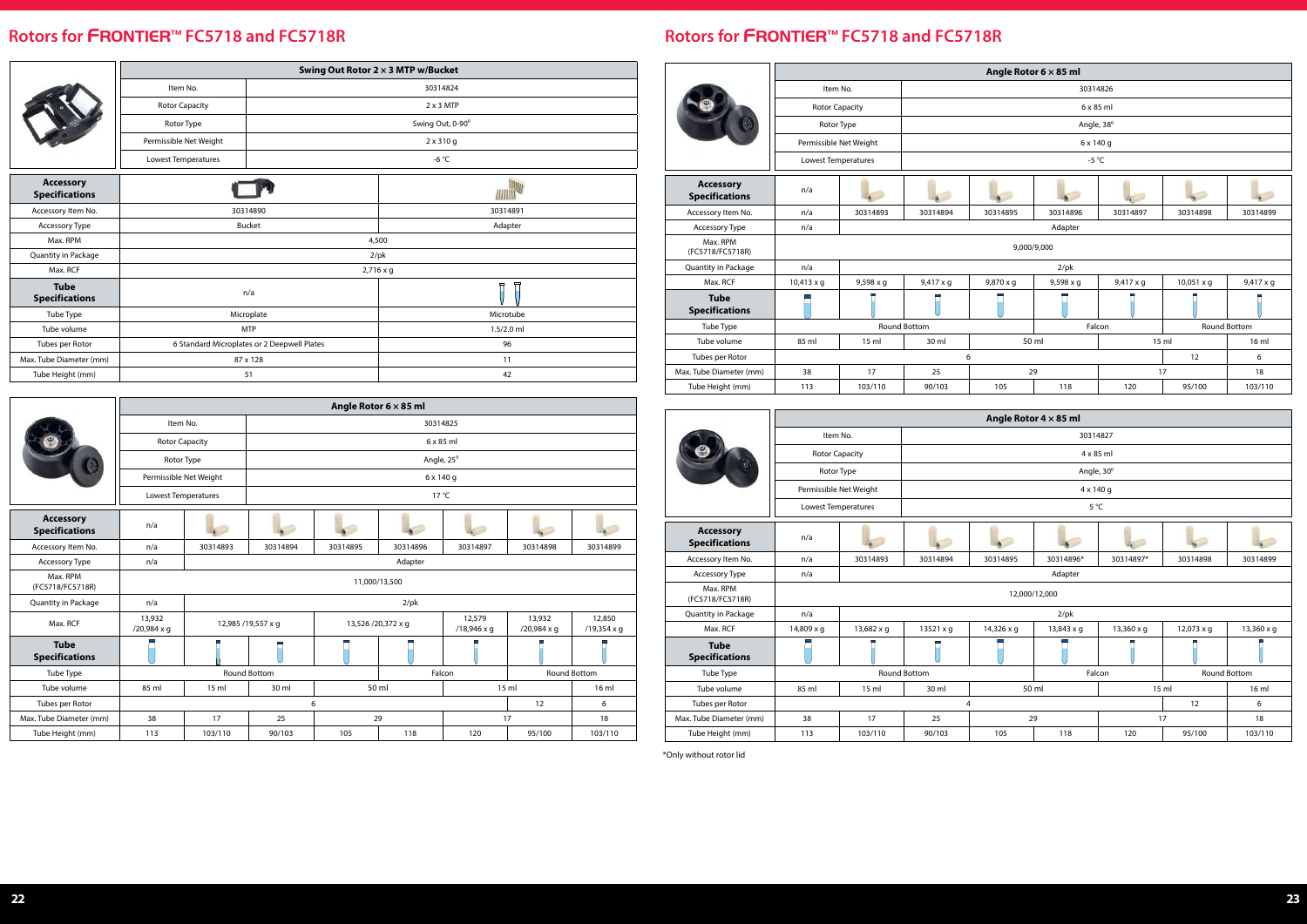\*Only possible with adapter 30472300 or 30472307

|                                           | Angle Rotor $10 \times 50$ ml |                  |             |                     |          |                 |  |  |  |  |
|-------------------------------------------|-------------------------------|------------------|-------------|---------------------|----------|-----------------|--|--|--|--|
|                                           | Item No.                      |                  |             | 30314829            |          |                 |  |  |  |  |
|                                           | <b>Rotor Capacity</b>         |                  |             | 10 x 50 ml          |          |                 |  |  |  |  |
|                                           | Rotor Type                    |                  |             | Angle, 38°          |          |                 |  |  |  |  |
|                                           | Permissible Net Weight        |                  |             | $10 \times 74$ q    |          |                 |  |  |  |  |
|                                           | Lowest Temperatures           |                  | 9 °C        |                     |          |                 |  |  |  |  |
| <b>Accessory</b><br><b>Specifications</b> | n/a                           | <b>CLO</b>       |             |                     |          |                 |  |  |  |  |
| Accessory Item No.                        | n/a                           | 30130886*        | 30130889*   | 30130890*           | 30472300 | 30472307        |  |  |  |  |
| Accessory Type                            | n/a                           | Adapter          |             |                     |          |                 |  |  |  |  |
| Max. RPM<br>(FC5718/FC5718R)              |                               |                  | 7,500/7,500 |                     |          |                 |  |  |  |  |
| <b>Quantity in Package</b>                | n/a                           | $6$ /pk          |             |                     | $2$ /pk  |                 |  |  |  |  |
| Max. RCF                                  | $8,174 \times g$              | $5,596 \times g$ | 7,671 x g   | $6,539 \times g$    | 7860 x q | 8048 x q        |  |  |  |  |
| <b>Tube</b><br><b>Specifications</b>      |                               | 冒                |             |                     |          |                 |  |  |  |  |
| Tube Type                                 | Falcon                        | Micro Tube       |             | <b>Round Bottom</b> |          | Conical         |  |  |  |  |
| <b>Tube Volume</b>                        | 50 ml                         | $1.5/2.0$ ml     | 7 ml        | 5 <sub>m</sub>      |          | 15 <sub>m</sub> |  |  |  |  |
| Tubes per Rotor                           |                               |                  |             | 10                  |          |                 |  |  |  |  |
| Max. Tube Diameter (mm)                   | 29                            | 11               |             | 13.5                |          | 17              |  |  |  |  |
| Tube Height (mm)                          | 118                           | 42               | 100         | 100                 | 97-123   | 120             |  |  |  |  |

|                                           |                            |                        |                  |                  | Angle Rotor $6 \times 50$ ml |              |                 |                  |  |  |
|-------------------------------------------|----------------------------|------------------------|------------------|------------------|------------------------------|--------------|-----------------|------------------|--|--|
|                                           | Item No.                   |                        | 30314830         |                  |                              |              |                 |                  |  |  |
|                                           | <b>Rotor Capacity</b>      |                        |                  | 6 x 50 ml        |                              |              |                 |                  |  |  |
|                                           | Rotor Type                 |                        |                  |                  |                              | Angle, 40°   |                 |                  |  |  |
|                                           |                            | Permissible Net Weight |                  |                  | 6 x 72 g                     |              |                 |                  |  |  |
|                                           | <b>Lowest Temperatures</b> |                        |                  | -8 °C            |                              |              |                 |                  |  |  |
| <b>Accessory</b><br><b>Specifications</b> | n/a                        | Ū.                     |                  |                  |                              |              |                 |                  |  |  |
| Accessory Item No.                        | n/a                        | 30130886               | 30130891         | 30130890         | 30130891                     | 30130892     | 30130893        | 30130892         |  |  |
| Accessory Type                            | n/a                        | Adapter                |                  |                  |                              |              |                 |                  |  |  |
| Max. RPM<br>(FC5718/FC5718R)              |                            | 6,000/6,000            |                  |                  |                              |              |                 |                  |  |  |
| Quantity in Package                       | n/a                        | $6$ /p $k$             |                  |                  |                              | $2$ /pk      |                 |                  |  |  |
| Max. RCF                                  | $4,427 \times q$           | $2,696 \times q$       | $4,105 \times q$ | $3,340 \times q$ | $4,306 \times q$             | 4,145 x g    |                 | $4,266 \times q$ |  |  |
| <b>Tube</b><br><b>Specifications</b>      |                            |                        |                  |                  |                              |              | г               |                  |  |  |
| Tube Type                                 | Round Bottom/<br>Falcon    | Micro Tube             |                  |                  |                              | Round Bottom |                 |                  |  |  |
| Tube volume                               | 50 ml                      | 15 <sub>m</sub>        | 30 ml            | 50 ml            |                              |              | 15 <sub>m</sub> | 16 <sub>m</sub>  |  |  |
| Tubes per Rotor                           |                            |                        |                  | 6                |                              |              | 6               | 6                |  |  |
| Max. Tube Diameter (mm)                   | 29                         | 11                     |                  | 13.5             | 26                           | 17           |                 | 18               |  |  |
| Tube Height (mm)                          | 116                        | 42                     | 26               | 65/75            | 100                          |              | 100/105         | 120              |  |  |

### **Rotors for** FRONTIER™ **FC5718 and FC5718R**

\*Only without bucket lid

|                                           | Angle Rotor $6 \times 50$ ml |                   |                     |                  |            |  |  |  |  |
|-------------------------------------------|------------------------------|-------------------|---------------------|------------------|------------|--|--|--|--|
|                                           | Item No.                     |                   | 30314831            |                  |            |  |  |  |  |
|                                           | <b>Rotor Capacity</b>        |                   |                     | $6 \times 50$ ml |            |  |  |  |  |
|                                           | Rotor Type                   |                   |                     | Angle, 26°       |            |  |  |  |  |
|                                           | Permissible Net Weight       |                   |                     | 6 x 94 g         |            |  |  |  |  |
|                                           | Lowest Temperatures          |                   | -5 $^{\circ}$ C     |                  |            |  |  |  |  |
| <b>Accessory</b><br><b>Specifications</b> | n/a                          |                   |                     |                  |            |  |  |  |  |
| Accessory Item No.                        | n/a                          | 30130891          | 30130892            | 30130893         | 30314892*  |  |  |  |  |
| <b>Accessory Type</b>                     | n/a                          | Adapter           |                     |                  |            |  |  |  |  |
| Max. RPM<br>(FC5718/FC5718R)              | 12,000/12,000                |                   |                     |                  |            |  |  |  |  |
| Quantity in Package                       | n/a                          |                   |                     | $2$ /pk          |            |  |  |  |  |
| Max. RCF                                  | 13,522 x g                   | $13,200 \times g$ | $12,717 \times g$   | 12,878 x g       | 12,395 x g |  |  |  |  |
| <b>Tube</b><br><b>Specifications</b>      |                              |                   |                     |                  |            |  |  |  |  |
| Tube Type                                 | Round Bottom Oakridge        |                   | <b>Round Bottom</b> |                  | Falcon     |  |  |  |  |
| Tube Volume                               | 50 ml                        | 30 ml             | 16 ml               | 15 ml            |            |  |  |  |  |
| Tubes per Rotor                           |                              |                   | 6                   |                  |            |  |  |  |  |
| Max. Tube Diameter (mm)                   | 29                           | 26                | 18                  | 17               | 17.5       |  |  |  |  |
| Tube Height (mm)                          | 95/115                       | 100               | 100/105             |                  | 116/125    |  |  |  |  |

|                                           | Angle Rotor 30 x 15 ml |              |                  |                  |  |  |  |
|-------------------------------------------|------------------------|--------------|------------------|------------------|--|--|--|
|                                           | Item No.<br>30314832   |              |                  |                  |  |  |  |
|                                           | <b>Rotor Capacity</b>  |              | 30 x 15 ml       |                  |  |  |  |
|                                           | Rotor Type             |              | Angle, 35°       |                  |  |  |  |
|                                           | Permissible Net Weight |              | 30 x 32 g        |                  |  |  |  |
|                                           | Lowest Temperatures    |              | -9 $^{\circ}$ C  |                  |  |  |  |
| <b>Accessory</b><br><b>Specifications</b> | n/a                    | $\mathbb{R}$ |                  |                  |  |  |  |
| Accessory Item No.                        | n/a                    | 30130886     | 30130889         | 30130890         |  |  |  |
| Accessory Type                            | n/a                    | Adapter      |                  |                  |  |  |  |
| Max. RPM<br>(FC5718/FC5718R)              |                        |              | 4,500/4,500      |                  |  |  |  |
| Quantity in Package                       | n/a                    | $6$ /pk      |                  | $2$ /pk          |  |  |  |
| Max. RCF                                  | $2,830 \times g$       | 2,038 x g    | $2,762 \times g$ | $2,377 \times g$ |  |  |  |
| <b>Tube</b><br><b>Specifications</b>      |                        | 带<br>급       |                  |                  |  |  |  |
| Tube Type                                 | Round Bottom/Falcon    | Micro Tube   | Round Bottom     |                  |  |  |  |
| <b>Tube Volume</b>                        | 15 ml                  | $1.5/2.0$ ml | 7 ml             | 5 ml             |  |  |  |
| Tubes per Rotor                           |                        |              | 30               |                  |  |  |  |
| Max. Tube Diameter (mm)                   | 17                     | 11           | 13.5             |                  |  |  |  |
| Tube Height (mm)                          | 95/115                 | 42           | 100              | 65/75            |  |  |  |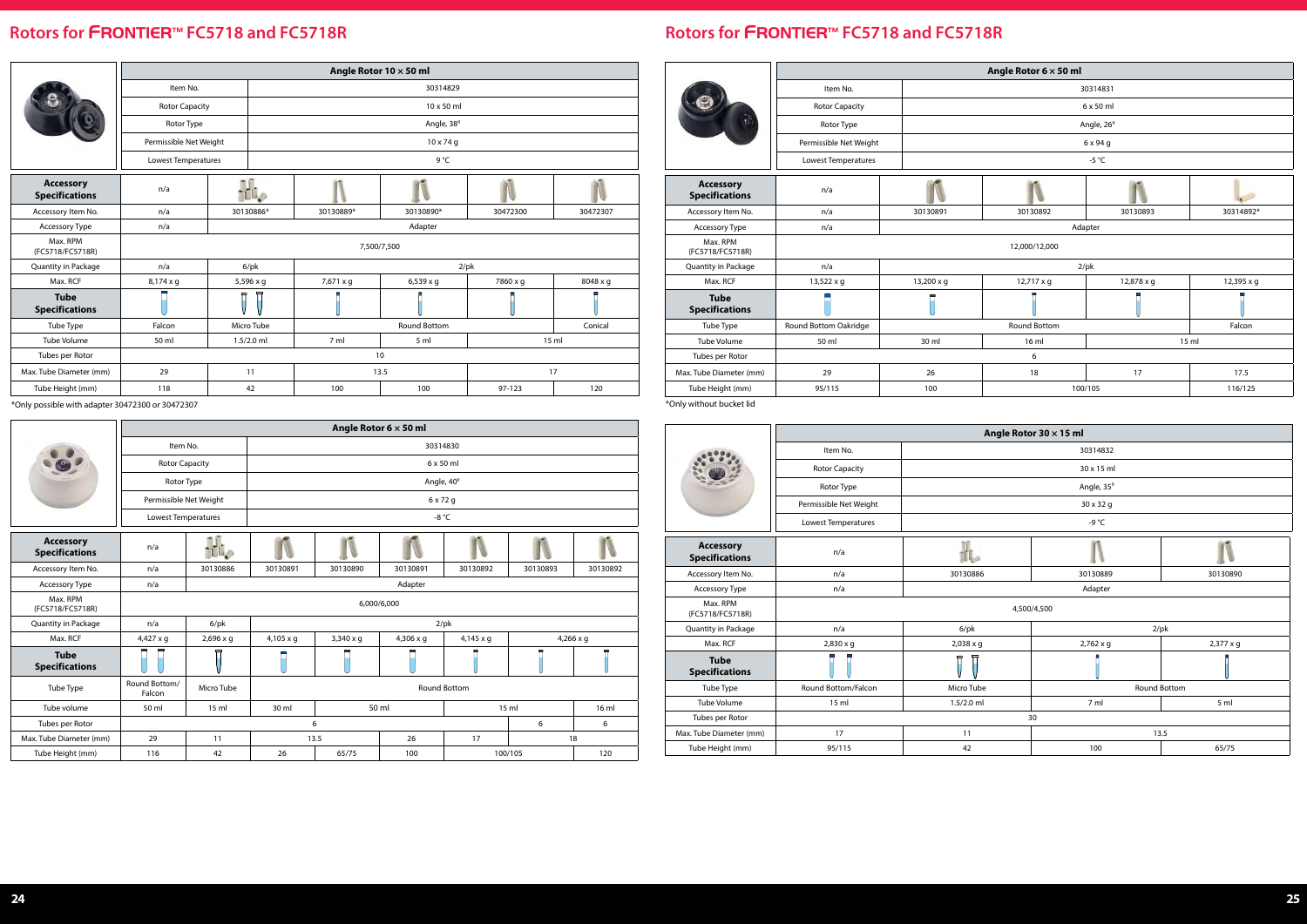|        | Angle Rotor 20 $\times$ 10 ml |                   |  |  |  |  |
|--------|-------------------------------|-------------------|--|--|--|--|
|        | Item No.                      | 30314833          |  |  |  |  |
|        | <b>Rotor Capacity</b>         | $20 \times 10$ ml |  |  |  |  |
|        | Rotor Type                    | Angle, 30°        |  |  |  |  |
|        | Permissible Net Weight        | $20 \times 18$ q  |  |  |  |  |
|        | Lowest Temperatures           | $2^{\circ}C$      |  |  |  |  |
| $\sim$ |                               |                   |  |  |  |  |

\*No Adapters

|                                           | Angle Rotor 44 x 1.5/2.0 ml |                 |            |  |  |  |  |
|-------------------------------------------|-----------------------------|-----------------|------------|--|--|--|--|
|                                           | Item No.                    | 30314835        |            |  |  |  |  |
|                                           | <b>Rotor Capacity</b>       | 44 x 1.5/2.0 ml |            |  |  |  |  |
|                                           | Rotor Type                  | Angle, 32°/55°  |            |  |  |  |  |
|                                           | Permissible Net Weight      | 44 x 3.8 g      |            |  |  |  |  |
|                                           | Lowest Temperatures         | $1^{\circ}C$    |            |  |  |  |  |
| <b>Accessory</b><br><b>Specifications</b> | n/a                         | li lia          |            |  |  |  |  |
| Accessory Item No.                        | n/a                         | 30130884        | 30130885   |  |  |  |  |
| Accessory Type                            | n/a                         | Adapter         |            |  |  |  |  |
| Max. RPM<br>(FC5718/FC5718R)              |                             | 13,500/13,500   |            |  |  |  |  |
| Quantity in Package                       | n/a                         | $6$ /pk         |            |  |  |  |  |
| Max. RCF                                  | 17,113 x g                  | 15,687 x g      | 16,706 x g |  |  |  |  |
| <b>Tube</b><br><b>Specifications</b>      | ᆷ                           | 五<br>Ī          | 豆          |  |  |  |  |
| Tube Type                                 |                             | Micro Tube      |            |  |  |  |  |
| Tube volume                               | $1.5/2.0$ ml                | $0.2/0.4$ ml    | $0.5$ ml   |  |  |  |  |
| Tubes per Rotor                           |                             | 44              |            |  |  |  |  |
| Max. Tube Diameter (mm)                   | 11                          | 6               | 8          |  |  |  |  |
| Tube Height (mm)                          | 40                          | 20              | 30         |  |  |  |  |

|                                           | Angle Rotor 12 × 15 ml |              |                     |                  |  |  |  |
|-------------------------------------------|------------------------|--------------|---------------------|------------------|--|--|--|
|                                           | Item No.               |              | 30314834            |                  |  |  |  |
|                                           | Rotor Capacity         |              | 12 x 15 ml          |                  |  |  |  |
|                                           | Rotor Type             |              | Angle, 32°          |                  |  |  |  |
|                                           | Permissible Net Weight |              | 12 x 25 g           |                  |  |  |  |
|                                           | Lowest Temperatures    |              | $-11.5$ °C          |                  |  |  |  |
| <b>Accessory</b><br><b>Specifications</b> | n/a                    |              |                     |                  |  |  |  |
| Accessory Item No.                        | n/a                    | 30130886     | 30130889            | 30130890         |  |  |  |
| Accessory Type                            | n/a                    |              | Adapter             |                  |  |  |  |
| Max. RPM<br>(FC5718/FC5718R)              |                        |              | 6,000/6,000         |                  |  |  |  |
| Quantity in Package                       | n/a                    | $6$ /pk      | $2$ /pk             |                  |  |  |  |
| Max. RCF                                  | 4,427 x g              | 3,059 x g    | $4,266 \times q$    | $3,662 \times q$ |  |  |  |
| <b>Tube</b><br><b>Specifications</b>      |                        | Π<br>π       |                     |                  |  |  |  |
| Tube Type                                 | Round Bottom/Falcon    | Micro Tube   | <b>Round Bottom</b> |                  |  |  |  |
| <b>Tube Volume</b>                        | 15 <sub>m</sub>        | $1.5/2.0$ ml | 7 <sub>m</sub>      | 5 <sub>m</sub>   |  |  |  |
| Tubes per Rotor                           |                        |              | 12                  |                  |  |  |  |
| Max. Tube Diameter (mm)                   | 17                     | 11           | 13.5                |                  |  |  |  |
| Tube Height (mm)                          | 121                    | 42           | 100                 | 65/75            |  |  |  |

### **Rotors for** FRONTIER™ **FC5718 and FC5718R**

|                                             | Angle Rotor 30 $\times$ 1.5/2.0 ml Sealable |  |                             |                         |  |  |  |
|---------------------------------------------|---------------------------------------------|--|-----------------------------|-------------------------|--|--|--|
|                                             | Item No.                                    |  | 30314836                    |                         |  |  |  |
|                                             | <b>Rotor Capacity</b>                       |  | 30 x 1.5/2.0 ml             |                         |  |  |  |
|                                             | Rotor Type                                  |  | Angle, 45°                  |                         |  |  |  |
|                                             | Permissible Net Weight                      |  | 30 x 3.4 g                  |                         |  |  |  |
|                                             | Lowest Temperatures                         |  | 9°C                         |                         |  |  |  |
| <b>Accessory</b><br><b>Specifications</b>   | n/a                                         |  |                             |                         |  |  |  |
| Accessory Item No.                          | n/a                                         |  | 30130884                    | 30130885                |  |  |  |
| Accessory Type                              | n/a                                         |  | Adapter                     |                         |  |  |  |
| Max. RPM<br>(FC5718/FC5718R)                |                                             |  | 13,000/14,000               |                         |  |  |  |
| Quantity in Package                         | n/a                                         |  | $6$ /p $k$                  |                         |  |  |  |
| Max. RCF                                    | 17,758/20,595 x g                           |  | 17,191/19,937 x g           | 15,869/18,404 x g       |  |  |  |
| <b>Tube</b><br><b>Specifications</b>        | Ī                                           |  | Ţ<br>Ţ                      | Ţ                       |  |  |  |
| Tube Type                                   |                                             |  | Micro Tube                  |                         |  |  |  |
| Tube volume                                 | $1.5/2.0$ ml                                |  | $0.2/0.4$ ml                | $0.5$ ml                |  |  |  |
| Tubes per Rotor                             |                                             |  | 30                          |                         |  |  |  |
| Max. Tube Diameter (mm)                     | 11                                          |  | 6                           | 8                       |  |  |  |
| Tube Height (mm)                            | 40                                          |  | 20                          | 30                      |  |  |  |
|                                             |                                             |  |                             |                         |  |  |  |
|                                             |                                             |  | Angle Rotor 24 x 1.5/2.0 ml |                         |  |  |  |
|                                             | Item No.                                    |  | 30314838                    |                         |  |  |  |
|                                             | <b>Rotor Capacity</b>                       |  | 24 x 1.5/2.0 ml             |                         |  |  |  |
|                                             | Rotor Type                                  |  | Angle, 45°                  |                         |  |  |  |
|                                             | Permissible Net Weight                      |  | 24 x 3.4 g                  |                         |  |  |  |
|                                             | Lowest Temperatures                         |  | 6°C                         |                         |  |  |  |
|                                             |                                             |  |                             |                         |  |  |  |
| <b>Accessory</b><br><b>Specifications</b>   | n/a                                         |  |                             |                         |  |  |  |
| Accessory Item No.                          | n/a                                         |  | 30130884                    | 30130885                |  |  |  |
| Accessory Type                              | n/a                                         |  | Adapter                     |                         |  |  |  |
| Max. RPM<br>(FC5718/FC5718R)                |                                             |  | 14,000/15,000               |                         |  |  |  |
| Quantity in Package                         | n/a                                         |  |                             | $6$ /pk                 |  |  |  |
| Max. RCF                                    | 18,624/21,379 x g                           |  | 16,433/18,863 x g           | 17,967/20,624 x g       |  |  |  |
| <b>Tube</b><br><b>Specifications</b>        | $\overline{\mathbb{U}}$                     |  | Ţ<br>Ţ                      | $\overline{\mathsf{U}}$ |  |  |  |
| Tube Type                                   |                                             |  | Micro Tube                  |                         |  |  |  |
| Tube volume                                 | 1.5/2.0 ml                                  |  | $0.2/0.4$ ml                | $0.5$ ml                |  |  |  |
| Tubes per Rotor                             |                                             |  | 24                          |                         |  |  |  |
| Max. Tube Diameter (mm)<br>Tube Height (mm) | 11<br>$40\,$                                |  | 6<br>20                     | 8<br>$30\,$             |  |  |  |

|                                           | Angle Rotor 30 $\times$ 1.5/2.0 ml Sealable |  |                                         |                         |  |  |
|-------------------------------------------|---------------------------------------------|--|-----------------------------------------|-------------------------|--|--|
|                                           | Item No.                                    |  | 30314836                                |                         |  |  |
|                                           | <b>Rotor Capacity</b>                       |  | 30 x 1.5/2.0 ml                         |                         |  |  |
|                                           | Rotor Type                                  |  | Angle, 45°                              |                         |  |  |
|                                           | Permissible Net Weight                      |  | 30 x 3.4 g                              |                         |  |  |
|                                           | Lowest Temperatures                         |  | 9°C                                     |                         |  |  |
| <b>Accessory</b>                          |                                             |  |                                         |                         |  |  |
| <b>Specifications</b>                     | n/a                                         |  |                                         |                         |  |  |
| Accessory Item No.                        | n/a                                         |  | 30130884                                | 30130885                |  |  |
| Accessory Type                            | n/a                                         |  | Adapter                                 |                         |  |  |
| Max. RPM<br>(FC5718/FC5718R)              |                                             |  | 13,000/14,000                           |                         |  |  |
| Quantity in Package                       | n/a                                         |  | $6$ /pk                                 |                         |  |  |
| Max. RCF                                  | 17,758/20,595 x g                           |  | 17,191/19,937 x g                       | 15,869/18,404 x g       |  |  |
| <b>Tube</b><br><b>Specifications</b>      | $\overline{\mathbb{U}}$                     |  | ٦<br>Ţ                                  | Ţ                       |  |  |
| Tube Type                                 |                                             |  | Micro Tube                              |                         |  |  |
| Tube volume                               | $1.5/2.0$ ml                                |  | $0.2/0.4$ ml                            | $0.5$ ml                |  |  |
| Tubes per Rotor                           |                                             |  | 30                                      |                         |  |  |
| Max. Tube Diameter (mm)                   | 11                                          |  | 6                                       | 8                       |  |  |
| Tube Height (mm)                          | 40                                          |  | 20                                      | 30                      |  |  |
|                                           |                                             |  |                                         |                         |  |  |
|                                           |                                             |  |                                         |                         |  |  |
|                                           | Item No.                                    |  | Angle Rotor 24 x 1.5/2.0 ml<br>30314838 |                         |  |  |
|                                           | <b>Rotor Capacity</b>                       |  | 24 x 1.5/2.0 ml                         |                         |  |  |
|                                           | Rotor Type                                  |  | Angle, 45°                              |                         |  |  |
|                                           | Permissible Net Weight                      |  | 24 x 3.4 g                              |                         |  |  |
|                                           | Lowest Temperatures                         |  | 6 °C                                    |                         |  |  |
|                                           |                                             |  |                                         |                         |  |  |
| <b>Accessory</b><br><b>Specifications</b> | n/a                                         |  |                                         |                         |  |  |
| Accessory Item No.                        | n/a                                         |  | 30130884                                | 30130885                |  |  |
| Accessory Type                            | n/a                                         |  | Adapter                                 |                         |  |  |
| Max. RPM<br>(FC5718/FC5718R)              |                                             |  | 14,000/15,000                           |                         |  |  |
| Quantity in Package                       | n/a                                         |  | $6$ /pk                                 |                         |  |  |
| Max. RCF                                  | 18,624/21,379 x g                           |  | 16,433/18,863 x g                       | 17,967/20,624 x g       |  |  |
| <b>Tube</b><br><b>Specifications</b>      |                                             |  | Ţ<br>$\overline{\mathsf{U}}$            | $\overline{\mathsf{U}}$ |  |  |
| Tube Type                                 |                                             |  | Micro Tube                              |                         |  |  |
| Tube volume                               | 1.5/2.0 ml                                  |  | 0.2/0.4 ml                              | $0.5$ ml                |  |  |
| Tubes per Rotor                           |                                             |  | $24\,$                                  |                         |  |  |
| Max. Tube Diameter (mm)                   | 11                                          |  | 6                                       | 8                       |  |  |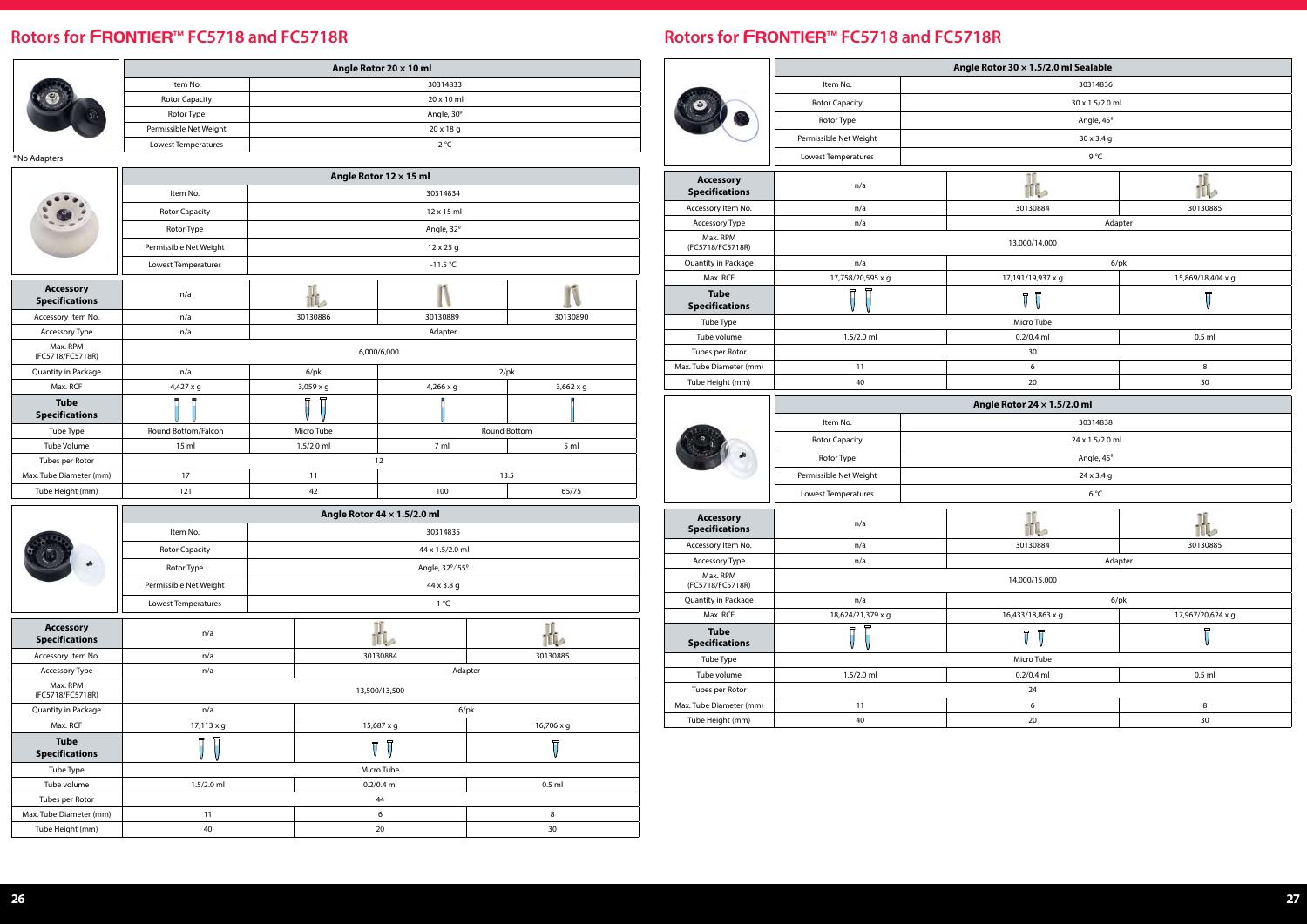|                                           | Angle Rotor 12 × 1.5/2.0 ml |                 |                   |                              |  |  |  |
|-------------------------------------------|-----------------------------|-----------------|-------------------|------------------------------|--|--|--|
|                                           | Item No.                    | 30314839        |                   |                              |  |  |  |
|                                           | Rotor Capacity              | 12 x 1.5/2.0 ml |                   |                              |  |  |  |
|                                           | Rotor Type                  |                 | Angle, 40°        |                              |  |  |  |
|                                           | Permissible Net Weight      |                 | $12 \times 3.4$ g |                              |  |  |  |
|                                           | Lowest Temperatures         | -2 $\degree$ C  |                   |                              |  |  |  |
| <b>Accessory</b><br><b>Specifications</b> | n/a                         |                 | 川島の               |                              |  |  |  |
| Accessory Item No.                        | n/a                         | 30314900        | 30130885          | 30130884                     |  |  |  |
| Accessory Type                            | n/a                         | Adapter         |                   |                              |  |  |  |
| Max. RPM<br>(FC5718/FC5718R)              |                             |                 | 18,000/18,000     |                              |  |  |  |
| Quantity in Package                       | n/a                         |                 | $6$ /pk           |                              |  |  |  |
| Max. RCF                                  | 23,542 x g                  | 23,180 x g      | 20,282 x g        | 22,818 x g                   |  |  |  |
| <b>Tube</b><br><b>Specifications</b>      |                             |                 | 豆                 | $\overline{\mathsf{U}}$<br>Ţ |  |  |  |
| Tube Type                                 |                             |                 | Microtube         |                              |  |  |  |
| Tube Volume                               | 2 ml                        | $1.5$ ml        | $0.5$ ml          | $0.2/0.4$ ml                 |  |  |  |
| Tubes per Rotor                           |                             |                 | 12                |                              |  |  |  |
| Max. Tube Diameter (mm)                   | 11                          | 11              | 8                 | 6                            |  |  |  |
| Tube Height (mm)                          | 40                          | 42              | 30                | 20                           |  |  |  |



|                        | Angle Rotor 64 $\times$ 0.5 ml |
|------------------------|--------------------------------|
| Item No.               | 30314840                       |
| <b>Rotor Capacity</b>  | 64 x 0.5 ml                    |
| Rotor Type             | Angle, 40°                     |
| Permissible Net Weight | $64 \times 2.3$ g              |
| Lowest Temperatures    | 2 °C                           |

|  | Angle Rotor 4 x 8-w PCR Strip |                        |  |  |  |  |
|--|-------------------------------|------------------------|--|--|--|--|
|  | Item No.                      | 30314841               |  |  |  |  |
|  | <b>Rotor Capacity</b>         | 4 x 8-w PCR Strip      |  |  |  |  |
|  | Rotor Type                    | Angle, 45 <sup>°</sup> |  |  |  |  |
|  | Permissible Net Weight        | $4 \times 3.5$ g       |  |  |  |  |
|  | Lowest Temperatures           | $-1$ °C                |  |  |  |  |

\*No Adapters

\*No Adapters

### **Rotors for** FRONTIER™ **FC5714**

|                                           | Swing Out Rotor 4 x 100 ml |                  |                  |                        |                  |              |     |                        |             |
|-------------------------------------------|----------------------------|------------------|------------------|------------------------|------------------|--------------|-----|------------------------|-------------|
|                                           | Item No.                   |                  |                  | 30314822               |                  |              |     |                        |             |
|                                           | <b>Rotor Capacity</b>      |                  |                  | 4 x 100 ml             |                  |              |     |                        |             |
|                                           | Rotor Type                 |                  |                  |                        |                  |              |     |                        |             |
|                                           |                            |                  | Swing Out, 0-90° |                        |                  |              |     |                        |             |
|                                           | Permissible Net Weight     |                  |                  |                        |                  | 4 x 340 g    |     |                        |             |
|                                           | Lowest Temperature         |                  |                  |                        |                  | n/a          |     |                        |             |
| <b>Accessory</b><br><b>Specifications</b> |                            |                  |                  |                        |                  |              |     |                        |             |
| Accessory Item No.                        | 30314842                   | 30314843         |                  | 30314844               | 30314845         | 30314846     |     | 30314847               | 30314848    |
| Accessory Type                            |                            |                  |                  |                        | Rack             |              |     |                        |             |
| Max. RPM                                  |                            |                  |                  |                        | 4,500            |              |     |                        |             |
| Quantity in Package                       |                            |                  |                  |                        | $2$ /pk          |              |     |                        |             |
| Max. RCF                                  |                            | $3,192 \times g$ |                  |                        | 3,214 x g        | 3,192 x g    |     | 3,237 x g              | 3,124 x g   |
| <b>Tube</b><br><b>Specifications</b>      |                            |                  |                  |                        |                  |              |     |                        |             |
| Tube Type                                 |                            |                  | Round Bottom     |                        |                  | Falcon       |     | <b>Skirted Concial</b> |             |
| Tube volume                               | 100 ml                     | 85 ml            |                  |                        |                  | 50 ml        |     |                        | 30 ml       |
| Tubes per Rotor                           |                            |                  |                  |                        | 4                |              |     |                        |             |
| Max. Tube Diameter (mm)                   | 46                         | 38               |                  | 34                     |                  | 29           |     |                        | 25          |
| Tube Height (mm)                          | 90/108                     |                  | 92/118           |                        | 90/108           |              | 116 |                        | 95/105      |
| <b>Accessory</b><br><b>Specifications</b> |                            | $\mathbf{a}_k$   |                  |                        |                  |              |     |                        |             |
| Accessory Item No.                        | 30314849                   | 30314850         |                  | 30314851               | 30314852         | 30314853     |     | 30314854               | 30314855    |
| Accessory Type                            |                            |                  |                  |                        | Rack             |              |     |                        |             |
| Max. RPM                                  |                            |                  |                  |                        | 4,500            |              |     |                        |             |
| Quantity in Package                       |                            |                  |                  |                        | $2$ /pk          |              |     |                        |             |
| Max. RCF                                  | 3259                       | 3350             |                  | 3282<br>3214<br>2241   |                  |              |     | 3169                   |             |
| <b>Tube</b><br><b>Specifications</b>      |                            |                  |                  |                        |                  |              |     |                        |             |
| Tube Type                                 | Round Bottom               | Falcon           |                  | <b>Skirted Concial</b> |                  | Round Bottom |     | Micro Tube             | Flat Bottom |
| Tube volume                               | 25 ml                      |                  |                  | 15 ml                  |                  | 5-7 ml       |     | $1.5$ ml               | 4.5 ml      |
| Tubes per Rotor                           | 4                          | 8                |                  | $\overline{4}$         | 28               | 36           |     | 40                     | 36          |
| Max. Tube Diameter (mm)                   | 25                         |                  |                  | 17                     |                  | 13           |     | 11                     | 12          |
| Tube Height (mm)                          | 95/105                     |                  | 120              |                        | 90/108           | 75/100       |     | 42                     | 75/100      |
| <b>Accessory</b><br><b>Specifications</b> |                            | $\mathbb{R}$     |                  |                        |                  |              |     |                        |             |
| Accessory Item No.                        |                            | 30314856         |                  |                        | 30314857         |              |     | 30314858               |             |
| Accessory Type                            |                            |                  |                  |                        | Rack             |              |     |                        |             |
| Max. RPM                                  |                            |                  |                  |                        | 4,500            |              |     |                        |             |
| Quantity in Package                       |                            |                  |                  |                        | $2$ /pk          |              |     |                        |             |
| Max. RCF                                  |                            | 2,626 x g        |                  |                        | $3,214 \times g$ |              |     | 3,237 x g              |             |
| <b>Tube</b><br><b>Specifications</b>      |                            |                  |                  |                        |                  |              |     |                        |             |
| Tube Type                                 |                            | Round Bottom     |                  |                        | Vacutainer       |              |     | Sarstedt               |             |
| Tube volume                               |                            |                  |                  | 5-7 ml                 |                  |              |     | 4-10 ml                |             |
| Tubes per Rotor                           |                            |                  |                  | 28                     |                  |              |     |                        |             |
| Max. Tube Diameter (mm)                   |                            |                  |                  | 13                     |                  |              |     | 16                     |             |
| Tube Height (mm)                          |                            | 65/80            |                  | 75/100                 |                  |              |     |                        |             |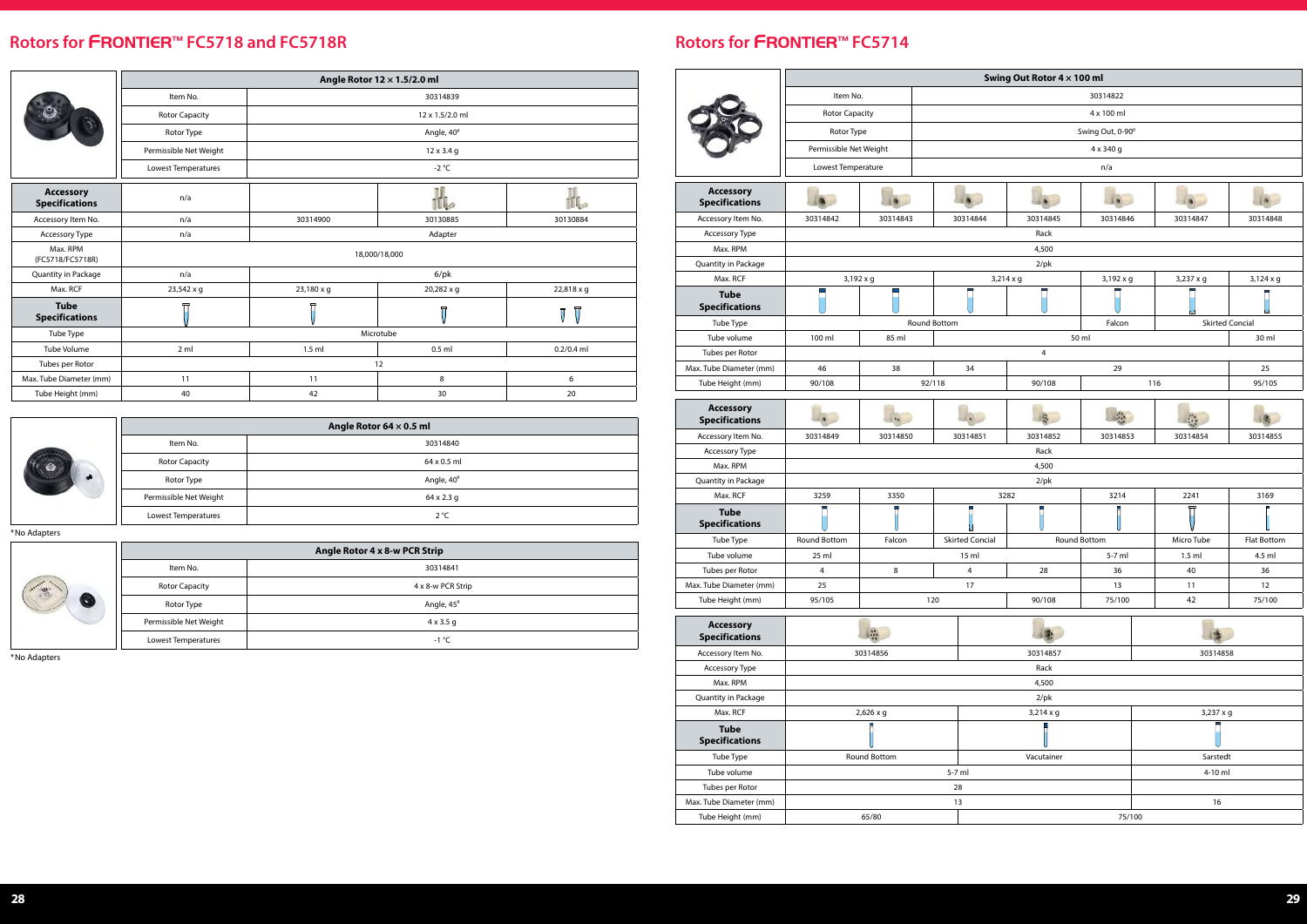|                                           | Swing Out Rotor 4 x 100 ml Sealable |          |           |              |                  |                  |          |  |  |
|-------------------------------------------|-------------------------------------|----------|-----------|--------------|------------------|------------------|----------|--|--|
|                                           | Item No.                            |          | 30314823  |              |                  |                  |          |  |  |
|                                           | <b>Rotor Capacity</b>               |          |           |              | 4 x 100 ml       |                  |          |  |  |
|                                           | Rotor Type                          |          |           |              | Swing Out, 0-90° |                  |          |  |  |
|                                           | Permissible Net Weight              |          |           |              | $4 \times 465$ g |                  |          |  |  |
|                                           | Lowest Temperature                  |          |           |              | n/a              |                  |          |  |  |
| <b>Accessory</b><br><b>Specifications</b> |                                     |          |           |              |                  |                  |          |  |  |
| Accessory Item No.                        | 30314860                            | 30314861 | 30314862  | 30314863     | 30314864         | 30314865         | 30314866 |  |  |
| Accessory Type                            | <b>Bucket</b>                       |          | Screw Cap | O-Ring       |                  | Rack             |          |  |  |
| Max. RPM                                  |                                     |          |           | 4,000        |                  |                  |          |  |  |
| Quantity in Package                       |                                     | $2$ /pk  |           | $10$ /pk     | $2$ /pk          |                  |          |  |  |
| Max, RCF                                  | $2,418 \times g$                    |          |           | n/a          | $2,350 \times g$ | $2,384 \times g$ |          |  |  |
| <b>Tube</b><br><b>Specifications</b>      |                                     |          |           |              |                  |                  |          |  |  |
| Tube Type                                 |                                     |          |           | Round Bottom |                  |                  |          |  |  |
| Tube volume                               |                                     |          | 100 ml    |              |                  | 85 ml            | 50 ml    |  |  |
| Tubes per Rotor                           |                                     |          | n/a       |              |                  | 4                |          |  |  |
| Max. Tube Diameter (mm)                   |                                     |          | n/a       |              | 40               | 38               | 34       |  |  |
| Tube Height (mm)                          |                                     |          | n/a       |              |                  | 90/108           | 92/118   |  |  |

| <b>Accessory</b><br><b>Specifications</b> |                     |                  |                  |                        |                  |                  |                 |  |  |
|-------------------------------------------|---------------------|------------------|------------------|------------------------|------------------|------------------|-----------------|--|--|
| Accessory Item No.                        | 30314867            | 30314868         | 30314869         | 30314870               | 30314871         | 30314872         | 30314873*       |  |  |
| <b>Accessory Type</b>                     | Rack                |                  |                  |                        |                  |                  |                 |  |  |
| Max. RPM                                  |                     | 4,000            |                  |                        |                  |                  |                 |  |  |
| <b>Quantity in Package</b>                |                     | $2$ /pk          |                  |                        |                  |                  |                 |  |  |
| Max. RCF                                  | $2,383 \times q$    | $2,400 \times q$ | $2,366 \times g$ | $2,230 \times q$       | $2,383 \times q$ | $2,401 \times q$ |                 |  |  |
| <b>Tube</b><br><b>Specifications</b>      |                     |                  |                  |                        |                  |                  |                 |  |  |
| Tube Type                                 | <b>Round Bottom</b> | Falcon           |                  | <b>Skirted Concial</b> | Round Bottom     |                  | Falcon          |  |  |
| Tube volume                               |                     | 50 ml            |                  | 30 ml                  | $25$ ml          |                  | 15 <sub>m</sub> |  |  |
| Tubes per Rotor                           |                     |                  | 4                |                        |                  | 4                | 8               |  |  |
| Max. Tube Diameter (mm)                   |                     | 29               |                  |                        | 25               | 17               |                 |  |  |
| Tube Height (mm)                          | 90/113              |                  | 116              | 95/105                 | 95/110           | 120              |                 |  |  |

### **Rotors for** FRONTIER™ **FC5714**

|  | Swing Out Rotor 2 x 3 MTP w/Bucket |                  |  |  |  |
|--|------------------------------------|------------------|--|--|--|
|  | Item No.                           | 30314824         |  |  |  |
|  | <b>Rotor Capacity</b>              | $2 \times 3$ MTP |  |  |  |
|  | Rotor Type                         | Swing Out, 0-90° |  |  |  |
|  | Permissible Net Weight             | $2 \times 310$ g |  |  |  |
|  | Lowest Temperature                 | n/a              |  |  |  |

\*Only without bucket lid

| <b>Accessory</b><br><b>Specifications</b> |                        |                     |          | Ū.            |                 |                     |                 |  |
|-------------------------------------------|------------------------|---------------------|----------|---------------|-----------------|---------------------|-----------------|--|
| Accessory Item No.                        | 30314874*              | 30314875            | 30314876 | 30314877      | 30314878        | 30314879            | 30314880        |  |
| Accessory Type                            |                        | Rack                |          |               |                 |                     |                 |  |
| Max. RPM                                  |                        |                     |          | 4,000         |                 |                     |                 |  |
| Quantity in Package                       |                        |                     |          | $2$ /pk       |                 |                     |                 |  |
| Max. RCF                                  |                        |                     |          | 2,383 x g     |                 |                     |                 |  |
| <b>Tube</b><br><b>Specifications</b>      |                        |                     |          | π             |                 |                     |                 |  |
| Tube Type                                 | <b>Skirted Concial</b> | <b>Round Bottom</b> |          | Micro Tube    | Sarstedt        | <b>Round Bottom</b> | Vacutainer      |  |
| Tube volume                               | 15 <sub>m</sub>        |                     | $5-7$ ml | $1.5$ ml      | 10 <sub>m</sub> | $5-7$ ml            | 10 <sub>m</sub> |  |
| Tubes per Rotor                           | 8                      | 16                  | 28       | 20            | 12              | 16                  |                 |  |
| Max. Tube Diameter (mm)                   | 17                     |                     | 13       | 11            | 17              | 13                  | 17              |  |
| Tube Height (mm)                          | 120                    | 90/108              | 75/100   | 42            | 85/100          | 75/100              | 75/101          |  |
|                                           |                        |                     |          |               |                 |                     |                 |  |
| <b>Accessory</b><br><b>Specifications</b> |                        |                     |          |               |                 |                     |                 |  |
| Accessory Item No.                        |                        | 30314881            |          |               |                 | 30314882            |                 |  |
| Accessory Type                            |                        |                     |          | <b>Bucket</b> |                 |                     |                 |  |
| Max. RPM                                  |                        |                     |          | 4,000         |                 |                     |                 |  |
| Quantity in Package                       |                        |                     |          | $2$ /pk       |                 |                     |                 |  |
| Max, RCF                                  |                        |                     |          | 2,486 x g     |                 |                     |                 |  |
| <b>Tube</b><br><b>Specifications</b>      |                        |                     |          |               |                 |                     |                 |  |
| Tube Type                                 | Falcon                 |                     |          |               |                 |                     |                 |  |
| Tube volume                               |                        | 50 ml               |          |               | 15 <sub>m</sub> |                     |                 |  |
| Tubes per Rotor                           | 8                      |                     |          |               | 12              |                     |                 |  |
| Max. Tube Diameter (mm)                   |                        | 29                  |          |               |                 | 17                  |                 |  |
| Tube Height (mm)                          |                        | 116                 |          |               |                 | 120                 |                 |  |

| <b>Accessory</b><br><b>Specifications</b> |                        |                     |          |                  | ULO   |                 |                     |                 |
|-------------------------------------------|------------------------|---------------------|----------|------------------|-------|-----------------|---------------------|-----------------|
| Accessory Item No.                        | 30314874*              | 30314875            | 30314876 | 30314877         |       | 30314878        | 30314879            | 30314880        |
| Accessory Type                            |                        | Rack                |          |                  |       |                 |                     |                 |
| Max. RPM                                  |                        |                     |          | 4,000            |       |                 |                     |                 |
| Quantity in Package                       |                        |                     |          | $2$ /pk          |       |                 |                     |                 |
| Max. RCF                                  |                        |                     |          | $2,383 \times g$ |       |                 |                     |                 |
| <b>Tube</b><br><b>Specifications</b>      |                        |                     |          |                  |       |                 |                     |                 |
| Tube Type                                 | <b>Skirted Concial</b> | <b>Round Bottom</b> |          | Micro Tube       |       | Sarstedt        | <b>Round Bottom</b> | Vacutainer      |
| Tube volume                               | 15 ml                  |                     | $5-7$ ml | $1.5$ ml         |       | 10 <sub>m</sub> | 5-7 ml              | 10 <sub>m</sub> |
| Tubes per Rotor                           | 8                      | 16                  | 28       | 20               |       | 12              | 16                  |                 |
| Max. Tube Diameter (mm)                   | 17                     |                     | 13       | 11               |       | 17              | 13                  | 17              |
| Tube Height (mm)                          | 120                    | 90/108              | 75/100   | 42               |       | 85/100          | 75/100              | 75/101          |
|                                           |                        |                     |          |                  |       |                 |                     |                 |
| <b>Accessory</b><br><b>Specifications</b> |                        |                     |          |                  |       |                 |                     |                 |
| Accessory Item No.                        |                        | 30314881            |          |                  |       |                 | 30314882            |                 |
| Accessory Type                            |                        |                     |          | <b>Bucket</b>    |       |                 |                     |                 |
| Max. RPM                                  |                        |                     |          | 4,000            |       |                 |                     |                 |
| Quantity in Package                       |                        |                     |          | $2$ /pk          |       |                 |                     |                 |
| Max. RCF                                  |                        |                     |          | $2,486 \times g$ |       |                 |                     |                 |
| <b>Tube</b><br><b>Specifications</b>      |                        |                     |          |                  |       |                 |                     |                 |
| Tube Type                                 | Falcon                 |                     |          |                  |       |                 |                     |                 |
| Tube volume                               | 50 ml                  |                     |          |                  | 15 ml |                 |                     |                 |
| Tubes per Rotor                           | 8                      |                     |          |                  | 12    |                 |                     |                 |
| Max. Tube Diameter (mm)                   |                        | 29                  |          |                  |       |                 | 17                  |                 |
| Tube Height (mm)                          |                        | 116                 |          |                  | 120   |                 |                     |                 |

| <b>Accessory</b><br><b>Specifications</b> |                                             | AHHÍ         |  |  |
|-------------------------------------------|---------------------------------------------|--------------|--|--|
| Accessory Item No.                        | 30314890                                    | 30314891     |  |  |
| Accessory Type                            | Bucket                                      | Adapter      |  |  |
| Max. RPM                                  |                                             | 4,500        |  |  |
| <b>Quantity in Package</b>                | $2$ /pk                                     |              |  |  |
| Max. RCF                                  | $2,716 \times g$                            |              |  |  |
| <b>Tube</b><br><b>Specifications</b>      | n/a                                         | ਜ਼<br>⊨      |  |  |
| Tube Type                                 | Microplate                                  | Microtube    |  |  |
| Tube volume                               | <b>MTP</b>                                  | $1.5/2.0$ ml |  |  |
| Tubes per Rotor                           | 6 Standard Microplates or 2 Deepwell Plates | 96           |  |  |
| Max. Tube Diameter (mm)                   | 87 x 128                                    | 11           |  |  |
| Tube Height (mm)                          | 51                                          | 42           |  |  |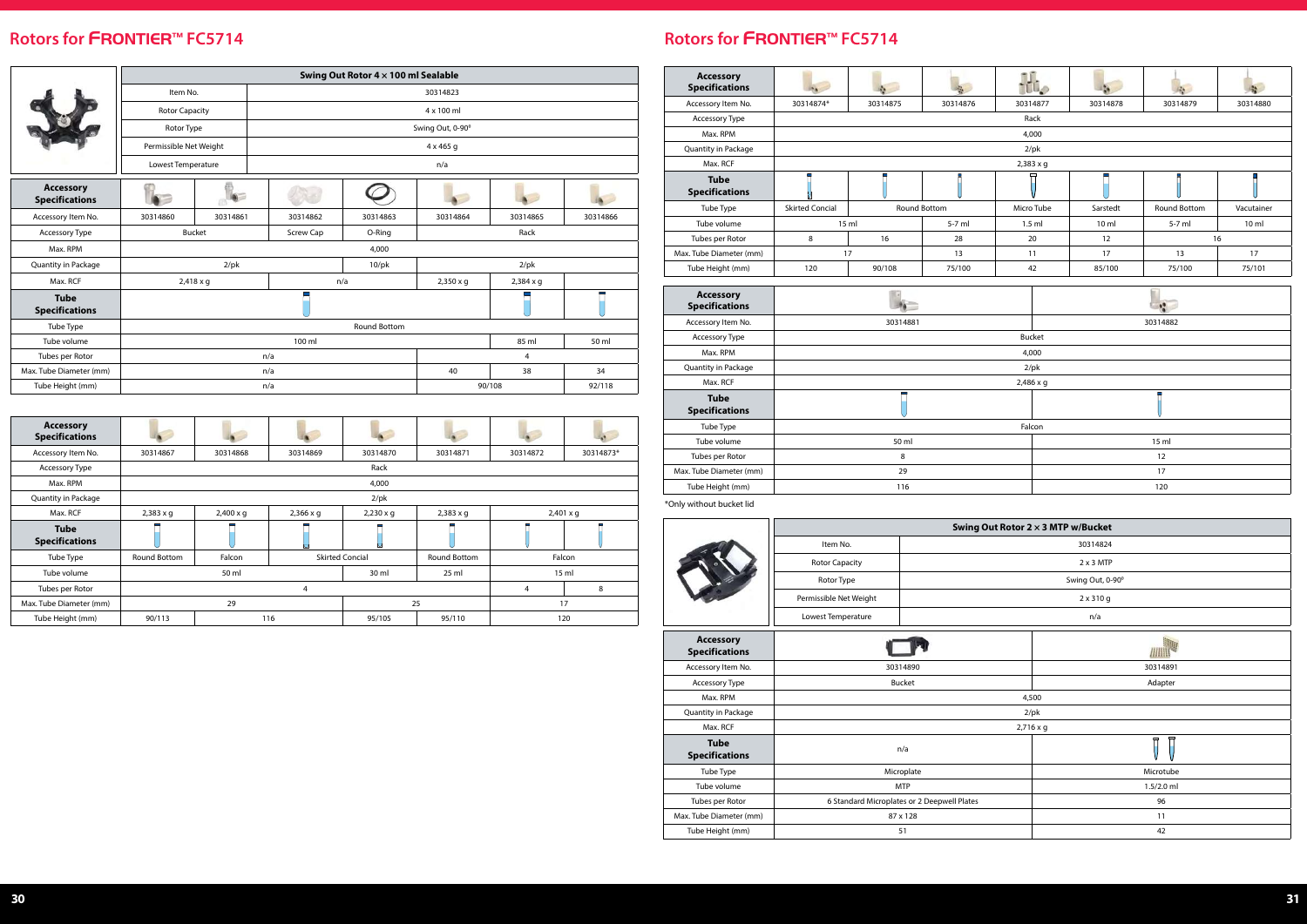|                                           | Angle Rotor $6 \times 50$ ml |                  |                                                             |                  |                     |                  |          |                         |
|-------------------------------------------|------------------------------|------------------|-------------------------------------------------------------|------------------|---------------------|------------------|----------|-------------------------|
|                                           | Item No.                     |                  |                                                             |                  | 30314830            |                  |          |                         |
|                                           | <b>Rotor Capacity</b>        |                  |                                                             |                  |                     | 6 x 50 ml        |          |                         |
|                                           | Rotor Type                   |                  |                                                             |                  | Angle, 40°          |                  |          |                         |
|                                           | Permissible Net Weight       |                  |                                                             |                  | 6 x 72 g            |                  |          |                         |
|                                           | Lowest Temperature           |                  |                                                             |                  | n/a                 |                  |          |                         |
|                                           |                              |                  |                                                             |                  |                     |                  |          |                         |
| <b>Accessory</b><br><b>Specifications</b> | n/a                          | TU <sub>0</sub>  |                                                             |                  |                     |                  |          |                         |
| Accessory Item No.                        | n/a                          | 30130886         | 30130889                                                    | 30130890         | 30130891            | 30130892         | 30130893 | 30130894                |
| Accessory Type                            | n/a                          |                  |                                                             |                  | Adapter             |                  |          |                         |
| Max. RPM                                  |                              |                  |                                                             |                  | 6,000               |                  |          |                         |
| Quantity in Package                       | n/a                          | $6$ /p $k$       |                                                             |                  |                     | $2$ /pk          |          |                         |
| Max. RCF                                  | $4,427 \times q$             | $2,696 \times q$ | $4,105 \times q$                                            | $3,340 \times q$ | $4,306 \times q$    | $4,145 \times q$ |          | $4,266 \times q$        |
| <b>Tube</b><br><b>Specifications</b>      |                              | Ī                |                                                             |                  |                     |                  |          |                         |
| Tube Type                                 | Round Bottom/<br>Falcon      | Micro Tube       |                                                             |                  | <b>Round Bottom</b> |                  |          | Round Bottom/<br>Falcon |
| Tube volume                               | 50 ml                        | $1.5/2.0$ ml     | 5 <sub>m</sub><br>30 ml<br>16 <sub>m</sub><br>15 ml<br>7 ml |                  |                     |                  |          |                         |
| Tubes per Rotor                           |                              |                  |                                                             |                  | 6                   |                  |          |                         |
| Max. Tube Diameter (mm)                   | 29                           | 11               |                                                             | 13.5             | 26                  | 18               |          | 17                      |
| Tube Height (mm)                          | 116                          | 42               | 100                                                         | 65/75            | 100                 |                  | 100/105  | 120                     |

|                                           | Angle Rotor 30 x 15 ml |                  |                  |                  |  |  |
|-------------------------------------------|------------------------|------------------|------------------|------------------|--|--|
|                                           | Item No.               | 30314832         |                  |                  |  |  |
|                                           | <b>Rotor Capacity</b>  |                  | 30 x 15 ml       |                  |  |  |
|                                           | Rotor Type             |                  | Angle, 35°       |                  |  |  |
|                                           | Permissible Net Weight |                  | 30 x 32 g        |                  |  |  |
|                                           | Lowest Temperature     | n/a              |                  |                  |  |  |
| <b>Accessory</b><br><b>Specifications</b> | n/a                    | TU O             |                  |                  |  |  |
| Accessory Item No.                        | n/a                    | 30130886         | 30130889         | 30130890         |  |  |
| Accessory Type                            | n/a                    |                  | Adapter          |                  |  |  |
| Max. RPM                                  |                        |                  | 4,500            |                  |  |  |
| Quantity in Package                       | n/a                    | $6$ /pk          | $2$ /pk          |                  |  |  |
| Max. RCF                                  | $2,830 \times q$       | $2,038 \times q$ | $2,762 \times g$ | $2,377 \times g$ |  |  |
| <b>Tube</b><br><b>Specifications</b>      |                        | 급<br>π           |                  |                  |  |  |
| Tube Type                                 | Round Bottom/Falcon    | Micro Tube       | Round Bottom     |                  |  |  |
| <b>Tube Volume</b>                        | 15 <sub>m</sub>        | $1.5/2.0$ ml     | 7 <sub>m</sub>   | 5 <sub>m</sub>   |  |  |
| Tubes per Rotor                           |                        |                  | 30               |                  |  |  |
| Max. Tube Diameter (mm)                   | 17                     | 11               | 13.5             |                  |  |  |
| Tube Height (mm)                          | 95/115                 | 42               | 100              | 65/75            |  |  |

## **Rotors for** FRONTIER™ **FC5714**

| Angle Rotor 12 x 15 ml |                      |  |  |  |  |  |
|------------------------|----------------------|--|--|--|--|--|
| 30314834               |                      |  |  |  |  |  |
| 12 x 15 ml             |                      |  |  |  |  |  |
| Angle, 32°             |                      |  |  |  |  |  |
| 12 x 25 g              |                      |  |  |  |  |  |
| n/a                    |                      |  |  |  |  |  |
|                        |                      |  |  |  |  |  |
| 30130889               | 30130890             |  |  |  |  |  |
| Adapter                |                      |  |  |  |  |  |
| 6,000                  |                      |  |  |  |  |  |
|                        | $2$ /pk              |  |  |  |  |  |
| 4,266 x g              | 3,662 x g            |  |  |  |  |  |
|                        |                      |  |  |  |  |  |
|                        |                      |  |  |  |  |  |
| 7 ml                   | 5 ml                 |  |  |  |  |  |
| 12                     |                      |  |  |  |  |  |
|                        |                      |  |  |  |  |  |
| 100                    | 65/75                |  |  |  |  |  |
|                        | Round Bottom<br>13.5 |  |  |  |  |  |

|                                           | Angle Rotor 30 x 1.5/2.0 ml Sealable |                   |            |  |  |  |  |
|-------------------------------------------|--------------------------------------|-------------------|------------|--|--|--|--|
|                                           | Item No.                             | 30314836          |            |  |  |  |  |
|                                           | <b>Rotor Capacity</b>                | 30 x 1.5/2.0 ml   |            |  |  |  |  |
|                                           | Rotor Type                           | Angle, 45°        |            |  |  |  |  |
|                                           | Permissible Net Weight               | 30 x 3.4 g        |            |  |  |  |  |
|                                           | Lowest Temperature                   | n/a               |            |  |  |  |  |
| <b>Accessory</b><br><b>Specifications</b> | n/a                                  | طالا              |            |  |  |  |  |
| Accessory Item No.                        | n/a                                  | 30130884          | 30130885   |  |  |  |  |
| Accessory Type                            | n/a                                  |                   | Adapter    |  |  |  |  |
| Max. RPM                                  |                                      | 12,000            |            |  |  |  |  |
| Quantity in Package                       | n/a                                  | $6$ /pk           |            |  |  |  |  |
| Max. RCF                                  | 15,131 x g                           | $13,521 \times g$ | 14,648 x g |  |  |  |  |
| <b>Tube</b><br><b>Specifications</b>      | 뉴<br>豆                               | π<br>π            | 冒          |  |  |  |  |
| Tube Type                                 |                                      | Microtube         |            |  |  |  |  |
| Tube volume                               | $1.5/2.0$ ml                         | $0.2/0.4$ ml      | $0.5$ ml   |  |  |  |  |
| Tubes per Rotor                           |                                      | 30                |            |  |  |  |  |
| Max. Tube Diameter (mm)                   | 11                                   | 6                 | 8          |  |  |  |  |
| Tube Height (mm)                          | 40                                   | 20                | 30         |  |  |  |  |

|                                           | Angle Rotor 12 x 15 ml |                  |                  |                  |  |  |
|-------------------------------------------|------------------------|------------------|------------------|------------------|--|--|
|                                           | Item No.               |                  | 30314834         |                  |  |  |
|                                           | <b>Rotor Capacity</b>  |                  | 12 x 15 ml       |                  |  |  |
|                                           | Rotor Type             |                  | Angle, 32°       |                  |  |  |
|                                           | Permissible Net Weight |                  | $12 \times 25$ g |                  |  |  |
|                                           | Lowest Temperature     |                  | n/a              |                  |  |  |
| <b>Accessory</b><br><b>Specifications</b> | n/a                    | Tues             |                  |                  |  |  |
| Accessory Item No.                        | n/a                    | 30130886         | 30130889         | 30130890         |  |  |
| Accessory Type                            | n/a                    |                  | Adapter          |                  |  |  |
| Max. RPM                                  |                        |                  | 6,000            |                  |  |  |
| Quantity in Package                       | n/a                    | $6$ /pk          |                  | $2$ /pk          |  |  |
| Max. RCF                                  | $4,427 \times q$       | $3,059 \times g$ | $4,266 \times g$ | $3,662 \times g$ |  |  |
| <b>Tube</b><br><b>Specifications</b>      |                        | 뮤                |                  |                  |  |  |
| Tube Type                                 | Round Bottom/Falcon    | Micro Tube       |                  | Round Bottom     |  |  |
| <b>Tube Volume</b>                        | 15 <sub>m</sub>        | $1.5/2.0$ ml     | 7 ml             | 5 <sub>m</sub>   |  |  |
| Tubes per Rotor                           |                        | 12               |                  |                  |  |  |
| Max. Tube Diameter (mm)                   | 17                     | 11               |                  | 13.5             |  |  |
| Tube Height (mm)                          | 121                    | 42               | 100              | 65/75            |  |  |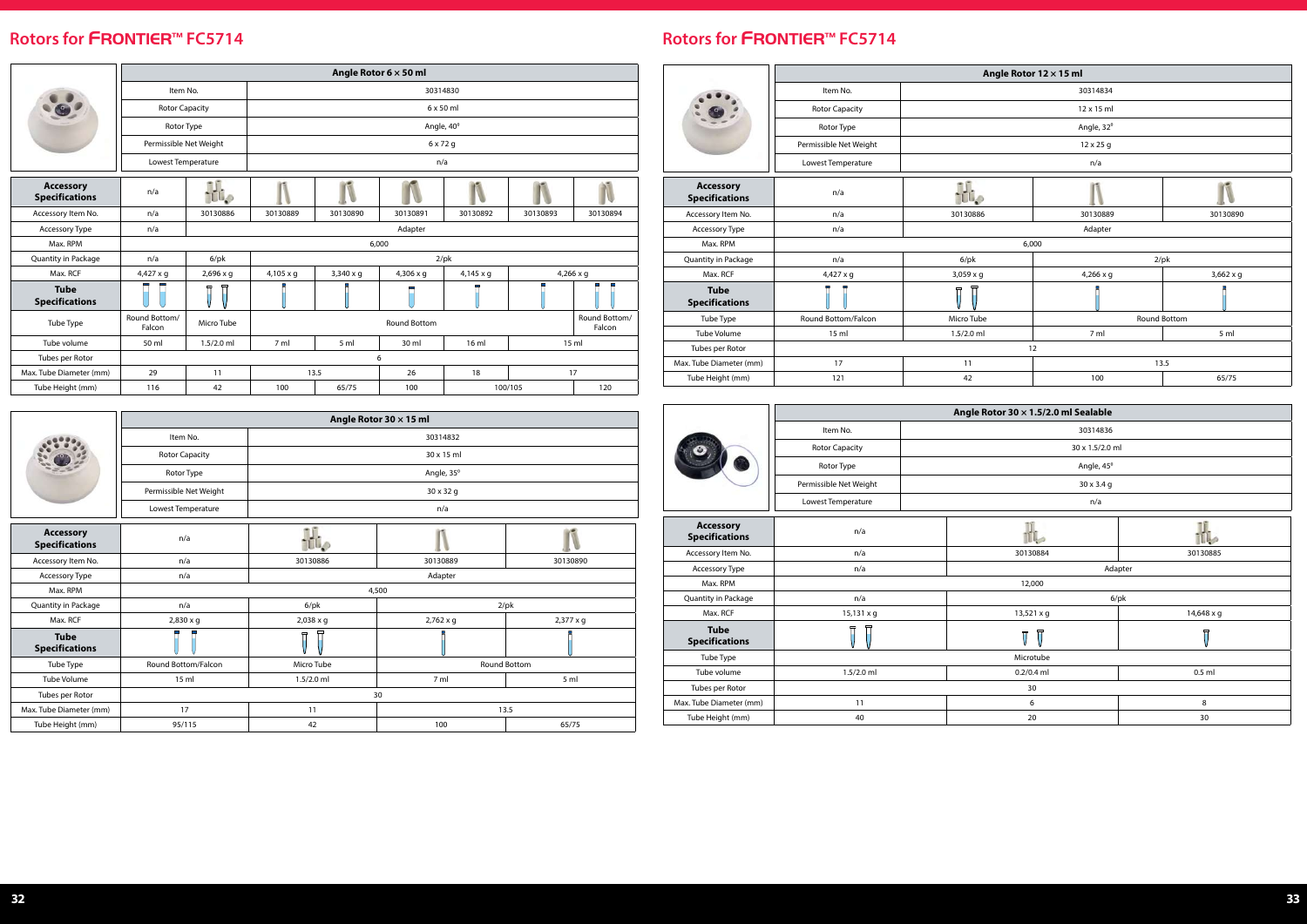|                                           | Angle Rotor 24 x 1.5/2.0 ml BIOSEALS |                              |            |  |  |  |
|-------------------------------------------|--------------------------------------|------------------------------|------------|--|--|--|
|                                           | Item No.                             | 30304361                     |            |  |  |  |
|                                           | <b>Rotor Capacity</b>                | 24 x 1.5/2.0 ml              |            |  |  |  |
|                                           | Rotor Type                           | Angle, 45°                   |            |  |  |  |
|                                           | Permissible Net Weight               | 24 x 3.4 g                   |            |  |  |  |
|                                           | Lowest Temperature                   | n/a                          |            |  |  |  |
| <b>Accessory</b><br><b>Specifications</b> | n/a                                  |                              |            |  |  |  |
| Accessory Item No.                        | n/a                                  | 30130884                     | 30130885   |  |  |  |
| Accessory Type                            | n/a                                  |                              | Adapter    |  |  |  |
| Max. RPM                                  |                                      | 14,000                       |            |  |  |  |
| Quantity in Package                       | n/a                                  |                              | $6$ /pk    |  |  |  |
| Max. RCF                                  | 18,624 x g                           | 16,433 x g                   | 17,967 x g |  |  |  |
| <b>Tube</b><br><b>Specifications</b>      | 뮤                                    | 冒<br>$\overline{\mathbb{J}}$ | 급          |  |  |  |
| Tube Type                                 |                                      | Microtube                    |            |  |  |  |
| Tube volume                               | $1.5/2.0$ ml                         | $0.2/0.4$ ml                 | $0.5$ ml   |  |  |  |
| Tubes per Rotor                           | 24                                   |                              |            |  |  |  |
| Max. Tube Diameter (mm)                   | 11                                   | 6                            | 8          |  |  |  |
| Tube Height (mm)                          | 40                                   | 20                           | 30         |  |  |  |

|                                           | Angle Rotor 24 $\times$ 1.5/2.0 ml  |                 |            |  |  |  |
|-------------------------------------------|-------------------------------------|-----------------|------------|--|--|--|
|                                           | Item No.                            | 30314838        |            |  |  |  |
|                                           | <b>Rotor Capacity</b>               | 24 x 1.5/2.0 ml |            |  |  |  |
|                                           | Rotor Type                          | Angle, 45°      |            |  |  |  |
|                                           | Permissible Net Weight              | 24 x 3.4 g      |            |  |  |  |
|                                           | Lowest Temperature                  | n/a             |            |  |  |  |
| <b>Accessory</b><br><b>Specifications</b> | n/a                                 | IL.             | illo       |  |  |  |
| Accessory Item No.                        | n/a                                 | 30130884        | 30130885   |  |  |  |
| Accessory Type                            | n/a                                 |                 | Adapter    |  |  |  |
| Max. RPM                                  |                                     | 14,000          |            |  |  |  |
| Quantity in Package                       | n/a                                 |                 | $6$ /pk    |  |  |  |
| Max. RCF                                  | 18,624 x g                          | 16,433 x g      | 17,967 x g |  |  |  |
| <b>Tube</b><br><b>Specifications</b>      | 뮤<br>Ī<br>$\overline{\mathfrak{g}}$ |                 | Π<br>V     |  |  |  |
| Tube Type                                 |                                     | Microtube       |            |  |  |  |
| Tube volume                               | $1.5/2.0$ ml                        | $0.2/0.4$ ml    | $0.5$ ml   |  |  |  |
| Tubes per Rotor                           |                                     | 24              |            |  |  |  |
| Max. Tube Diameter (mm)                   | 11                                  | 6               | 8          |  |  |  |
| Tube Height (mm)                          | 40                                  | 20              | 30         |  |  |  |

### **Rotors for** FRONTIER™ **FC5707**

|                                           | Angle Rotor $8 \times 15$ ml |         |                  |                  |                  |  |
|-------------------------------------------|------------------------------|---------|------------------|------------------|------------------|--|
|                                           | Item No.                     |         | 30472305         |                  |                  |  |
|                                           | <b>Rotor Capacity</b>        |         |                  | $8 \times 15$ ml |                  |  |
|                                           | Rotor Type                   |         |                  | Angle, 32°       |                  |  |
|                                           | Permissible Net Weight       |         |                  | 200 <sub>g</sub> |                  |  |
|                                           | Lowest Temperature           |         |                  | n/a              |                  |  |
| <b>Accessory</b><br><b>Specifications</b> | n/a                          | n/a     | TU.              |                  |                  |  |
| Accessory Item No.                        | n/a                          | n/a     | 30130886         | 30130889         | 30130890         |  |
| Accessory Type                            | n/a                          | n/a     |                  | Adapter          |                  |  |
| Max. RPM                                  |                              |         | 6,800            |                  |                  |  |
| Quantity in Package                       | n/a                          |         | $6$ /p $k$       |                  | $2$ /pk          |  |
| Max. RCF                                  | $4,445 \times q$             |         | $2,894 \times q$ | 4,290 x g        | $3,618 \times q$ |  |
| <b>Tube</b><br><b>Specifications</b>      |                              |         |                  |                  |                  |  |
| Tube Type                                 | <b>Round Bottom</b>          | Conical | Micro Tube       |                  | Round Bottom     |  |
| <b>Tube Volume</b>                        | 15 <sub>m</sub>              |         | $1.5/2.0$ ml     | 7 ml             | 5 <sub>m</sub>   |  |
| Tubes per Rotor                           | 8                            | 4       |                  | 8                |                  |  |
| Max. Tube Diameter (mm)                   | 17                           |         | 11               | 13.5             |                  |  |
| Tube Height (mm)                          | 95/100                       | 121     | 42               | 95/115           | 62/90            |  |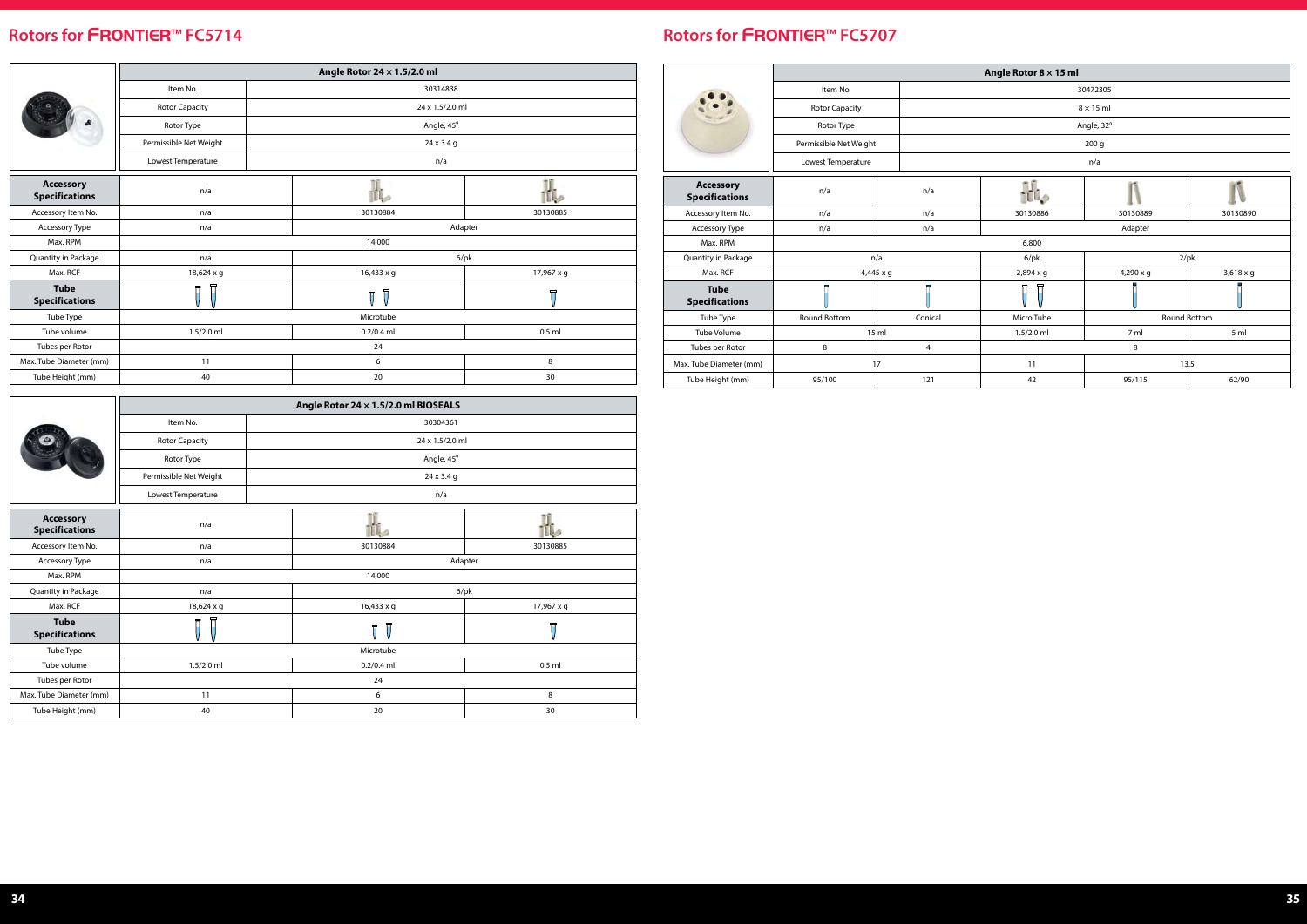|                                           |                        |                  | Angle Rotor 12 × 15 ml |           |  |  |
|-------------------------------------------|------------------------|------------------|------------------------|-----------|--|--|
|                                           | Item No.               |                  | 30130877               |           |  |  |
|                                           | Rotor Capacity         |                  | $12 \times 15$ ml      |           |  |  |
|                                           | Rotor Type             | Angle, 32°       |                        |           |  |  |
|                                           | Permissible Net Weight | 300 <sub>g</sub> |                        |           |  |  |
|                                           | Lowest Temperature     | n/a              |                        |           |  |  |
| <b>Accessory</b><br><b>Specifications</b> | n/a                    | TUO              | illo                   |           |  |  |
| Accessory Item No.                        | n/a                    | 30130886         | 30130889               | 30130890  |  |  |
| Accessory Type                            | n/a                    | Adapter          |                        |           |  |  |
| Max. RPM                                  |                        |                  | 6,000                  |           |  |  |
| Quantity in Package                       | n/a                    | $6$ /pk          | $2$ /pk                |           |  |  |
| Max. RCF                                  | 4,427 x g              | $3,058 \times q$ | $4,265 \times g$       | 3,621 x g |  |  |
| <b>Tube</b><br><b>Specifications</b>      |                        | 뮤                |                        |           |  |  |
| Tube Type                                 | Round Bottom/Falcon    | Micro Tube       | Round bottom           |           |  |  |
| Tube volume                               | 15 ml                  | $1.5/2.0$ ml     | 7 ml                   | 5 ml      |  |  |
| Tubes per Rotor                           |                        |                  | 12                     |           |  |  |
| Max. Tube Diameter (mm)                   | 17                     | 11               | 13.5                   |           |  |  |
| Tube Height (mm)                          | 121                    | 42               | 95/115                 | 62/90     |  |  |

|                                           |                        |                  | Angle Rotor $6 \times 50$ ml |                  |                     |  |  |
|-------------------------------------------|------------------------|------------------|------------------------------|------------------|---------------------|--|--|
|                                           | Item No.               |                  |                              | 30130878         |                     |  |  |
|                                           | <b>Rotor Capacity</b>  |                  | 6 x 50 ml                    |                  |                     |  |  |
|                                           | Rotor Type             |                  | Angle, 40°                   |                  |                     |  |  |
|                                           | Permissible Net Weight | 432 g            |                              |                  |                     |  |  |
|                                           | Lowest Temperature     |                  | n/a                          |                  |                     |  |  |
| <b>Accessory</b><br><b>Specifications</b> | n/a                    |                  |                              |                  |                     |  |  |
| Accessory Item No.                        | n/a                    | 30130891         | 30130892                     | 30130893         | 30130894            |  |  |
| Accessory Type                            | n/a                    |                  |                              | Adapter          |                     |  |  |
| Max. RPM                                  |                        |                  | 6,000                        |                  |                     |  |  |
| Quantity in Package                       | n/a                    |                  |                              | $2$ /pk          |                     |  |  |
| Max. RCF                                  | $4,427 \times g$       | $4,306 \times g$ | $4,145 \times g$             | $4,225 \times g$ | $4,185 \times q$    |  |  |
| <b>Tube</b><br><b>Specifications</b>      |                        |                  |                              |                  |                     |  |  |
| Tube Type                                 | Round Bottom/Falcon    |                  | Round Bottom                 |                  | Round Bottom/Falcon |  |  |
| <b>Tube Volume</b>                        | 50 ml                  | 30 ml            | 16 <sub>m</sub>              |                  | 15 <sub>m</sub>     |  |  |
| Tubes per Rotor                           |                        |                  |                              | 6                |                     |  |  |
| Max. Tube Diameter (mm)                   | 29                     | 26               | 18                           |                  | 17                  |  |  |
| Tube Height (mm)                          | 116                    | 100              |                              | 100/105          | 120                 |  |  |

#### **Rotors for** FRONTIER™ **FC5706**

|                       | Swing Out Rotor 6 $\times$ 5 ml |
|-----------------------|---------------------------------|
| Item No.              | 30130880                        |
| <b>Rotor Capacity</b> | $6 \times 5$ ml                 |
| Rotor Type            | Swing Out, 0-90°                |
| nissible Net Weight   | 240 g                           |
| west Temperature      | n/a                             |
|                       |                                 |
|                       | 30130895                        |
|                       | Bucket                          |
|                       | 4,000                           |
|                       | $2$ /pk                         |
|                       | 1,878 x g                       |
|                       |                                 |
|                       | Round Bottom                    |
|                       | 5 ml                            |
|                       | 6                               |
|                       | 14                              |
|                       | 75                              |
|                       |                                 |

|                                           |                        | Swing Out Rotor $6 \times 5$ ml |
|-------------------------------------------|------------------------|---------------------------------|
|                                           | Item No.               | 301308                          |
|                                           | <b>Rotor Capacity</b>  | 6x5n                            |
|                                           | Rotor Type             | Swing Out,                      |
|                                           | Permissible Net Weight | 240g                            |
|                                           | Lowest Temperature     | n/a                             |
| <b>Accessory</b><br><b>Specifications</b> |                        |                                 |
| Accessory Item No.                        |                        | 30130895                        |
| <b>Accessory Type</b>                     |                        | <b>Bucket</b>                   |
| Max. RPM                                  |                        | 4,000                           |
| Quantity in Package                       |                        | $2$ /pk                         |

Max. RCF **Tube Specifications** Tube Type Tube volume Tubes per Rotor 6 Max. Tube Diameter (mm) 14 Tube Height (mm)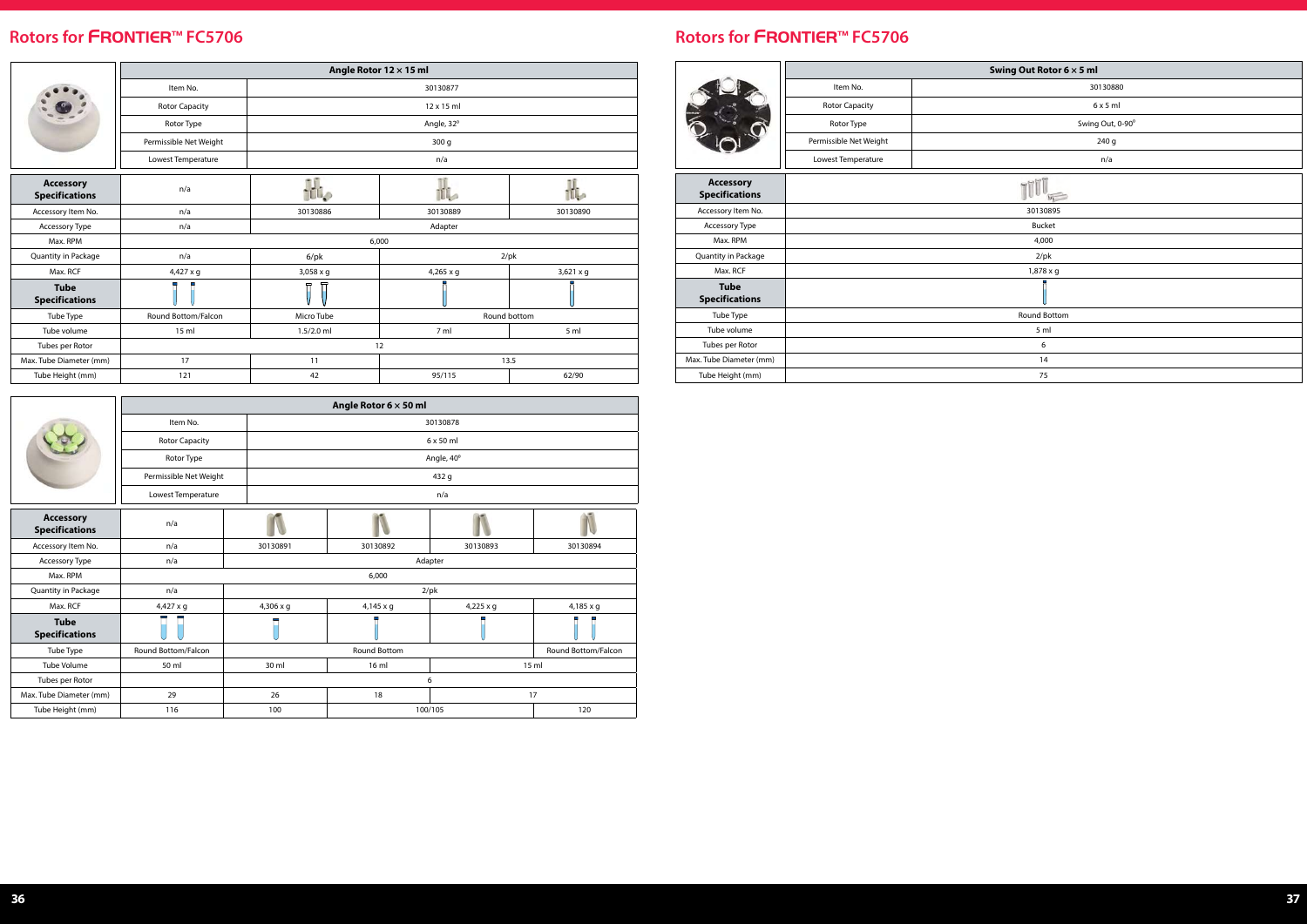#### **Rotors for** FRONTIER™ **FC5515 and FC5515R**

|                                           |                        | Angle Rotor 24 x 1.5/2.0 ml BIOSEALS |                |           |            |  |
|-------------------------------------------|------------------------|--------------------------------------|----------------|-----------|------------|--|
|                                           | Item No.               |                                      |                | 30130871  |            |  |
|                                           | <b>Rotor Capacity</b>  | 24 x 1.5/2.0 ml                      |                |           |            |  |
|                                           | Rotor Type             | Angle, 45°                           |                |           |            |  |
|                                           | Permissible Net Weight | 82 g                                 |                |           |            |  |
|                                           | Lowest Temperatures    |                                      |                | $+5 °C$   |            |  |
| <b>Accessory</b><br><b>Specifications</b> | n/a                    |                                      |                |           |            |  |
| Accessory Item No.                        | n/a                    |                                      | 30130884       |           | 30130885   |  |
| Accessory Type                            | n/a                    |                                      | Adapter        |           |            |  |
| Max. RPM                                  |                        |                                      | 15,200         |           |            |  |
| Quantity in Package                       | n/a                    |                                      |                | $6$ /pk   |            |  |
| Max. RCF                                  | 21,953 x g             |                                      | 19,165 x g     |           | 20,932 x g |  |
| <b>Tube</b><br><b>Specifications</b>      | Ī                      |                                      | $\overline{U}$ | 冒         |            |  |
| Tube Type                                 | Microtube              |                                      |                | Microtube |            |  |
| Tube volume                               | $1.5/2.0$ ml           |                                      | $0.2$ ml       | $0.4$ ml  | $0.5$ ml   |  |
| Tubes per Rotor                           |                        |                                      | 24             |           |            |  |
| Max. Tube Diameter (mm)                   | 11                     |                                      | 6              |           | 8          |  |
| Tube Height (mm)                          | 40                     |                                      | 20             |           | 30         |  |

|                                           |                        | Angle Rotor 24 x 1.5/2.0 ml |                 |            |  |
|-------------------------------------------|------------------------|-----------------------------|-----------------|------------|--|
|                                           | Item No.               |                             | 30130870        |            |  |
|                                           | <b>Rotor Capacity</b>  |                             | 24 x 1.5/2.0 ml |            |  |
|                                           | Rotor Type             | Angle, 45°                  |                 |            |  |
|                                           | Permissible Net Weight |                             | 82 g            |            |  |
|                                           | Lowest Temperature     |                             | +5 $^{\circ}$ C |            |  |
| <b>Accessory</b><br><b>Specifications</b> | n/a                    |                             |                 |            |  |
| Accessory Item No.                        | n/a                    | 30130884                    |                 | 30130885   |  |
| Accessory Type                            | n/a                    |                             | Adapter         |            |  |
| Max. RPM                                  |                        | 15,200                      |                 |            |  |
| Quantity in Package                       | n/a                    |                             | $6$ /pk         |            |  |
| Max. RCF                                  | 21,953 x g             | $19,145 \times g$           |                 | 20,932 x g |  |
| <b>Tube</b><br><b>Specifications</b>      | ਜ<br>Ħ                 | $\overline{\mathsf{n}}$     |                 | Ħ          |  |
| Tube Type                                 | Microtube              |                             | Microtube       |            |  |
| Tube volume                               | $1.5/2.0$ ml           | $0.2$ ml                    | $0.4$ ml        | $0.5$ ml   |  |
| Tubes per Rotor                           |                        | 24                          |                 |            |  |
| Max. Tube Diameter (mm)                   | 11                     | 6                           |                 | 8          |  |
| Tube Height (mm)                          | 40                     | 20                          |                 | 30         |  |

### **Rotors for** FRONTIER™ **FC5515 and FC5515R**

|                                           |                            |                         | Angle Rotor 30 x 1.5/2.0 ml Sealable |                         |  |
|-------------------------------------------|----------------------------|-------------------------|--------------------------------------|-------------------------|--|
|                                           | Item No.                   |                         | 30130872                             |                         |  |
|                                           | <b>Rotor Capacity</b>      |                         | 30 x 1.5/2.0 ml                      |                         |  |
|                                           | Rotor Type                 |                         | Angle, 45°                           |                         |  |
|                                           | Permissible Net Weight     |                         | 102 <sub>g</sub>                     |                         |  |
|                                           | Lowest Temperatures        |                         | +6 $^{\circ}$ C                      |                         |  |
|                                           |                            |                         |                                      |                         |  |
| <b>Accessory</b><br><b>Specifications</b> | n/a                        |                         |                                      | Tſ<br>1L                |  |
| Accessory Item No.                        | n/a                        |                         | 30130884                             | 30130885                |  |
| Accessory Type                            | n/a                        |                         | Adapter                              |                         |  |
| Max. RPM                                  |                            |                         | 13,500                               |                         |  |
| Quantity in Package                       | n/a                        |                         | $6$ /pk                              |                         |  |
| Max. RCF                                  | 19,150 x g                 |                         | 16,933 x g                           | 18,344 x g              |  |
| <b>Tube</b><br><b>Specifications</b>      |                            | $\overline{\mathbb{I}}$ | $\overline{\mathsf{U}}$              | $\overline{\mathsf{U}}$ |  |
| Tube Type                                 |                            |                         | Microtube                            |                         |  |
| Tube volume                               | $1.5/2.0$ ml               |                         | $0.2/0.4$ ml                         | $0.5$ ml                |  |
| Tubes per Rotor                           |                            |                         | 30                                   |                         |  |
| Max. Tube Diameter (mm)                   | 11                         |                         | 6                                    |                         |  |
| Tube Height (mm)                          | 40                         |                         | 20<br>30                             |                         |  |
|                                           |                            |                         | Angle Rotor 12 x 5 ml Sealable       |                         |  |
|                                           | Item No.<br>30130873       |                         |                                      |                         |  |
|                                           | <b>Rotor Capacity</b>      |                         | $12 \times 5$ ml                     |                         |  |
|                                           | Rotor Type                 | Angle, 45°              |                                      |                         |  |
|                                           | Permissible Net Weight     | 165 g                   |                                      |                         |  |
|                                           | <b>Lowest Temperatures</b> |                         | +4 $^{\circ}$ C                      |                         |  |
| <b>Accessory</b><br><b>Specifications</b> | n/a                        | ŀŀ.                     |                                      |                         |  |
| Accessory Item No.                        | n/a                        | 30130886                | 30130887                             | 30130888                |  |
| Accessory Type                            | n/a                        |                         | Adapter                              |                         |  |
| Max. RPM                                  |                            |                         | 14,500                               |                         |  |
| Quantity in Package                       | n/a                        | $2$ /pk                 | $6$ /pk                              |                         |  |
| Max. RCF                                  | 19,978 x g                 | 16,452 x g              | 17,158 x g                           | 17,628 x g              |  |
| <b>Tube</b><br><b>Specifications</b>      |                            | π                       | П                                    |                         |  |
| Tube Type                                 | Microtube                  |                         |                                      | Cryo Tube               |  |
| Tube volume                               | 5 ml                       | $1.5/2.0$ ml            | 1.0 <sub>m</sub>                     | $1.8$ ml                |  |
|                                           |                            |                         |                                      |                         |  |
| Tubes per Rotor                           |                            |                         | 12                                   |                         |  |
| Max. Diameter (mm)                        | 17                         | 11                      |                                      | 12.6                    |  |

|                                           |                        |                         | Angle Rotor 30 x 1.5/2.0 ml Sealable |                |  |
|-------------------------------------------|------------------------|-------------------------|--------------------------------------|----------------|--|
|                                           | Item No.               |                         | 30130872                             |                |  |
|                                           | <b>Rotor Capacity</b>  |                         | 30 x 1.5/2.0 ml                      |                |  |
|                                           | Rotor Type             |                         | Angle, 45°                           |                |  |
|                                           | Permissible Net Weight |                         | 102 <sub>g</sub>                     |                |  |
|                                           | Lowest Temperatures    |                         | +6 $^{\circ}$ C                      |                |  |
| <b>Accessory</b>                          |                        |                         |                                      |                |  |
| <b>Specifications</b>                     | n/a                    |                         |                                      | ł              |  |
| Accessory Item No.                        | n/a                    |                         | 30130884                             | 30130885       |  |
| Accessory Type                            | n/a                    |                         | Adapter                              |                |  |
| Max. RPM                                  |                        |                         | 13,500                               |                |  |
| Quantity in Package                       | n/a                    |                         | $6$ /pk                              |                |  |
| Max. RCF                                  | 19,150 x g             |                         | 16,933 x g                           | 18,344 x g     |  |
| <b>Tube</b><br><b>Specifications</b>      | π                      | $\overline{\mathbb{J}}$ | $\overline{\mathsf{U}}$              | $\overline{U}$ |  |
| Tube Type                                 |                        |                         | Microtube                            |                |  |
| Tube volume                               | $1.5/2.0$ ml           |                         | $0.2/0.4$ ml                         | $0.5$ ml       |  |
| Tubes per Rotor                           |                        |                         | 30                                   |                |  |
| Max. Tube Diameter (mm)                   | 11                     |                         | 6                                    | 8              |  |
| Tube Height (mm)                          | 40                     |                         | 20<br>30                             |                |  |
|                                           |                        |                         |                                      |                |  |
|                                           |                        |                         | Angle Rotor 12 x 5 ml Sealable       |                |  |
|                                           | Item No.               | 30130873                |                                      |                |  |
|                                           | <b>Rotor Capacity</b>  | $12 \times 5$ ml        |                                      |                |  |
|                                           | Rotor Type             | Angle, 45°              |                                      |                |  |
|                                           | Permissible Net Weight |                         |                                      | 165 g          |  |
|                                           |                        |                         |                                      |                |  |
|                                           | Lowest Temperatures    |                         | $+4 °C$                              |                |  |
| <b>Accessory</b><br><b>Specifications</b> | n/a                    |                         |                                      |                |  |
|                                           | n/a                    | 30130886                | 30130887                             | 30130888       |  |
| Accessory Item No.<br>Accessory Type      | n/a                    |                         | Adapter                              |                |  |
| Max. RPM                                  |                        | 14,500                  |                                      |                |  |
| Quantity in Package                       | n/a                    | $2$ /pk                 |                                      | $6$ /pk        |  |
| Max. RCF                                  | 19,978 x g             | 16,452 x g              | 17,158 x g                           | 17,628 x g     |  |
| <b>Tube</b><br><b>Specifications</b>      |                        | Π                       | f                                    |                |  |
| Tube Type                                 | Microtube              |                         | V                                    | Cryo Tube      |  |
| Tube volume                               | 5 ml                   | $1.5/2.0$ ml            | 1.0 <sub>m</sub>                     | $1.8$ ml       |  |
| Tubes per Rotor                           |                        | 12                      |                                      |                |  |
| Max. Diameter (mm)                        | 17                     | 11                      |                                      | 12.6           |  |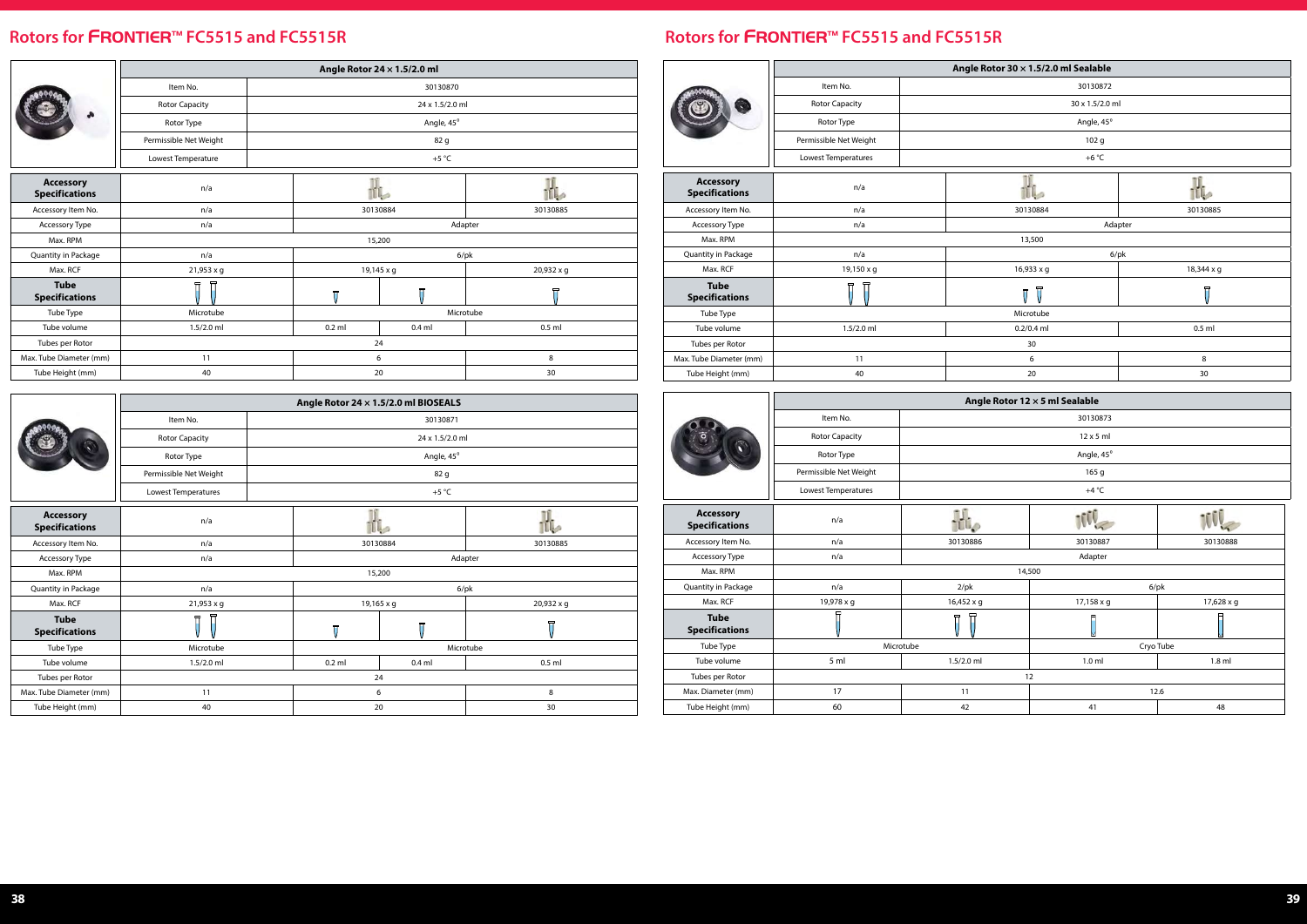#### **Rotors for** FRONTIER™ **FC5515 and FC5515R**

**Rotor, Angle, 24 x Capillaries Item No.** 20130881 **Rotor Capacity** 24 × Capillaries Rotor Type **Angle, 90<sup>0</sup> Angle, 90<sup>0</sup>** Permissible Net Weight **1.8 au 1.8 g** Lowest Temperatures and the contract of the contract of the contract of the contract of the contract of the contract of the contract of the contract of the contract of the contract of the contract of the contract of the co

|                                           | Angle Rotor 44 x 1.5/2.0 ml |                  |                   |  |  |
|-------------------------------------------|-----------------------------|------------------|-------------------|--|--|
|                                           | Item No.                    | 30130879         |                   |  |  |
|                                           | <b>Rotor Capacity</b>       |                  | 44 x 1.5/2.0ml    |  |  |
|                                           | Rotor Type                  | Angle, 32°/55°   |                   |  |  |
|                                           | Permissible Net Weight      | 150 <sub>g</sub> |                   |  |  |
|                                           | Lowest Temperatures         | +6 $^{\circ}$ C  |                   |  |  |
| <b>Accessory</b><br><b>Specifications</b> | n/a                         |                  |                   |  |  |
| Accessory Item No.                        | n/a                         | 30130884         | 30130885          |  |  |
| Accessory Type                            | n/a                         | Adapter          |                   |  |  |
| Max. RPM                                  |                             | 13,500           |                   |  |  |
| Quantity in Package                       | n/a                         | $6$ /pk          |                   |  |  |
| Max. RCF                                  | 17,317 x g                  | 15,668 x g       | $17,111 \times g$ |  |  |
| <b>Tube</b><br><b>Specifications</b>      | ਜ<br>듀                      | π<br>π           | 冒                 |  |  |
| Tube Type                                 |                             | Microtube        |                   |  |  |
| Tube volume                               | $1.5/2.0$ ml                | $0.2/0.4$ ml     | $0.5$ ml          |  |  |
| Tubes per Rotor                           |                             | 44               |                   |  |  |
| Max. Tube Diameter (mm)                   | 11                          | 6                | 8                 |  |  |
| Tube Height (mm)                          | 40                          | 20               | 30                |  |  |



|     |                        | Angle Rotor $4 \times 8$ Place PCR Stripes |
|-----|------------------------|--------------------------------------------|
|     | Item No.               | 30130874                                   |
|     | <b>Rotor Capacity</b>  | 4 x 8 Place PCR Stripes                    |
| 538 | Rotor Type             | Angle, 45°                                 |
|     | Permissible Net Weight | 14 g                                       |
|     | Lowest Temperatures    | +5 $^{\circ}$ C                            |

\*No Adapters

\*No Adapters

|                                             |                         | Angle Rotor 24 x 1.5/2.0 ml          |                         |  |  |  |
|---------------------------------------------|-------------------------|--------------------------------------|-------------------------|--|--|--|
|                                             | Item No.                | 30472301                             |                         |  |  |  |
|                                             | <b>Rotor Capacity</b>   | $24 \times 1.5/2.0$ ml               |                         |  |  |  |
|                                             | Rotor Type              | Angle, 45°                           |                         |  |  |  |
|                                             | Permissible Net Weight  | 82 g                                 |                         |  |  |  |
|                                             | Lowest Temperature      | n/a                                  |                         |  |  |  |
|                                             |                         |                                      |                         |  |  |  |
| <b>Accessory</b><br><b>Specifications</b>   | n/a                     |                                      | ٦í                      |  |  |  |
| Accessory Item No.                          | n/a                     | 30130884                             | 30130885                |  |  |  |
| Accessory Type                              | n/a                     | Adapter                              |                         |  |  |  |
| Max. RPM                                    |                         | 13,500                               |                         |  |  |  |
| Quantity in Package                         | n/a                     | $6$ /pk                              |                         |  |  |  |
| Max. RCF                                    | 17,317 x g              | n/a                                  | 2,716 x g               |  |  |  |
| <b>Tube</b><br><b>Specifications</b>        | $\overline{\mathbb{U}}$ | Ţ<br>$\overline{0}$                  | $\overline{\mathsf{U}}$ |  |  |  |
| Tube Type                                   |                         | Microtube                            |                         |  |  |  |
| Tube volume                                 | $1.5/2.0$ ml            | $0.2/0.4$ ml                         | $0.5$ ml                |  |  |  |
| Tubes per Rotor                             | 24                      |                                      | 24                      |  |  |  |
| Max. Tube Diameter (mm)                     | 11                      | 6                                    | 8                       |  |  |  |
| Tube Height (mm)                            | 40                      | 20                                   | 30                      |  |  |  |
|                                             |                         |                                      |                         |  |  |  |
|                                             |                         |                                      |                         |  |  |  |
|                                             |                         | Angle Rotor 24 x 1.5/2.0 ml BIOSEALS |                         |  |  |  |
|                                             | Item No.                | 30472302                             |                         |  |  |  |
|                                             | <b>Rotor Capacity</b>   | $24 \times 1.5/2.0$ ml               |                         |  |  |  |
|                                             | Rotor Type              | Angle, 45°                           |                         |  |  |  |
|                                             | Permissible Net Weight  | 82 g                                 |                         |  |  |  |
|                                             | Lowest Temperature      | n/a                                  |                         |  |  |  |
| Accessory                                   | n/a                     |                                      |                         |  |  |  |
| <b>Specifications</b>                       |                         |                                      |                         |  |  |  |
| Accessory Item No.                          | n/a                     | 30130884                             | 30130885                |  |  |  |
| Accessory Type                              | n/a                     | Adapter                              |                         |  |  |  |
| Max. RPM                                    |                         | 13,5000                              |                         |  |  |  |
| Quantity in Package                         | n/a                     | $6$ /pk                              |                         |  |  |  |
| Max. RCF                                    | 17,317 x g              | 15,076 x g                           | 16,706 x g              |  |  |  |
| <b>Tube</b><br><b>Specifications</b>        | $\overline{\mathsf{U}}$ | Ţ<br>Ī                               | $\overline{\mathsf{V}}$ |  |  |  |
| Tube Type                                   |                         | Microtube                            |                         |  |  |  |
| Tube volume                                 | 1.5/2.0 ml              | $0.2/0.4$ ml                         | $0.5$ ml                |  |  |  |
| Tubes per Rotor                             |                         | 24                                   |                         |  |  |  |
| Max. Tube Diameter (mm)<br>Tube Height (mm) | 11<br>40                | 6<br>20                              | 8<br>$30\,$             |  |  |  |

|                                           | Angle Rotor 24 x 1.5/2.0 ml |                                                    |                         |  |  |
|-------------------------------------------|-----------------------------|----------------------------------------------------|-------------------------|--|--|
|                                           | Item No.                    | 30472301                                           |                         |  |  |
|                                           | <b>Rotor Capacity</b>       |                                                    | $24 \times 1.5/2.0$ ml  |  |  |
|                                           | Rotor Type                  | Angle, 45°                                         |                         |  |  |
|                                           | Permissible Net Weight      | 82 g                                               |                         |  |  |
|                                           | Lowest Temperature          | n/a                                                |                         |  |  |
|                                           |                             |                                                    |                         |  |  |
| <b>Accessory</b><br><b>Specifications</b> | n/a                         |                                                    |                         |  |  |
| Accessory Item No.                        | n/a                         | 30130884                                           | 30130885                |  |  |
| Accessory Type                            | n/a                         |                                                    | Adapter                 |  |  |
| Max. RPM                                  |                             | 13,500                                             |                         |  |  |
| Quantity in Package                       | n/a                         |                                                    | $6$ /pk                 |  |  |
| Max. RCF                                  | 17,317 x g                  | n/a                                                | 2,716 x g               |  |  |
| <b>Tube</b><br><b>Specifications</b>      |                             | Π<br>Ī                                             | $\overline{\mathbb{U}}$ |  |  |
| Tube Type                                 |                             | Microtube                                          |                         |  |  |
| Tube volume                               | $1.5/2.0$ ml                | $0.2/0.4$ ml                                       | $0.5$ ml                |  |  |
| Tubes per Rotor                           | 24                          |                                                    | 24                      |  |  |
| Max. Tube Diameter (mm)                   | 11                          | 6                                                  | 8                       |  |  |
| Tube Height (mm)                          | 40                          | 20                                                 | 30                      |  |  |
|                                           |                             |                                                    |                         |  |  |
|                                           |                             |                                                    |                         |  |  |
|                                           |                             | Angle Rotor 24 x 1.5/2.0 ml BIOSEALS               |                         |  |  |
|                                           | Item No.                    | 30472302                                           |                         |  |  |
|                                           | <b>Rotor Capacity</b>       | $24 \times 1.5/2.0$ ml                             |                         |  |  |
|                                           | Rotor Type                  | Angle, 45°                                         |                         |  |  |
|                                           | Permissible Net Weight      | 82 g                                               |                         |  |  |
|                                           | Lowest Temperature          | n/a                                                |                         |  |  |
|                                           |                             |                                                    |                         |  |  |
| <b>Accessory</b>                          | n/a                         |                                                    |                         |  |  |
| <b>Specifications</b>                     |                             |                                                    |                         |  |  |
| Accessory Item No.                        | n/a                         | 30130884                                           | 30130885                |  |  |
| Accessory Type                            | n/a                         |                                                    | Adapter                 |  |  |
| Max. RPM                                  |                             | 13,5000                                            |                         |  |  |
| Quantity in Package<br>Max. RCF           | n/a                         |                                                    | $6$ /pk                 |  |  |
|                                           | 17,317 x g<br>뮤             | 15,076 x g                                         | 16,706 x g              |  |  |
| <b>Tube</b><br><b>Specifications</b>      |                             | $\overline{\mathbb{U}}$<br>$\overline{\mathsf{U}}$ | $\overline{\mathsf{U}}$ |  |  |
| Tube Type                                 |                             | Microtube                                          |                         |  |  |
| Tube volume                               | 1.5/2.0 ml                  | $0.2/0.4$ ml                                       | $0.5$ ml                |  |  |
| Tubes per Rotor                           |                             | 24                                                 |                         |  |  |
| Max. Tube Diameter (mm)                   | 11                          | 6                                                  | 8                       |  |  |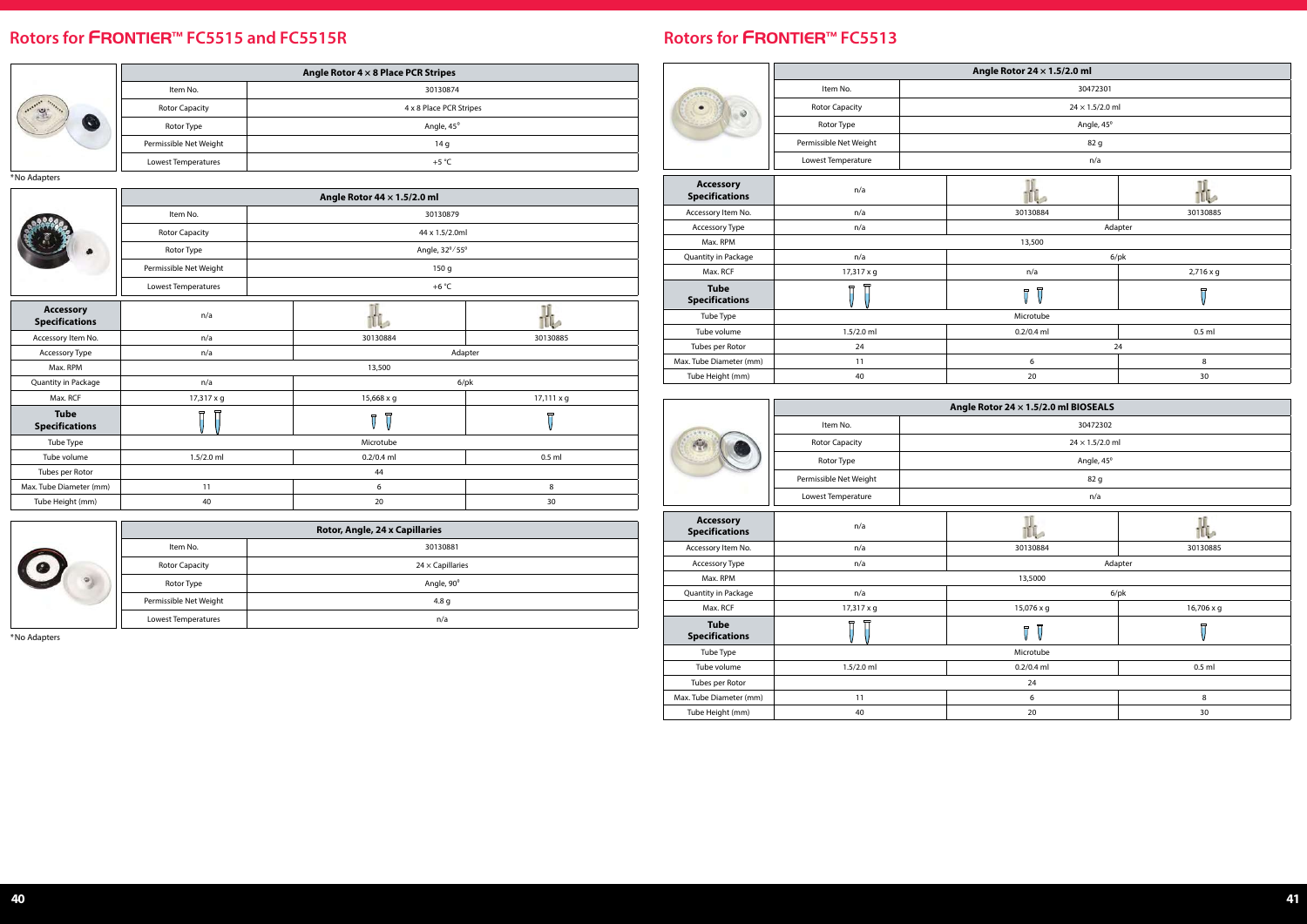|                                      | Angle Rotor 18 x 2.0 ml Spin Column |                    |  |
|--------------------------------------|-------------------------------------|--------------------|--|
|                                      | Item No.                            | 30472303           |  |
|                                      | <b>Rotor Capacity</b>               | $18 \times 2.0$ ml |  |
|                                      | Rotor Type                          | Angle, 45°         |  |
|                                      | Permissible Net Weight              | 68 g               |  |
|                                      | Lowest Temperature                  | n/a                |  |
| <b>Tube</b><br><b>Specifications</b> |                                     |                    |  |
| Tube Type                            | Microtube                           |                    |  |
| Tube volume                          | 2 ml                                |                    |  |
| Tubes per Rotor                      | 18                                  |                    |  |
| Max. Tube Diameter (mm)              | 11                                  |                    |  |
| Tube Height (mm)                     | 40                                  |                    |  |

|                | Hematocrit Rotor 24 $\times$ Capillaries V2 |                             |  |
|----------------|---------------------------------------------|-----------------------------|--|
| 0<br>$\vec{b}$ | Item No.                                    | 30472304                    |  |
|                | <b>Rotor Capacity</b>                       | $24 \times$ Capillaries, V2 |  |
|                | Rotor Type                                  | Hematocrit, 90°             |  |
|                | Permissible Net Weight                      | 4.8q                        |  |
|                | Lowest Temperature                          | n/a                         |  |

\*No Adapters

\*No Adapters

### **Rotors for** FRONTIER™ **FC5306**

|                                           | Angle Rotor $8 \times 1.5/2.0$ ml |                       |          |          |
|-------------------------------------------|-----------------------------------|-----------------------|----------|----------|
|                                           | Item No.                          | 30129559              |          |          |
|                                           | <b>Rotor Capacity</b>             | $8 \times 1.5/2.0$ ml |          |          |
|                                           | Rotor Type                        | Angle, 40°            |          |          |
|                                           | Permissible Net Weight            | $8 \times 3.4$ g      |          |          |
|                                           | Lowest Temperatures               | n/a                   |          |          |
| <b>Accessory</b><br><b>Specifications</b> | n/a                               |                       |          |          |
| Accessory Item No.                        | n/a                               |                       | 30129561 | 30129562 |
| Accessory Type                            | n/a                               |                       | Adapter  |          |
| Max. RPM                                  | 6000 rpm                          |                       |          |          |
| Quantity in Package                       | $1$ /pk                           |                       | $8$ /pk  |          |
| Max. RCF                                  | $2000 \times g$                   |                       |          |          |
| <b>Tube</b><br><b>Specifications</b>      |                                   |                       |          |          |
| Tube Type                                 | Round / Conical Bottom            |                       |          |          |
| Tube volume                               | $1.5/2.0$ ml                      |                       | $0.2$ ml | $0.5$ ml |
| Tubes per Rotor                           | 8                                 |                       |          |          |
| Max. Tube Diameter (mm)                   | 11                                |                       | 6        | 8        |
| Tube Height (mm)                          | 40                                |                       | 20       | 30       |
|                                           |                                   |                       |          |          |

| Angle Rotor $8 \times 1.5/2.0$ ml |          |  |
|-----------------------------------|----------|--|
| 30129559                          |          |  |
| $8 \times 1.5/2.0$ ml             |          |  |
| Angle, 40°                        |          |  |
| $8 \times 3.4$ g                  |          |  |
| n/a                               |          |  |
|                                   |          |  |
| 30129561                          | 30129562 |  |
| Adapter                           |          |  |
| 6000 rpm                          |          |  |
|                                   | $8$ /pk  |  |
| $2000 \times g$                   |          |  |
|                                   |          |  |
| Round / Conical Bottom            |          |  |
| $0.2$ ml                          | $0.5$ ml |  |
| 8                                 |          |  |
| 6                                 | 8        |  |
| 20                                | 30       |  |
|                                   |          |  |

|                                           | Angle Rotor $4 \times 8$ Place PCR Stripes |                                |
|-------------------------------------------|--------------------------------------------|--------------------------------|
| aceae                                     | Item No.                                   | 30129560                       |
|                                           | <b>Rotor Capacity</b>                      | $4 \times 8$ Place PCR Stripes |
|                                           | Rotor Type                                 | Angle, 40°                     |
|                                           | Permissible Net Weight                     | n/a                            |
|                                           | Lowest Temperatures                        | n/a                            |
| <b>Accessory</b><br><b>Specifications</b> |                                            | n/a                            |
| Accessory Item No.                        |                                            | n/a                            |
| <b>Accessory Type</b>                     | n/a                                        |                                |
| Max. RPM                                  | 6,000 rpm                                  |                                |
| Quantity in Package                       |                                            | n/a                            |
| Max. RCF                                  |                                            | $2000 \times q$                |
| <b>Tube</b><br><b>Specifications</b>      |                                            |                                |
| Tube Type                                 |                                            | <b>PCR Stripes</b>             |
| Tube volume                               |                                            | $0.2$ ml                       |
| Tubes per Rotor                           | 32                                         |                                |
| Max. Tube Diameter (mm)                   |                                            | 6                              |
| Tube Height (mm)                          |                                            | 20                             |

| Angle Rotor 4 x 8 Place PCR Stripes |  |  |
|-------------------------------------|--|--|
| 30129560                            |  |  |
| $4 \times 8$ Place PCR Stripes      |  |  |
| Angle, 40°                          |  |  |
| n/a                                 |  |  |
| n/a                                 |  |  |
| n/a                                 |  |  |
| n/a                                 |  |  |
| n/a                                 |  |  |
| 6,000 rpm                           |  |  |
| n/a                                 |  |  |
| $2000 \times g$                     |  |  |
|                                     |  |  |
| <b>PCR Stripes</b>                  |  |  |
| $0.2$ ml                            |  |  |
| 32                                  |  |  |
| 6                                   |  |  |